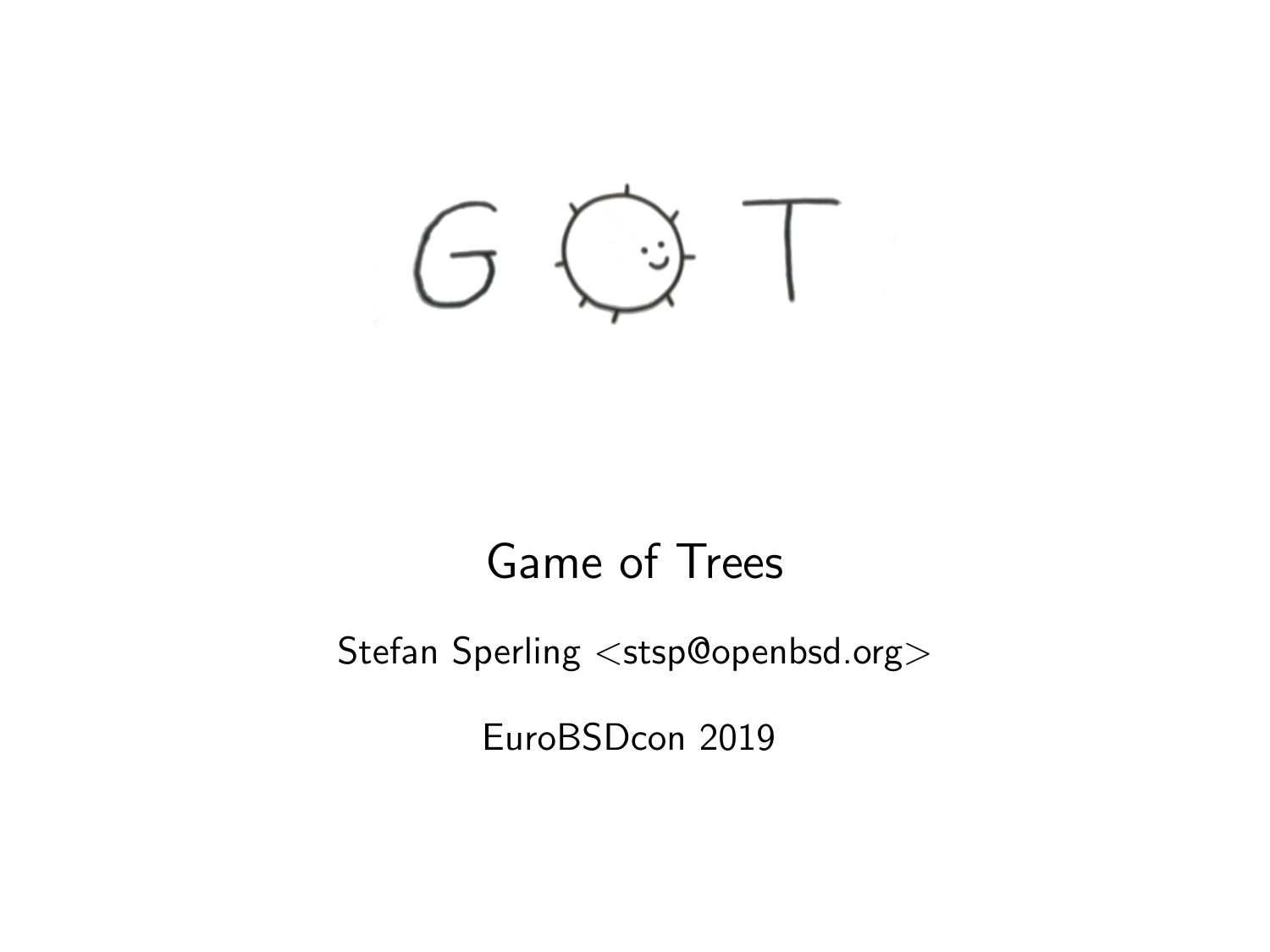Game of Trees is a work-in-progress version control system which attempts to be appealing to OpenBSD developers.

- designed and written from scratch
- OpenBSD-style C code base
- ISC licence
- compatible with Git repositories
- concise and useful manual pages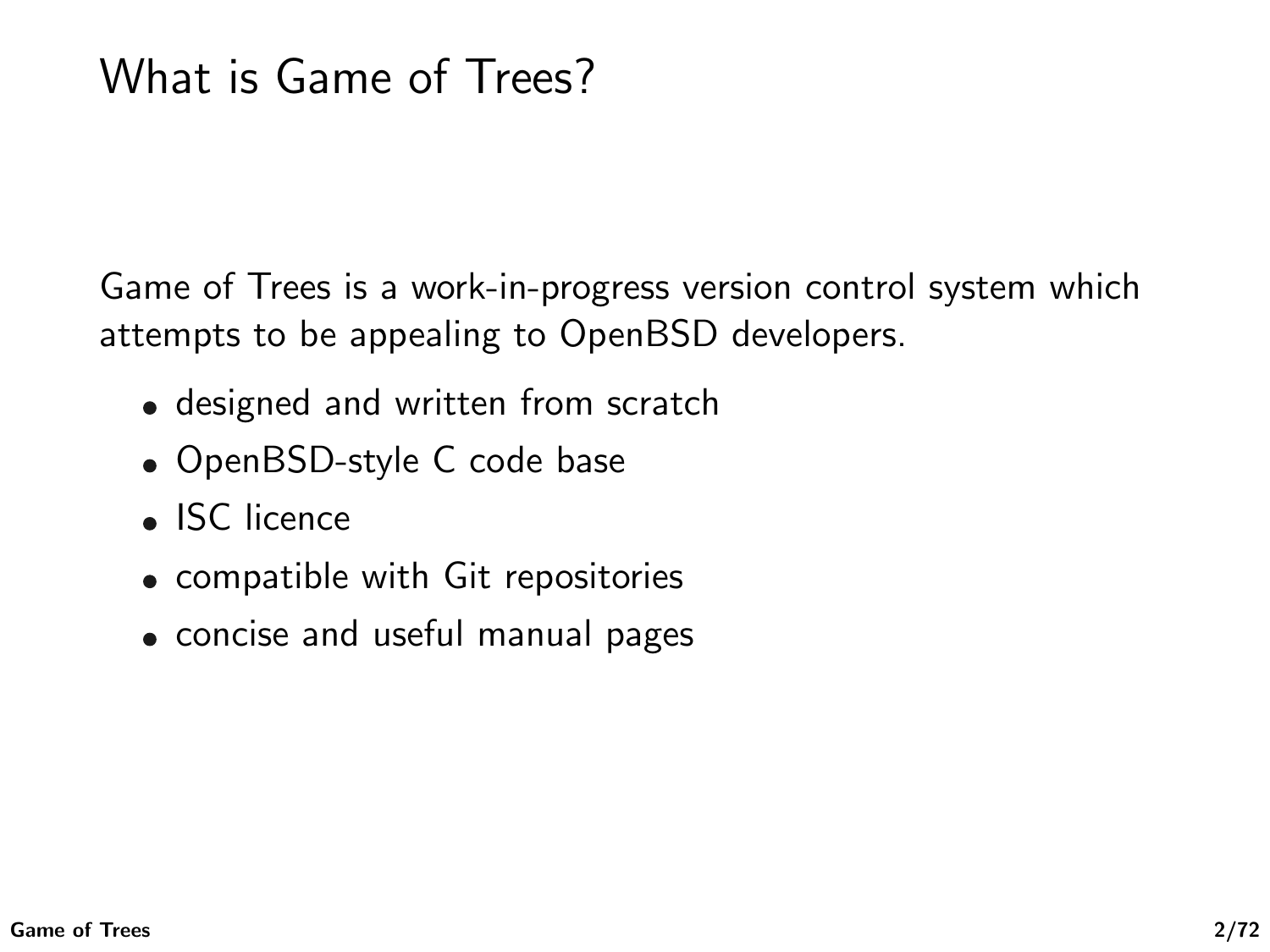# **Contributors**

Advice, suggestions, documentation, and code:

- Sebastian Benoit
- Anthony Bentley
- Landry Breuil
- **Theo Buehler**
- Philip Guenther
- Sebastian Marie
- Klemens Nanni
- Carlos Martín Nieto
- **Martin Pieuchot**
- Hiltjo Posthuma
- Theo de Raadt
- Gonzalo L. Rodriguez
- Ingo Schwarze
- Stefan Sperling
- Joshua Stein
- Patrick Steinhardt
- Uwe Stuehler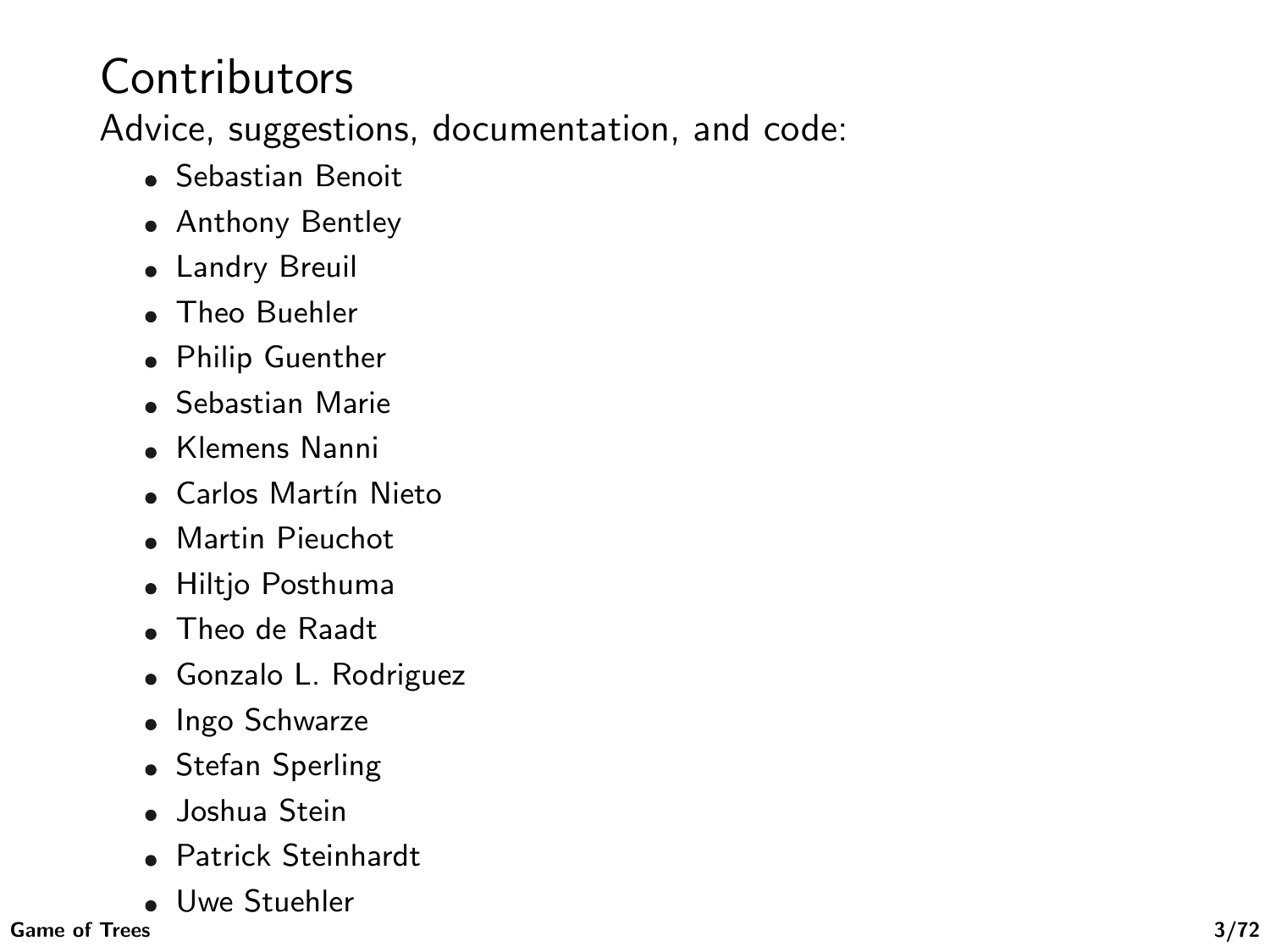### Game of Trees Design

- frontends:
	- got (command line interface)
	- tog (ncurses-based interactive repository browser)
	- $\bullet$  frontends call pledge(2) and unveil(2)
	- frontends use "public" library APIs only

library:

- objects, commit graph, work tree, caching, diffing, merging
- spawns libexec helpers (fork+exec) for repository read access
- API is unstable; not yet intended for general consumption libexec helpers:
	- standalone event-driven programs
	- decompression and parsing of repository data
	- directly linked to a small subset of library code
	- communication with main library over imsg
	- access to system calls severely limited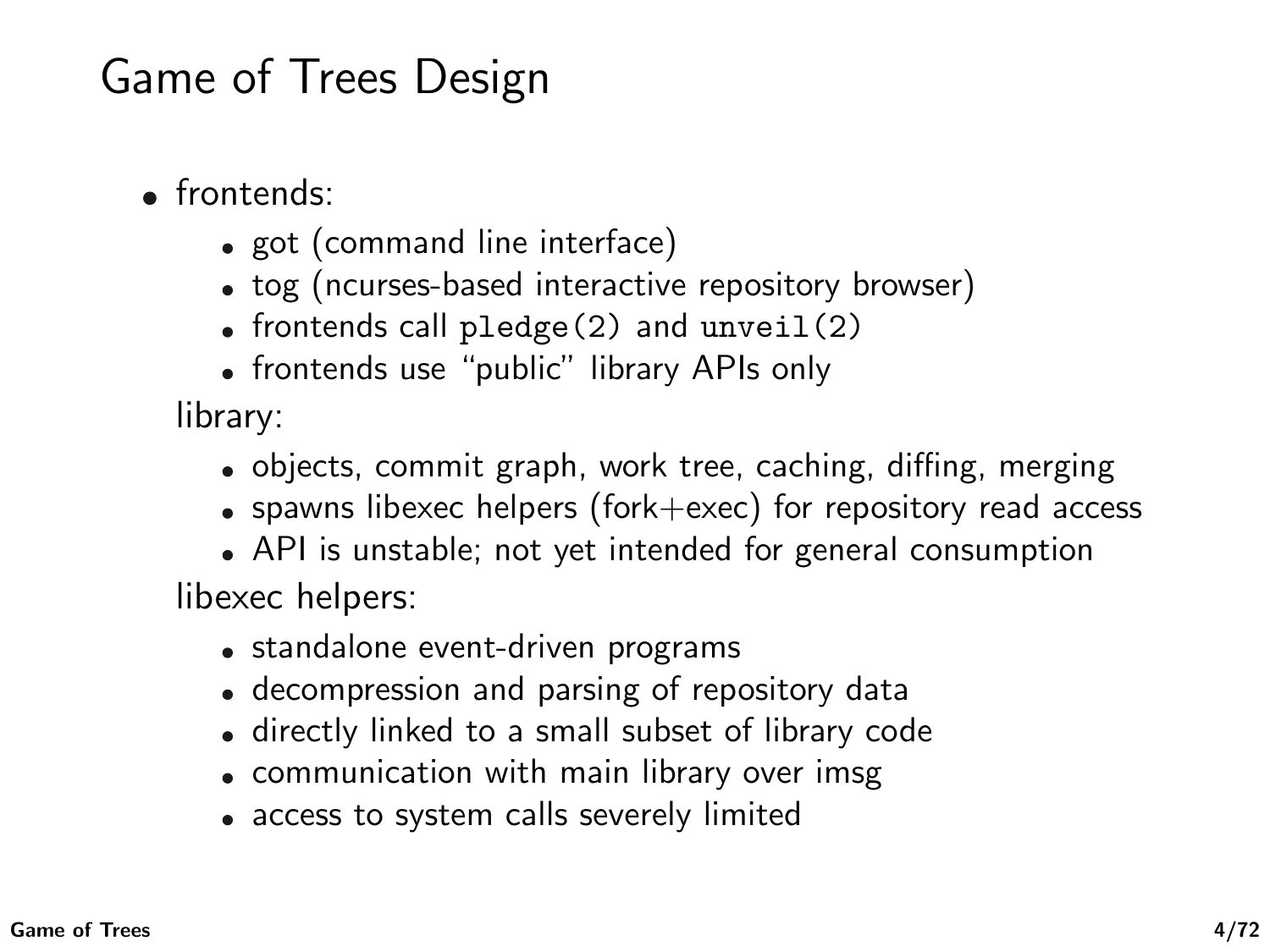#### Game of Trees Design

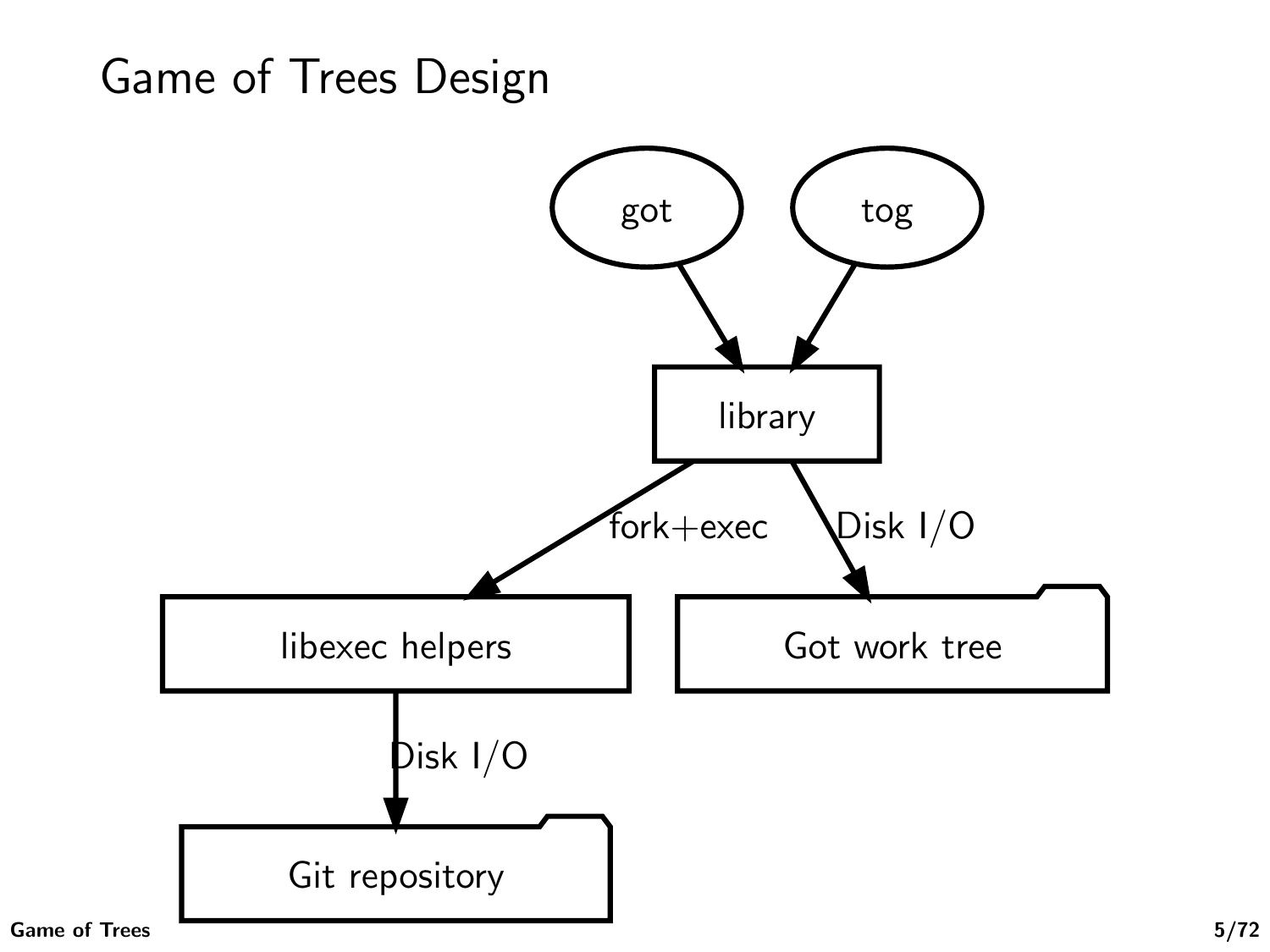# Work Trees

A work tree contains a copy of versioned files for editing. Users may create an arbitrary number of work trees.



Each work tree remembers:

- the path to its Git repository
- its current branch reference
- $\bullet$  the commit(s) which file contents were fetched from

Optionally, work tree contents can be limited to a subtree of the full tree stored in the repository.

Git's repository-internal work tree is ignored.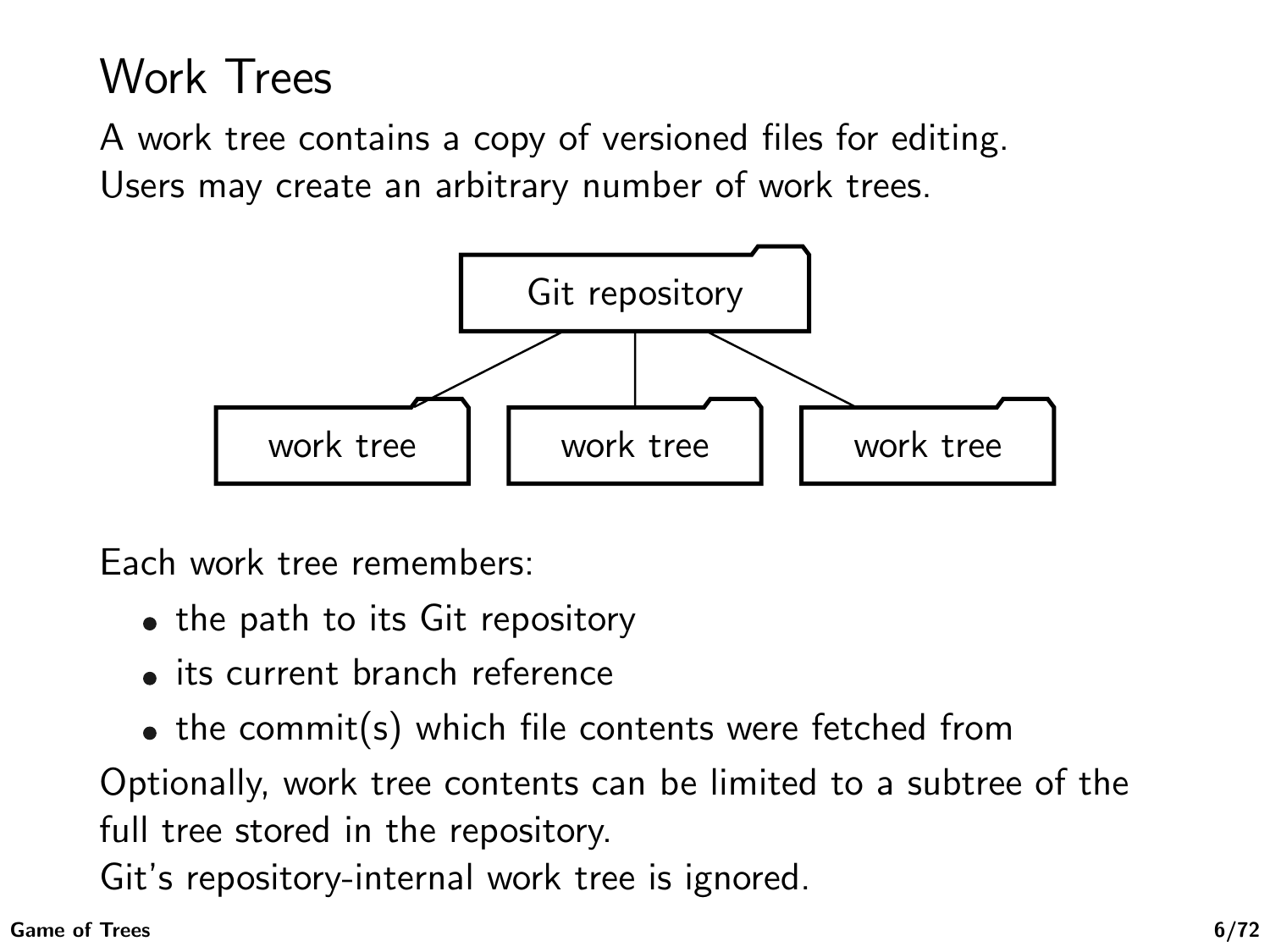# pledge(2) promises

- libexec helpers: stdio recvfd
- $\textnormal{\textsf{got}}(1)^1$ : stdio rpath wpath cpath fattr flock proc exec sendfd unveil
- tog(1): stdio rpath wpath cpath flock proc tty exec sendfd unveil

 $^1$ exact list varies by command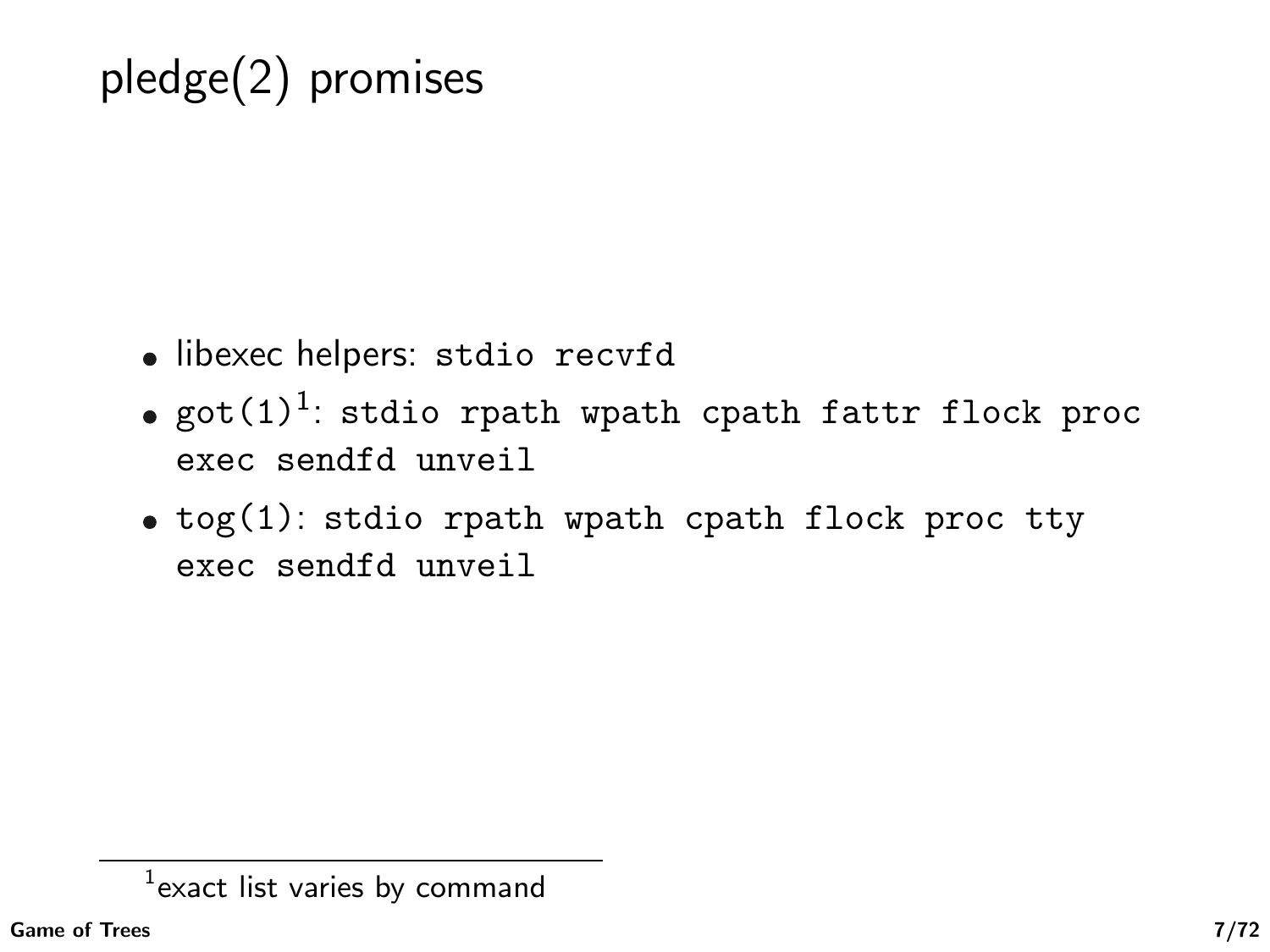# unveil(2) exposed paths

- repository: "r" or "rwc"
- work tree: "rwc"
- $\bullet$  /tmp: "rwc"
- libexec helpers: "x"
- unversioned files for import: "r"

Exceptions:

- \$EDITOR
	- commit message gets written before unveil(2) is applied
- \$HOME/.gitconfig
	- $\bullet$  opened before unveil(2)
	- parsed by libexec helper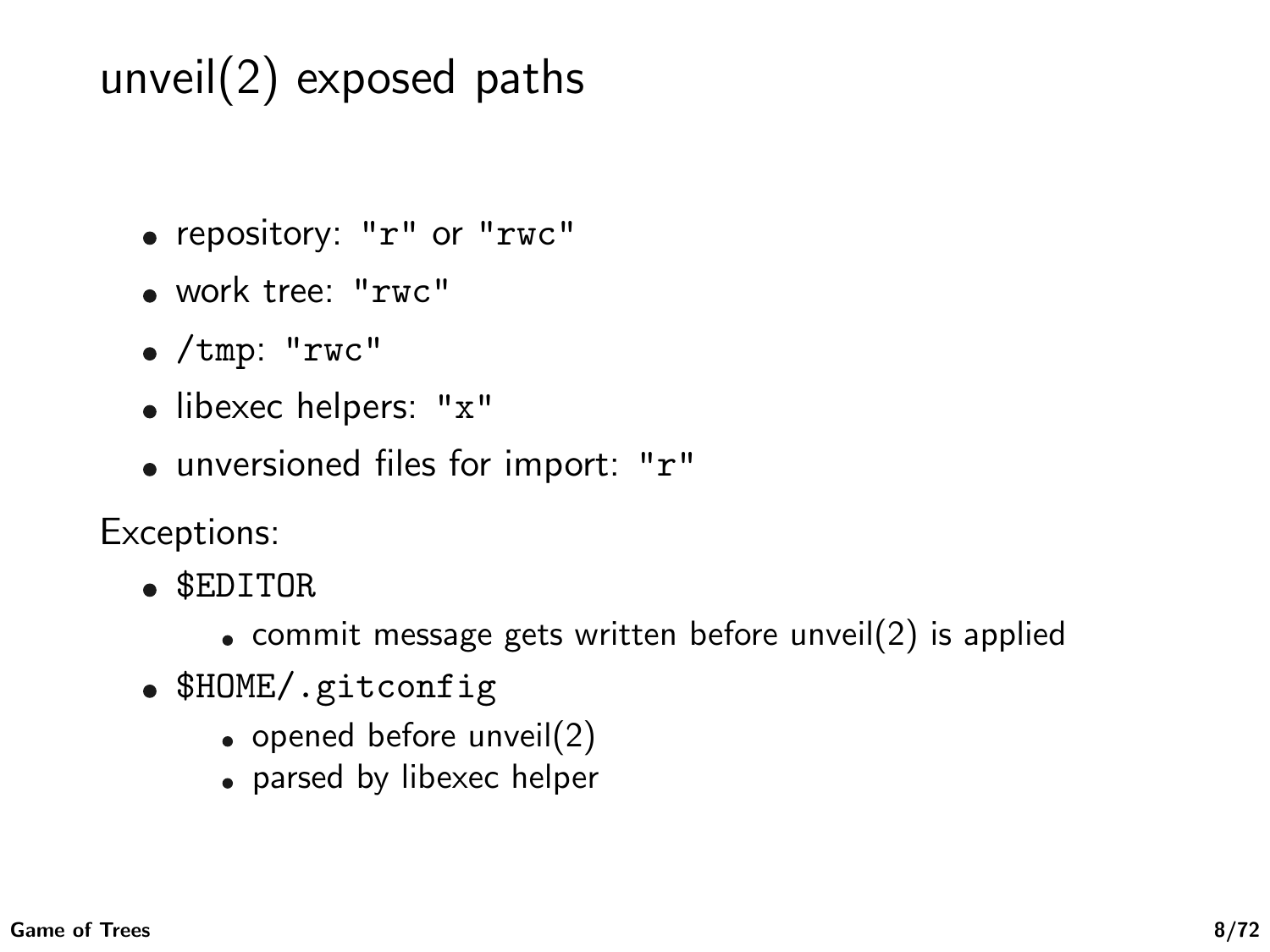#### libexec helpers

- got-read-object read header (type, size) from object file
- got-read-blob read blob object file
- got-read-tree read tree object file
- $\bullet$  got-read-commit read commit object file
- $\bullet$  got-read-tag read tag object file
- $\bullet$  got-read-pack extract any type of object from pack file
- $\bullet$  got-read-gitconfig read Git configuration file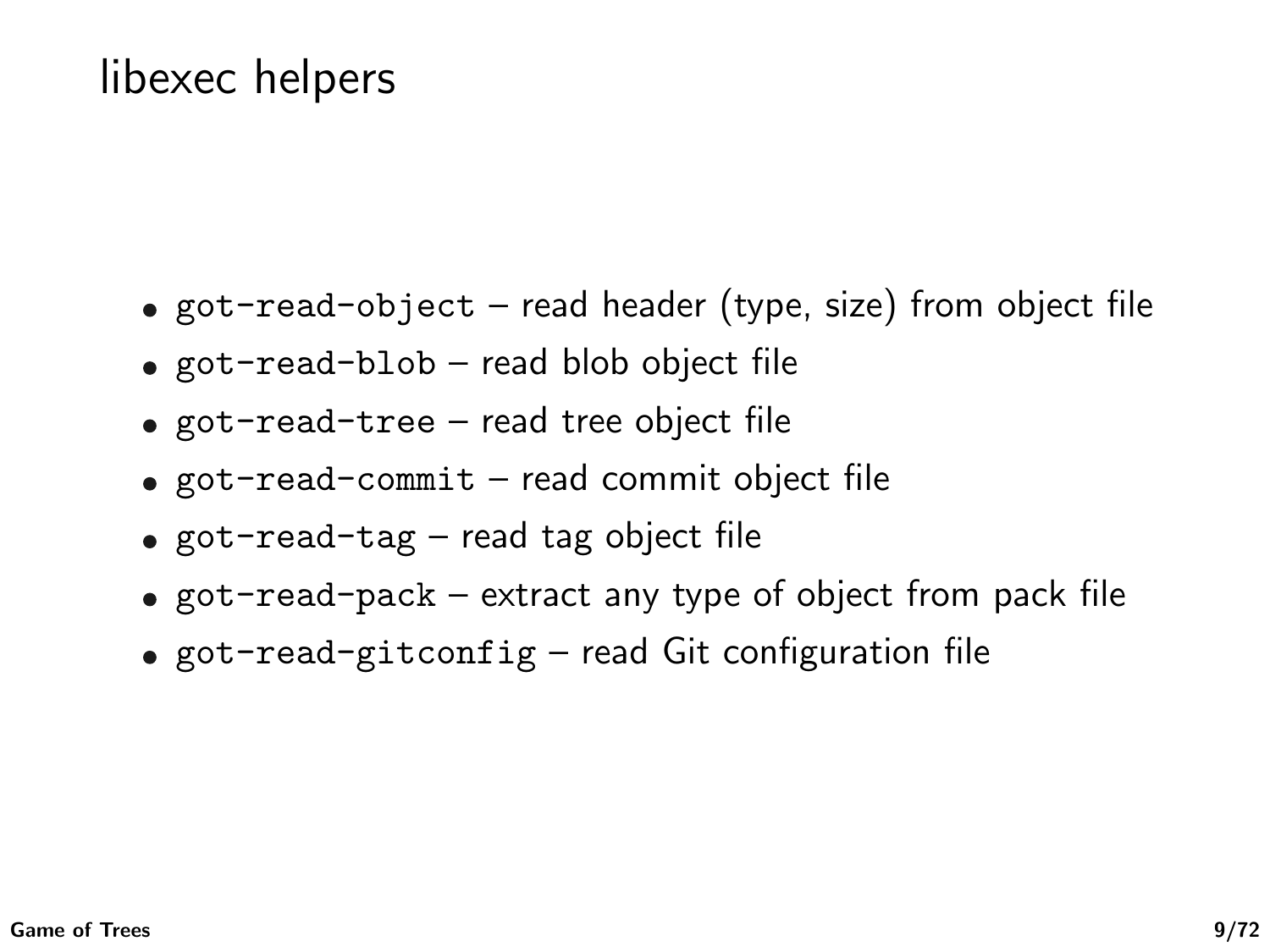#### Git recap coming up

If you are familiar with Git some information will be old news to you. We will keep it short. Lean back and relax :-)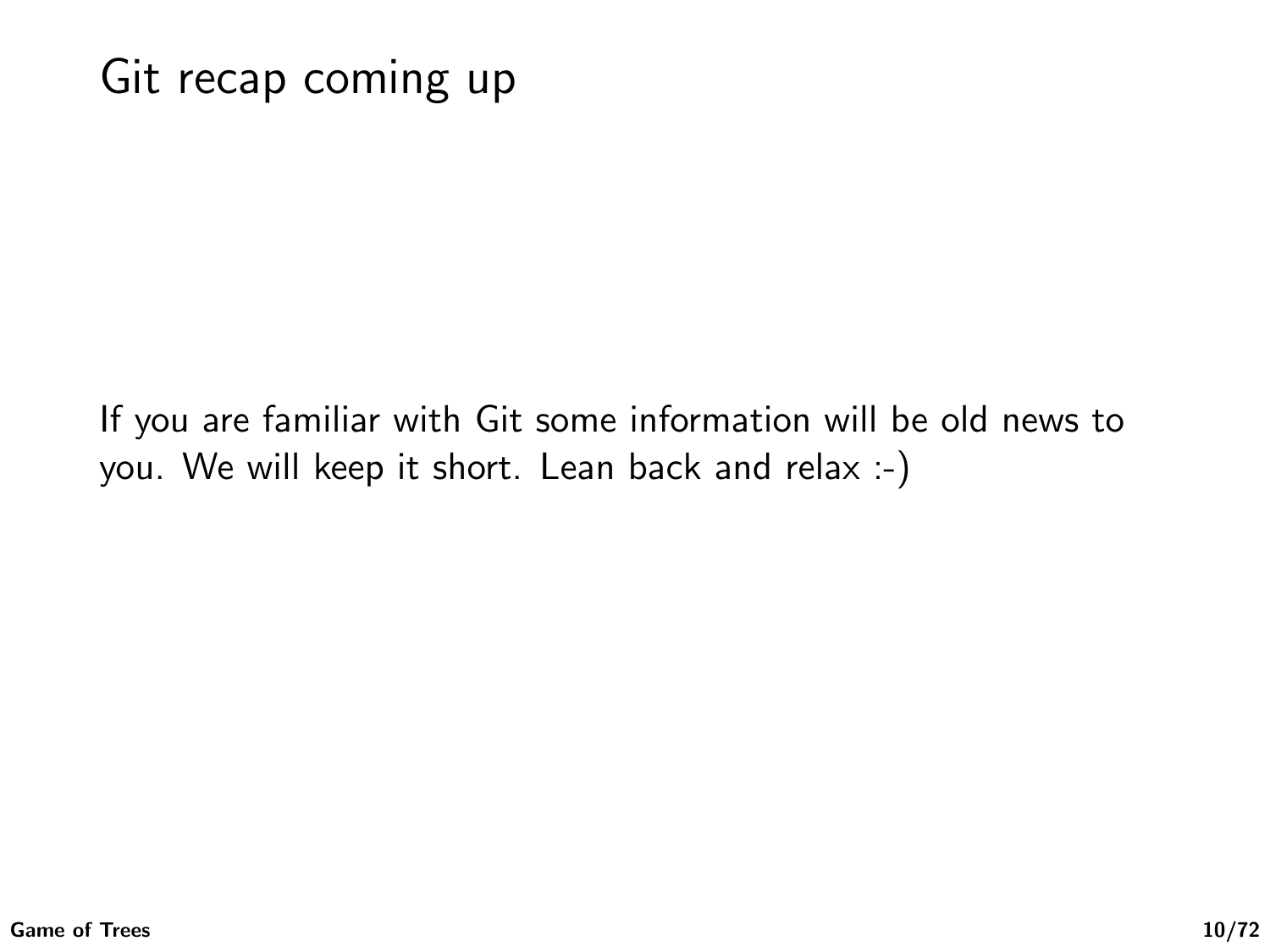Git repository object types

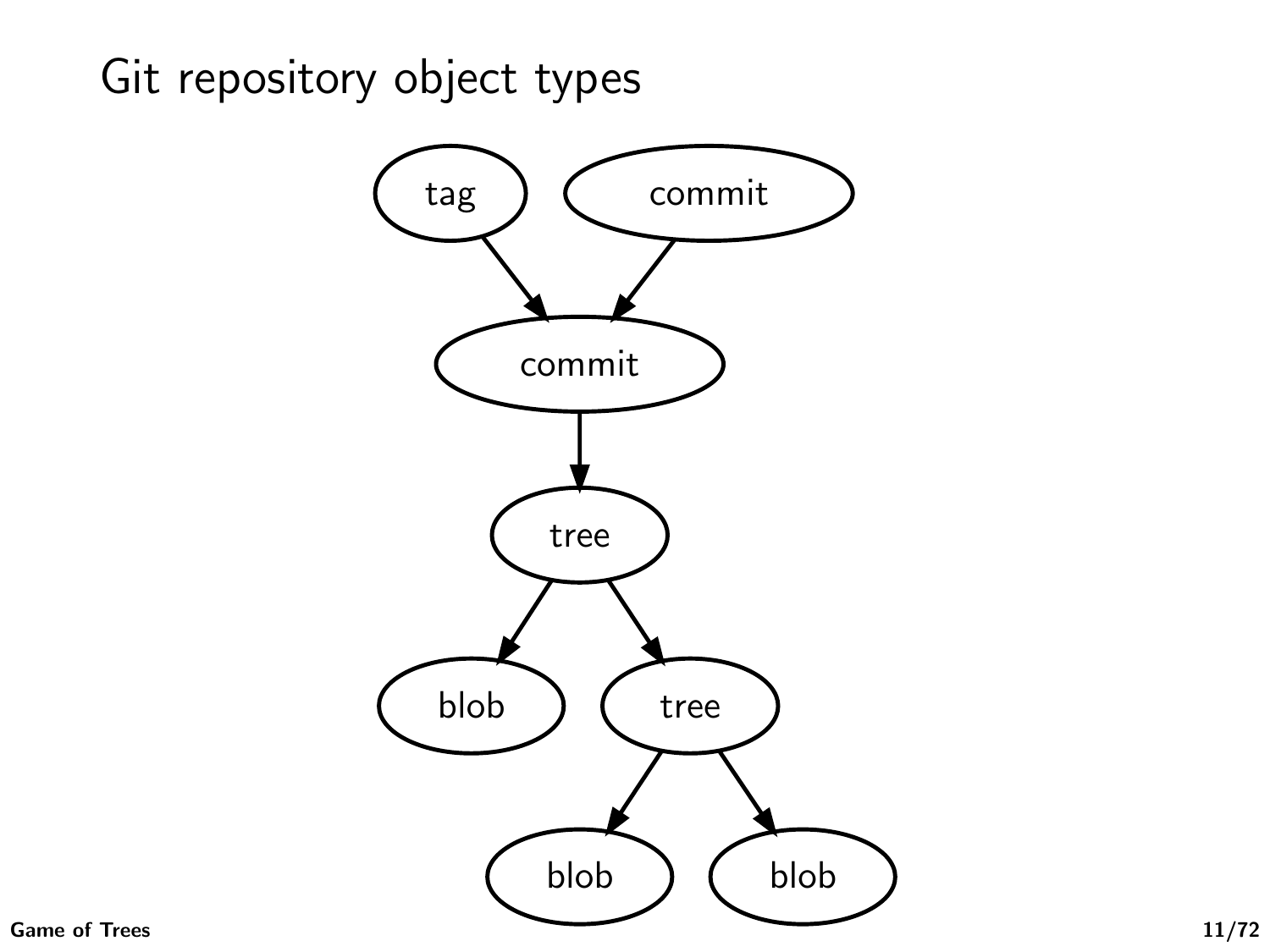#### On-disk object format

Blob, tree, commit, and tag objects:

| "object type"   NUL   "object size"   NUL   object data |  |  |
|---------------------------------------------------------|--|--|
|                                                         |  |  |

Type and size are ASCII-encoded strings.

SHA1 hash of all the above constitutes the object's ID.

After hashing, data is compressed with zlib when written to disk. Each object is stored in a separate file, with a file name based on the ID.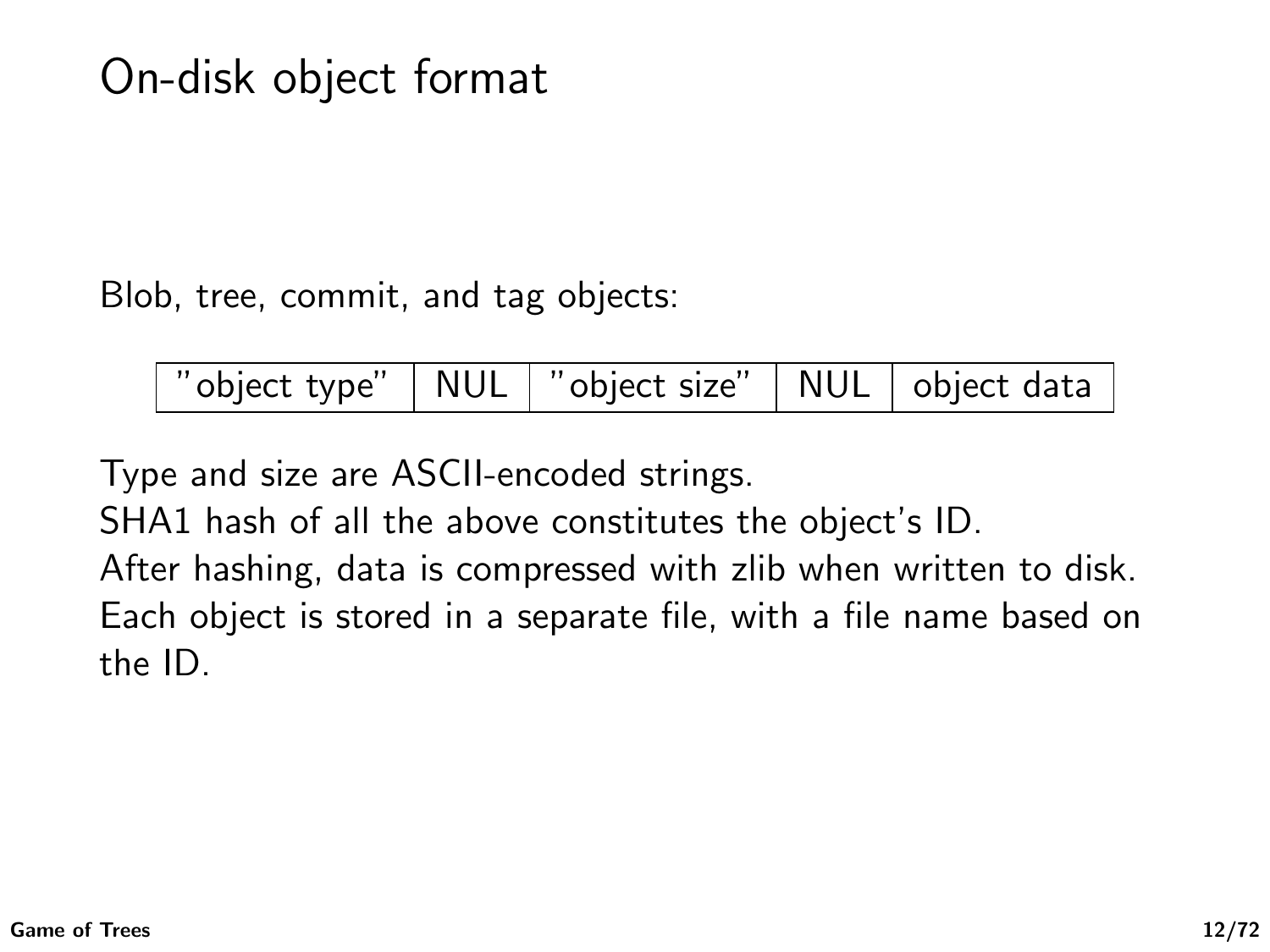# Object data

Blob data:

• file content

Tree data: list of entries:

- $\bullet$  entry object ID
- $\bullet$  entry stat(2) mode
- entry name

Commit data:

- tree object ID
- list of parent commit object IDs
- $\bullet$  author  $+$  date
- $\bullet$  committer  $+$  date
- log message

Tag data is similar to commit data.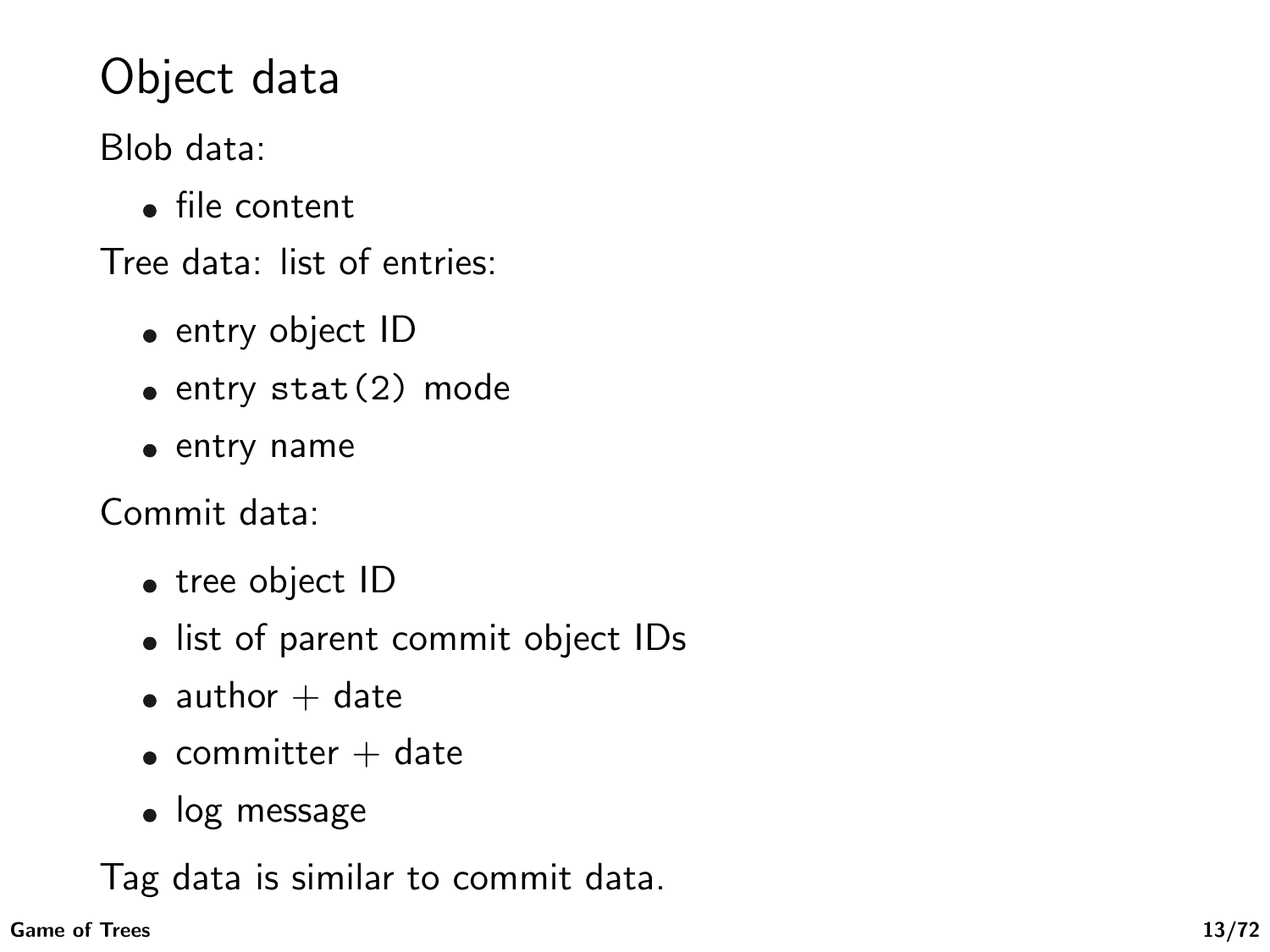# Pack files (1/2)

Delta-compressed collections of objects.

Pack files contain blobs, trees, commits, and tags, and also:

- 1. Offset Delta Objects
	- delta base: object at given pack file offset
- 2. Reference Delta Objects
	- delta base: object with given ID in same pack file

Pack index is stored in a separate file

- list of object IDs and object data offsets
- index entries are sorted by object ID
- ID lookup uses binary search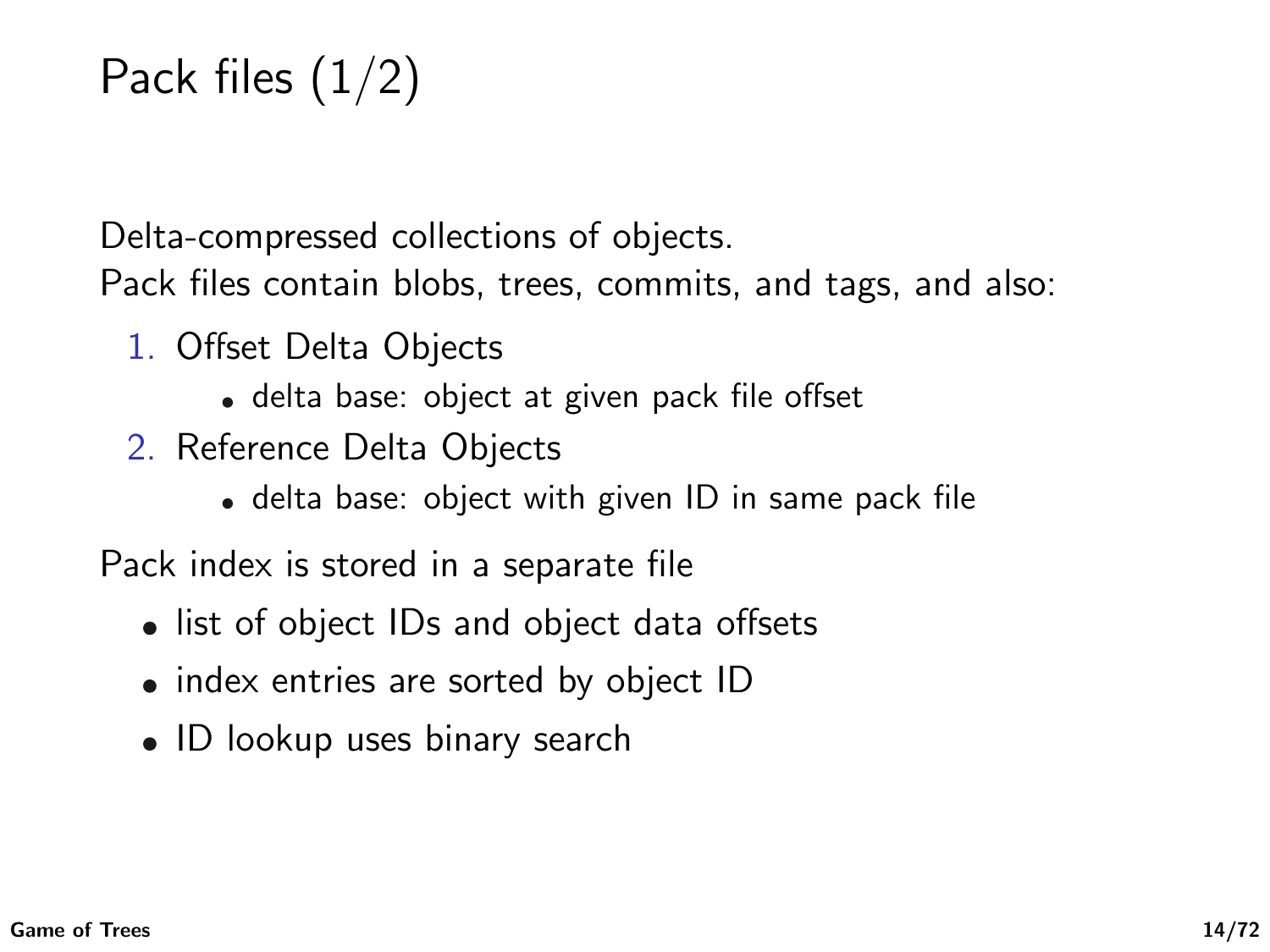# Pack files (2/2)

Use cases:

- local storage of large object collections
- transmission of a set of objects over the network

At scale, access to objects in pack files is generally faster than access to loose objects in the file system. But pack files come at a cost: Creation is expensive!

OpenBSD src.git fully packed<sup>2</sup>:

49.8M pack-0c3467692f110178cf674ede60894b091c7f8f95.idx 1022M pack-0c3467692f110178cf674ede60894b091c7f8f95.pack

<sup>&</sup>lt;sup>2</sup>Your mileage may vary since packing involves heuristics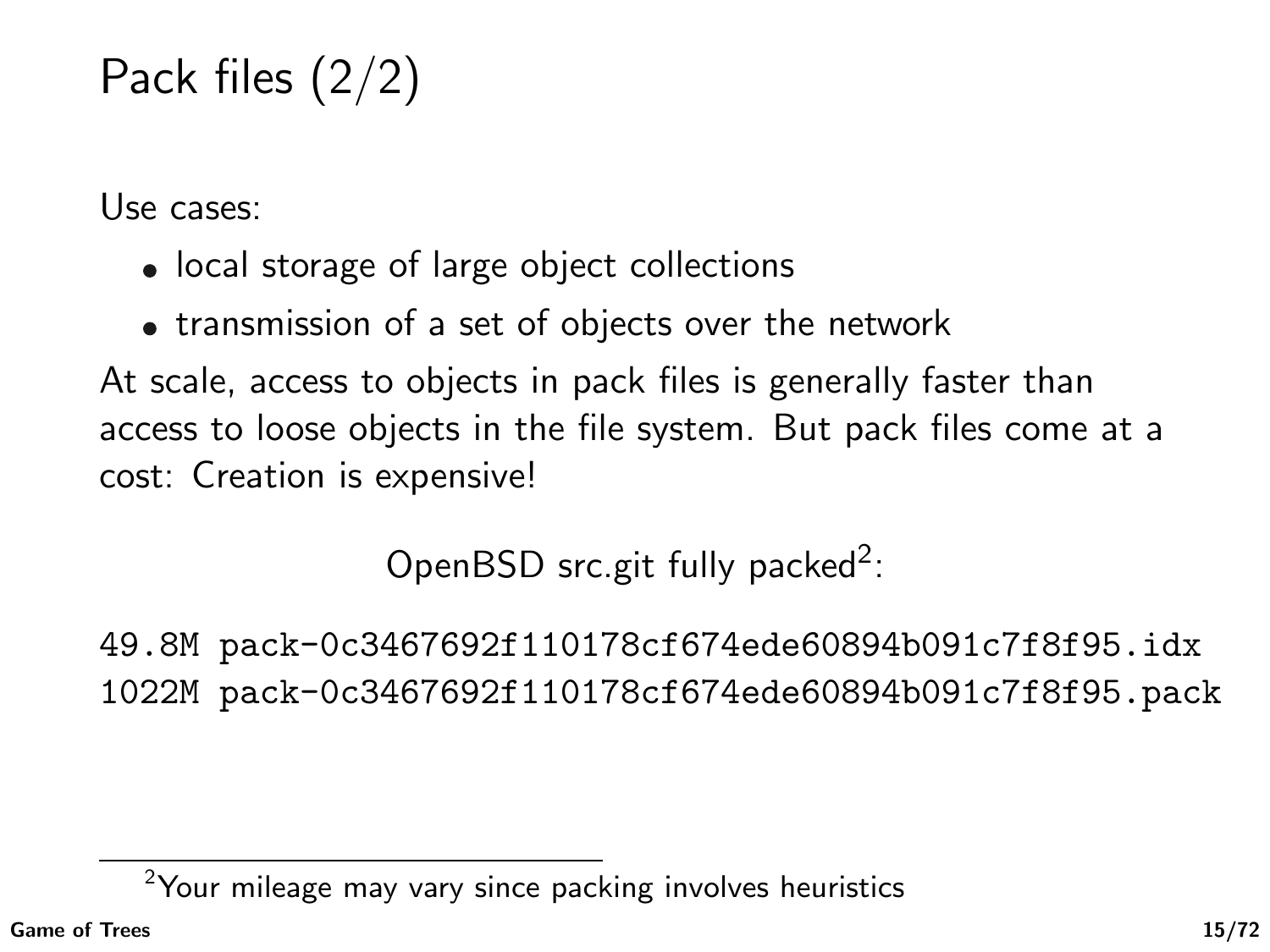### References

References provide human-readable keys for object lookup. References may be symbolic, i.e. point at other references. Their most prominent use case is looking up branch head commits:

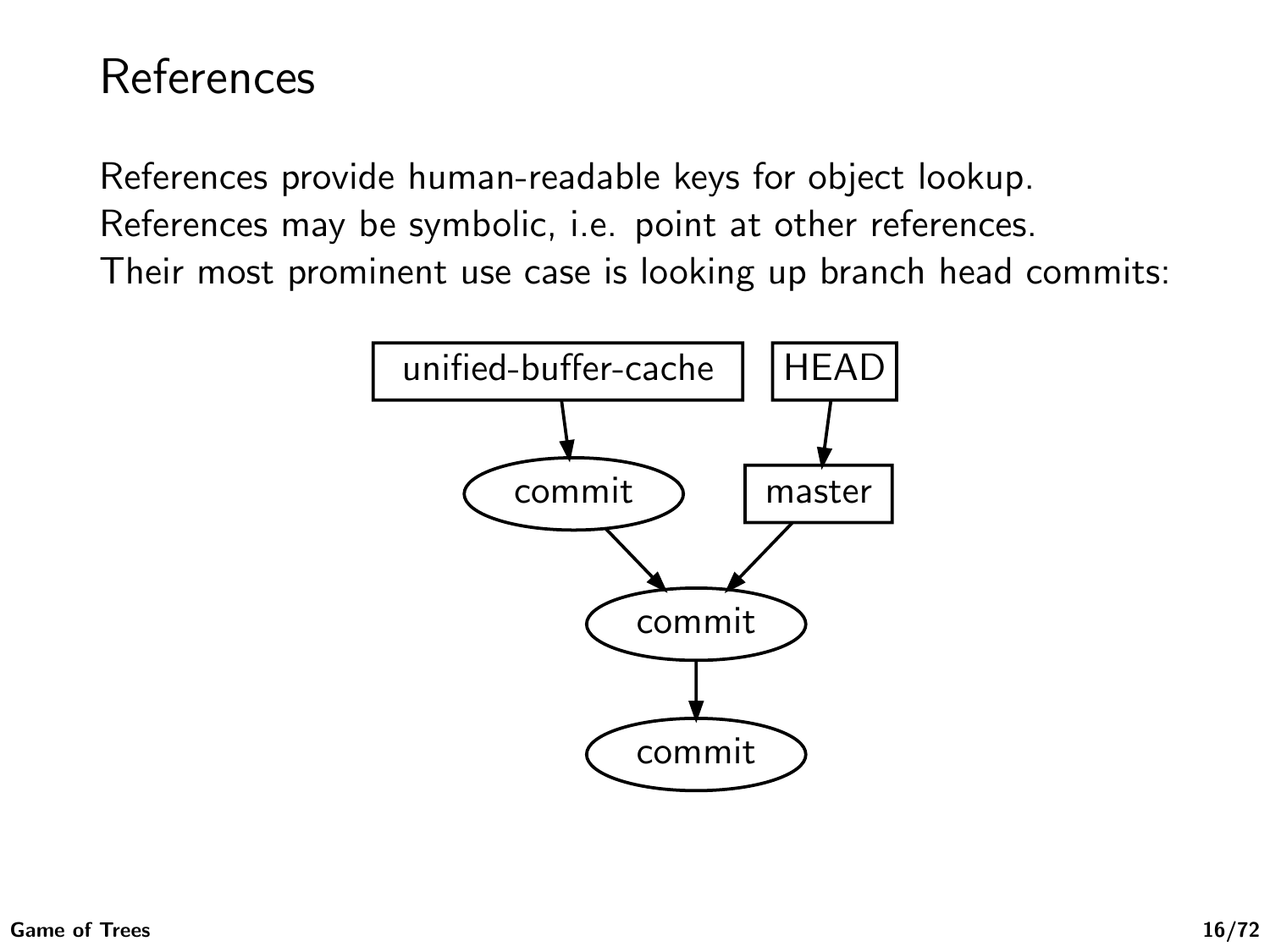#### Reference namespaces

References are organized in a namespace hierarchy:

- $\bullet$  refs/heads/... local branch heads
- $\text{refs}/\text{tags}/\ldots$  for tag object lookup
- $\text{refs}/\text{remotes}/\ldots$  copies of other repositories' histories
- $\text{refs/got}/...$  for internal use by Game of Trees

Namespace prefix may be abbreviated or omitted. Given unified-buffer-cache, try to look up:

- 1. refs/heads/unified-buffer-cache
- 2. refs/tags/unified-buffer-cache
- 3. refs/remotes/\*/unified-buffer-cache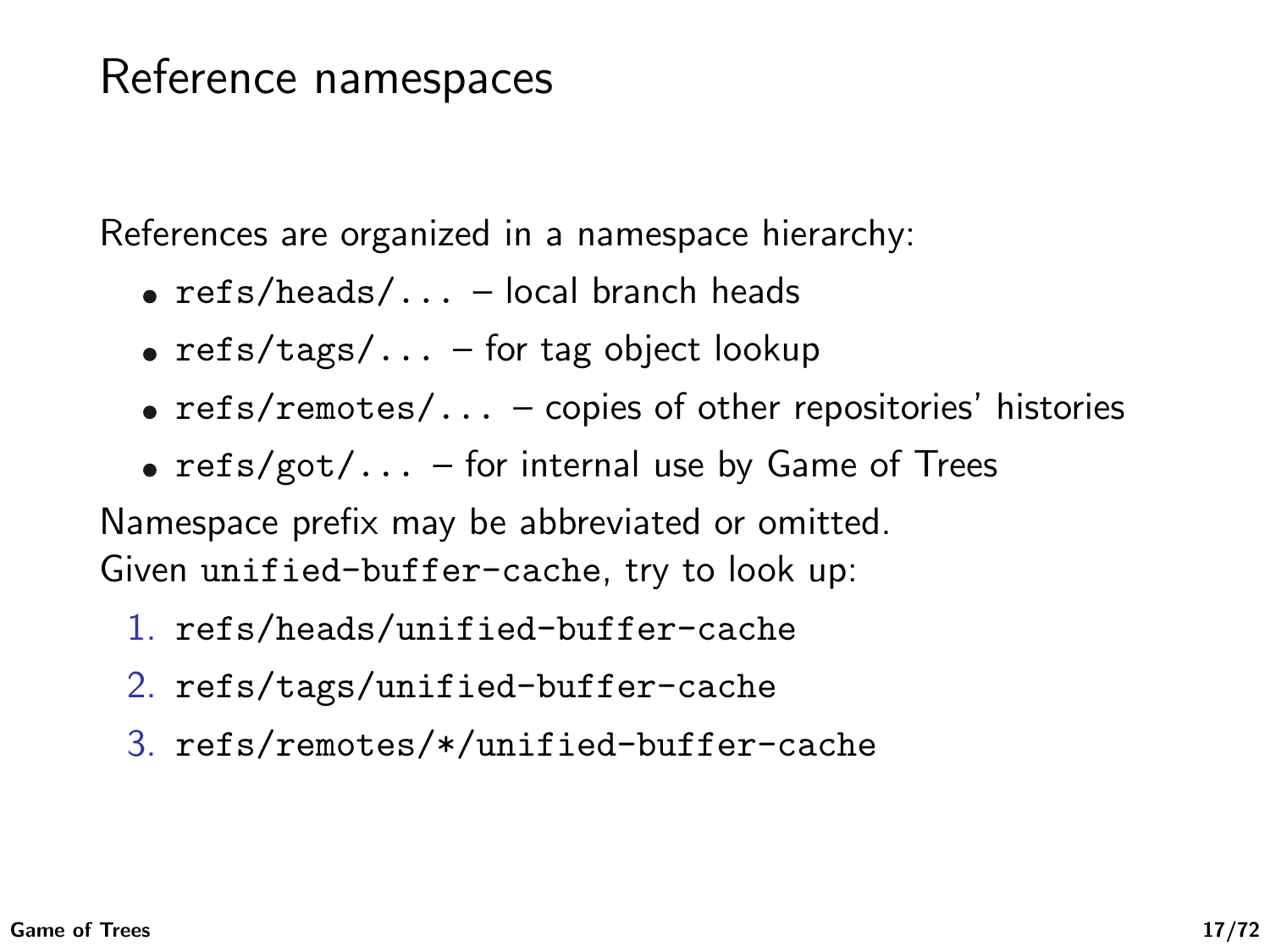#### Git recap done

Any questions about the Git repository format from Henning before we continue?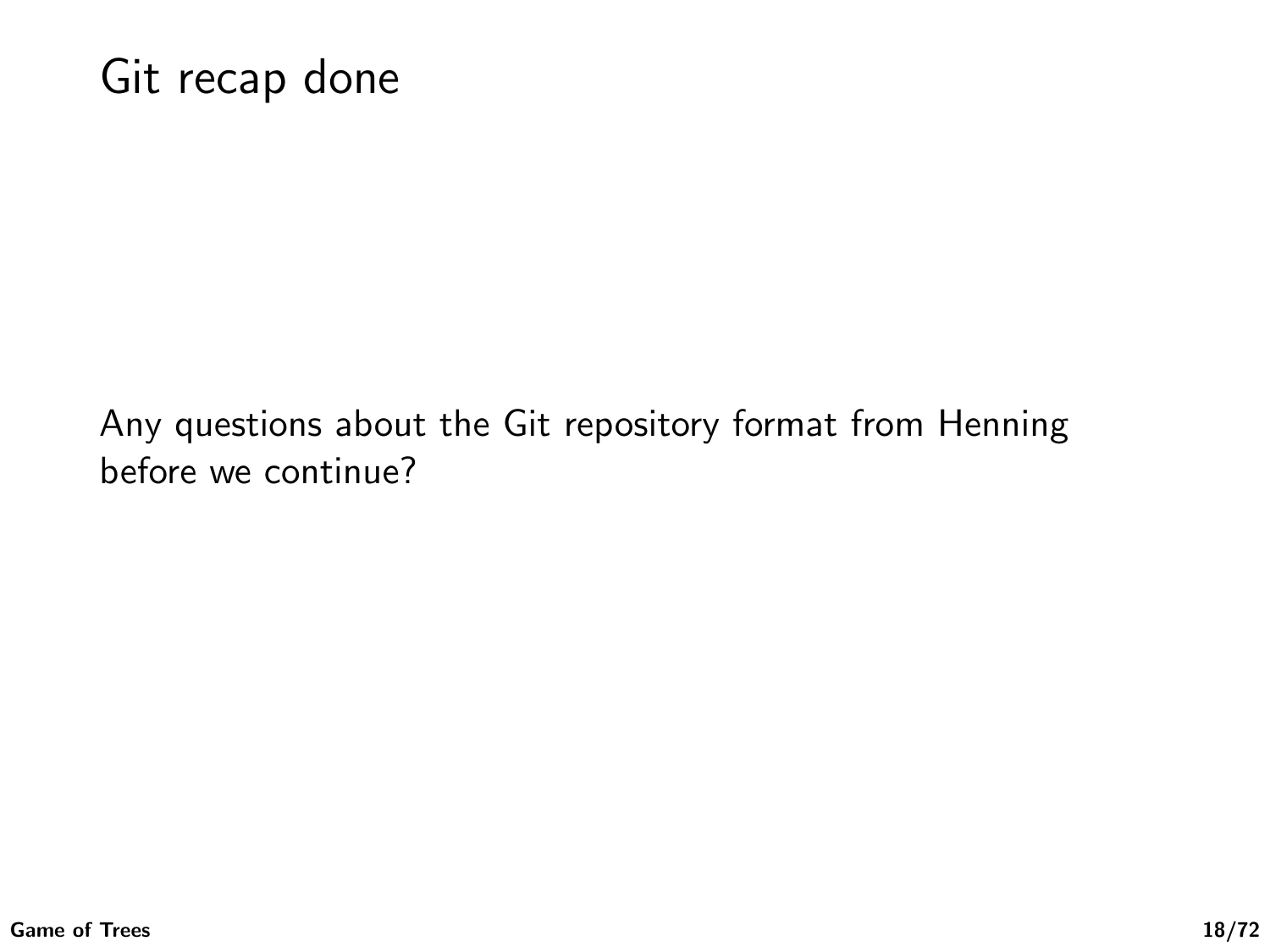### Game of Trees Command Line Interface

Set of commands was designed from scratch, borrowing user-facing terminology from CVS, SVN, Mercurial, and Git.

- Capture OpenBSD developer workflows
- Prioritize ease of use and simplicity over flexibility
- Offer strictly required features only
	- new features added if requested by OpenBSD developers
- Minimize amount of command line flags and typing
	- parse options with getopt  $(3)$ , not getopt long  $(3)$
	- allow use of references, tags, and object IDs interchangably
	- accept abbreviated SHA1 object IDs
- No colours!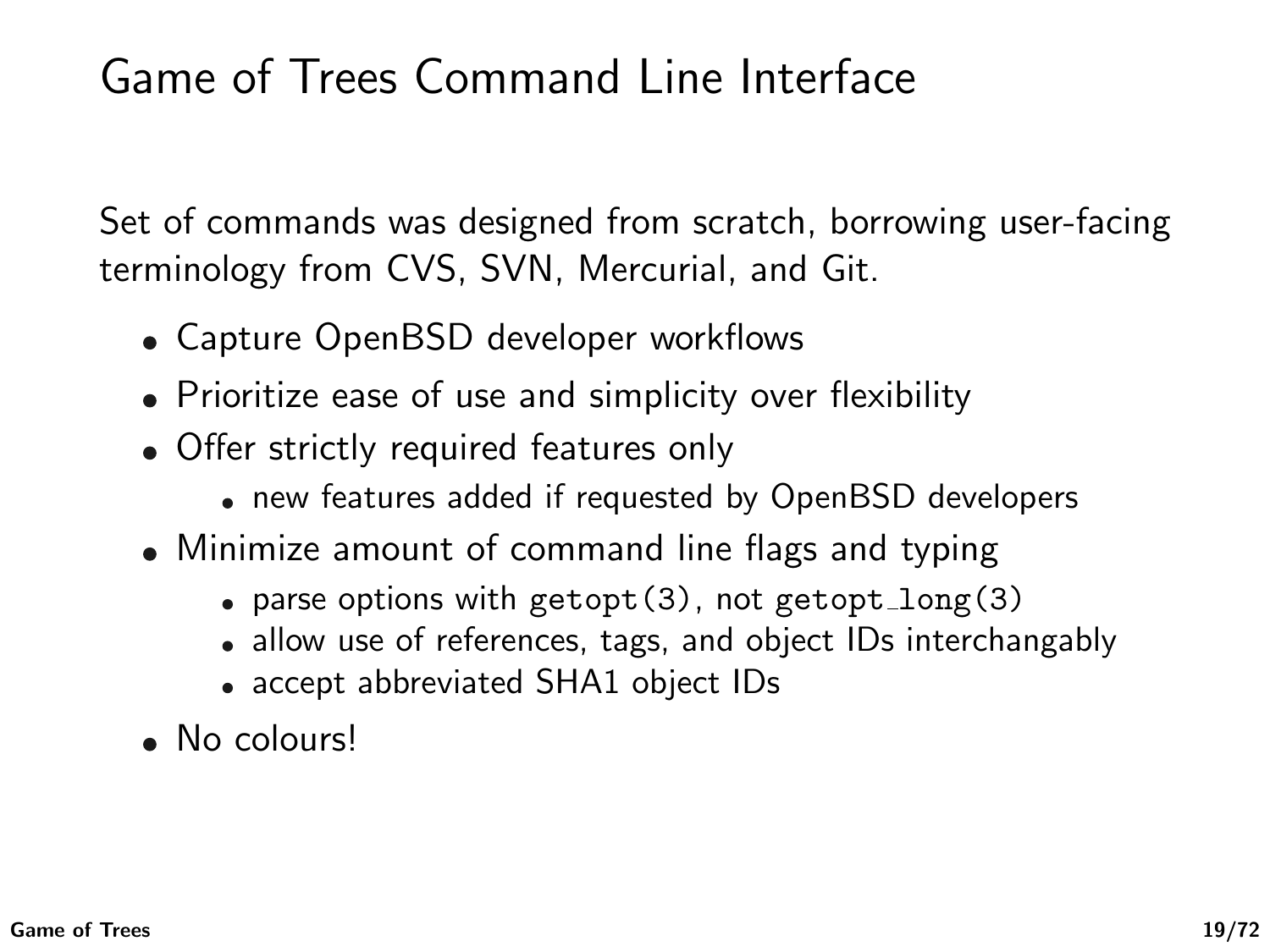### Current Game of Trees Command Set (1/2)

- $\bullet$  init create repositories
- $\bullet$  import create commits from unversioned files
- $\bullet$  checkout create work trees containing versioned files
- update change work tree's base commit
- $log -$  view commit history
- diff view local changes or differences between objects
- $\bullet$  blame view line-by-line history of files
- $\bullet$  tree list versioned files and folders in repository
- status check work tree for uncommitted local changes
- $\bullet$  ref manage references
- $\bullet$  branch manage branches
- $\bullet$  tag manage tags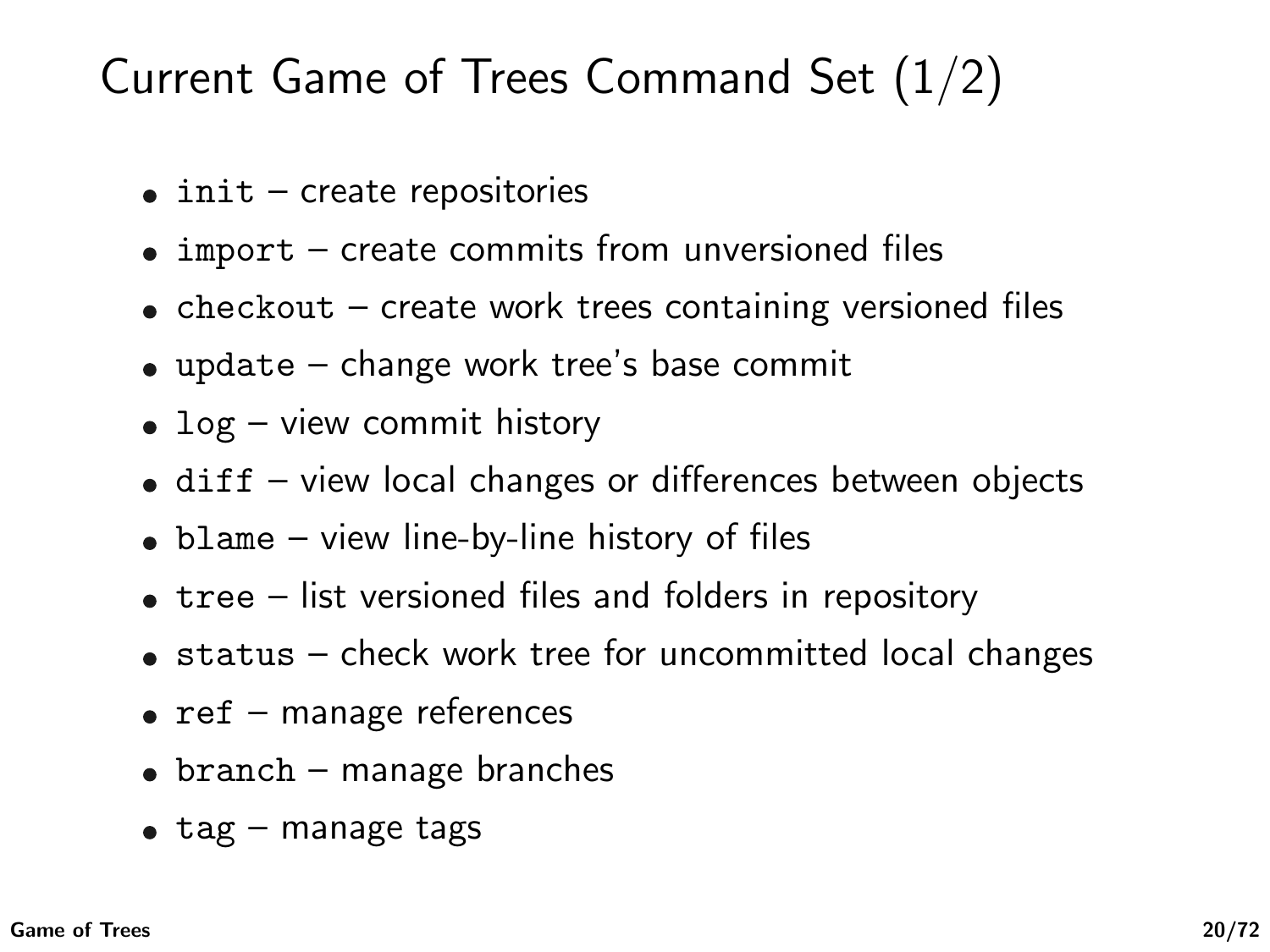### Current Game of Trees Command Set (2/2)

- add add unversioned files to version control
- remove remove versioned files
- revert discard uncommitted local changes
- commit create new commit objects
- cherrypick merge change from another branch
- $\bullet$  backout undo an already committed change
- $\bullet$  rebase merge local branches with incoming changes
- histedit edit commit history of local branches
- $\bullet$  stage stage a subset of changes for next commit
- $\bullet$  unstage undo staging of changes
- $\bullet$  cat show content of arbitrary objects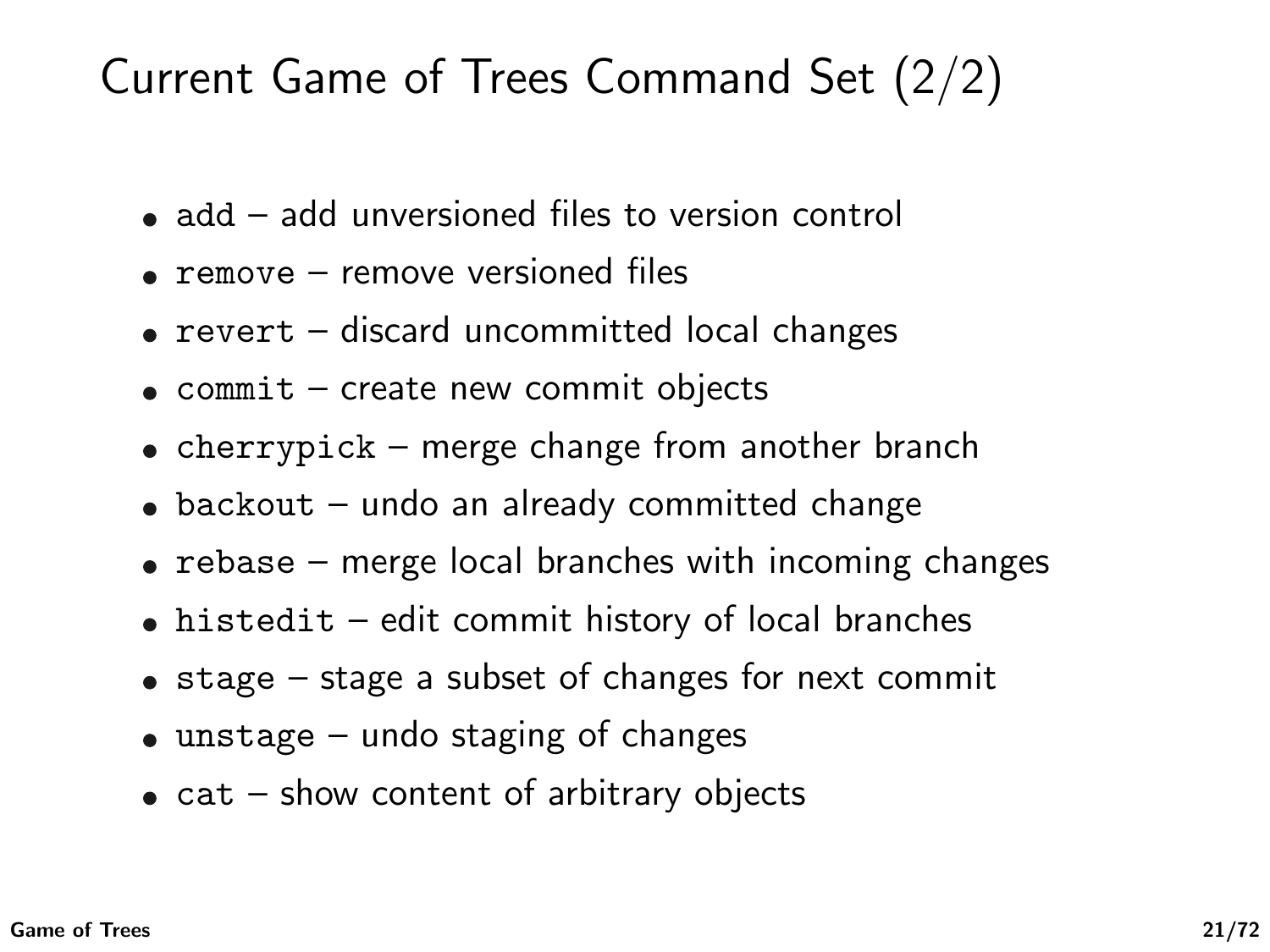#### Current Game of Trees Command Set

- init, import, checkout, update
- log, diff, blame, status
- ref, branch, tag
- add, remove, revert, commit
- cherrypick, backout, rebase, histedit
- stage, unstage
- cat, tree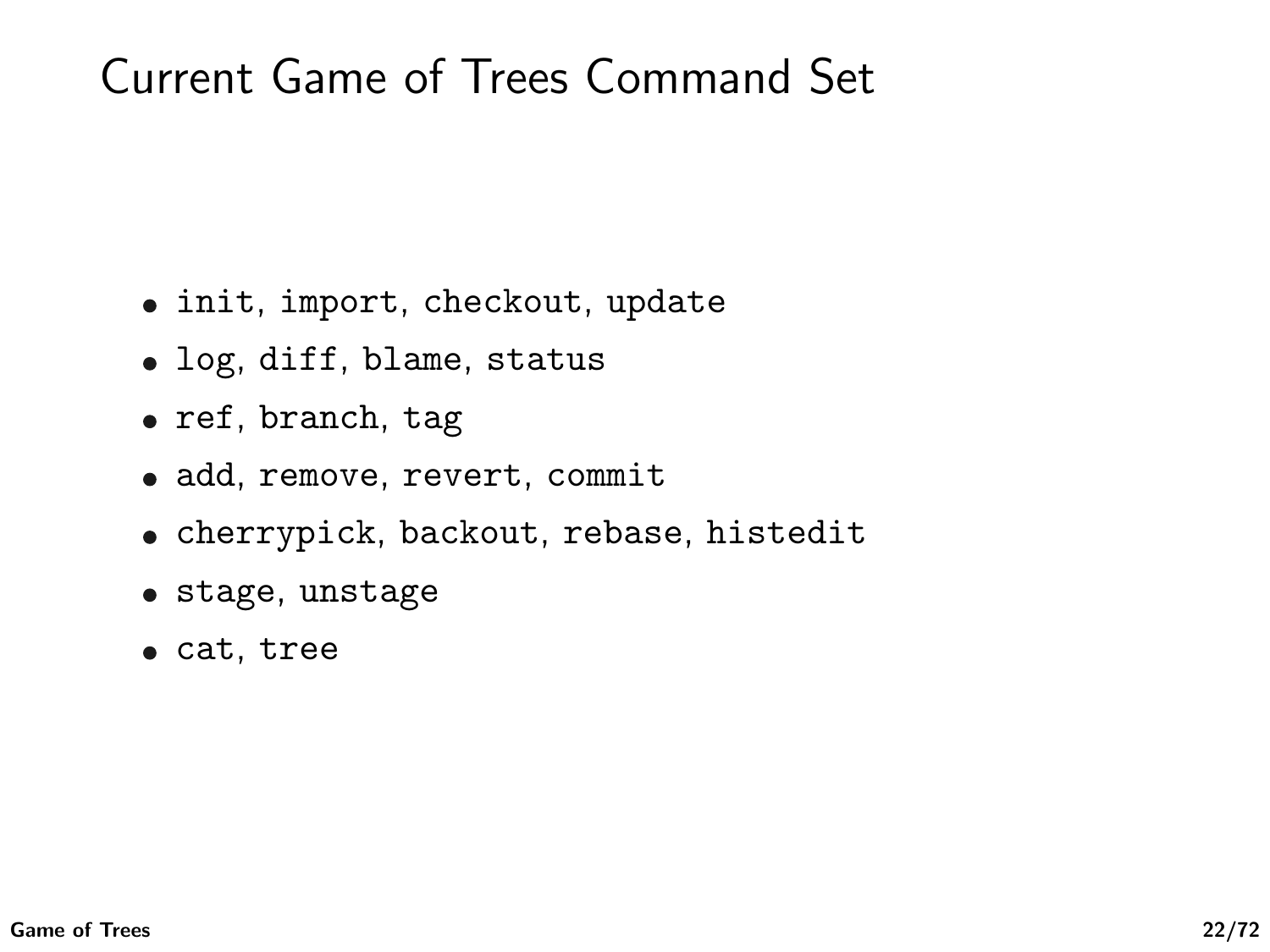# Example: Starting from files  $(1/2)$

```
|-- README
'=-\text{src}|-- Makefile
    '-- prog.c
src/prog.c:
#include <stdio.h>
int main(int argc, char *argv[])
{
         printf("hello world\n");
}
```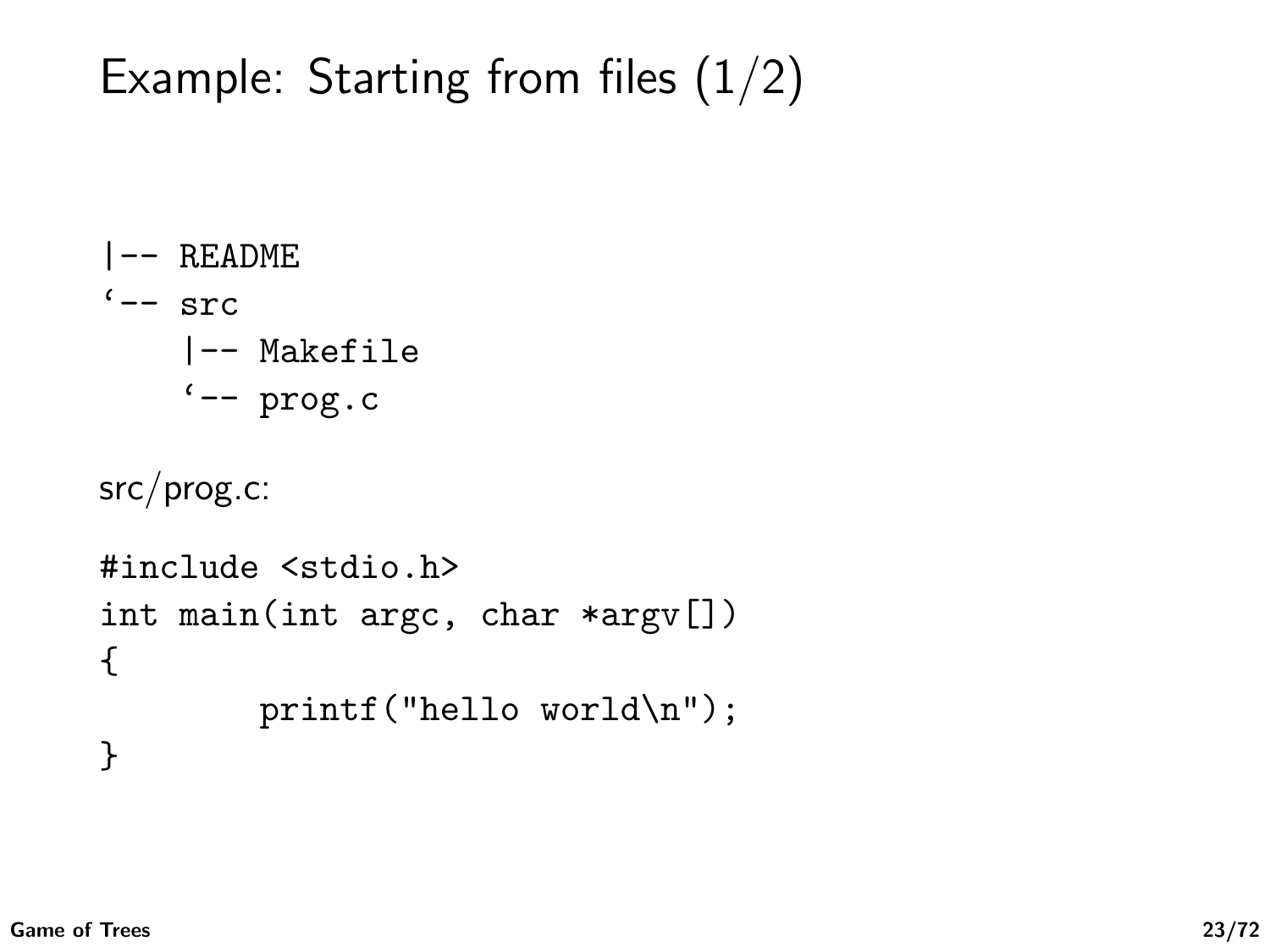Example: Starting from files (2/2)

Commands: init, import

\$ got init /tmp/repo

\$ cd /tmp/repo

\$ got import -m "import demo project" /tmp/my-files

- A /tmp/my-files/src/Makefile
- A /tmp/my-files/src/prog.c
- A /tmp/my-files/README

Created branch refs/heads/master with \

commit c7c2e404ffb0dd55cc34842431541fdd4f977a28

got import creates a root commit, i.e. the created commit has no parent commits and history begins here. If the master branch already exists, a different name must be chosen.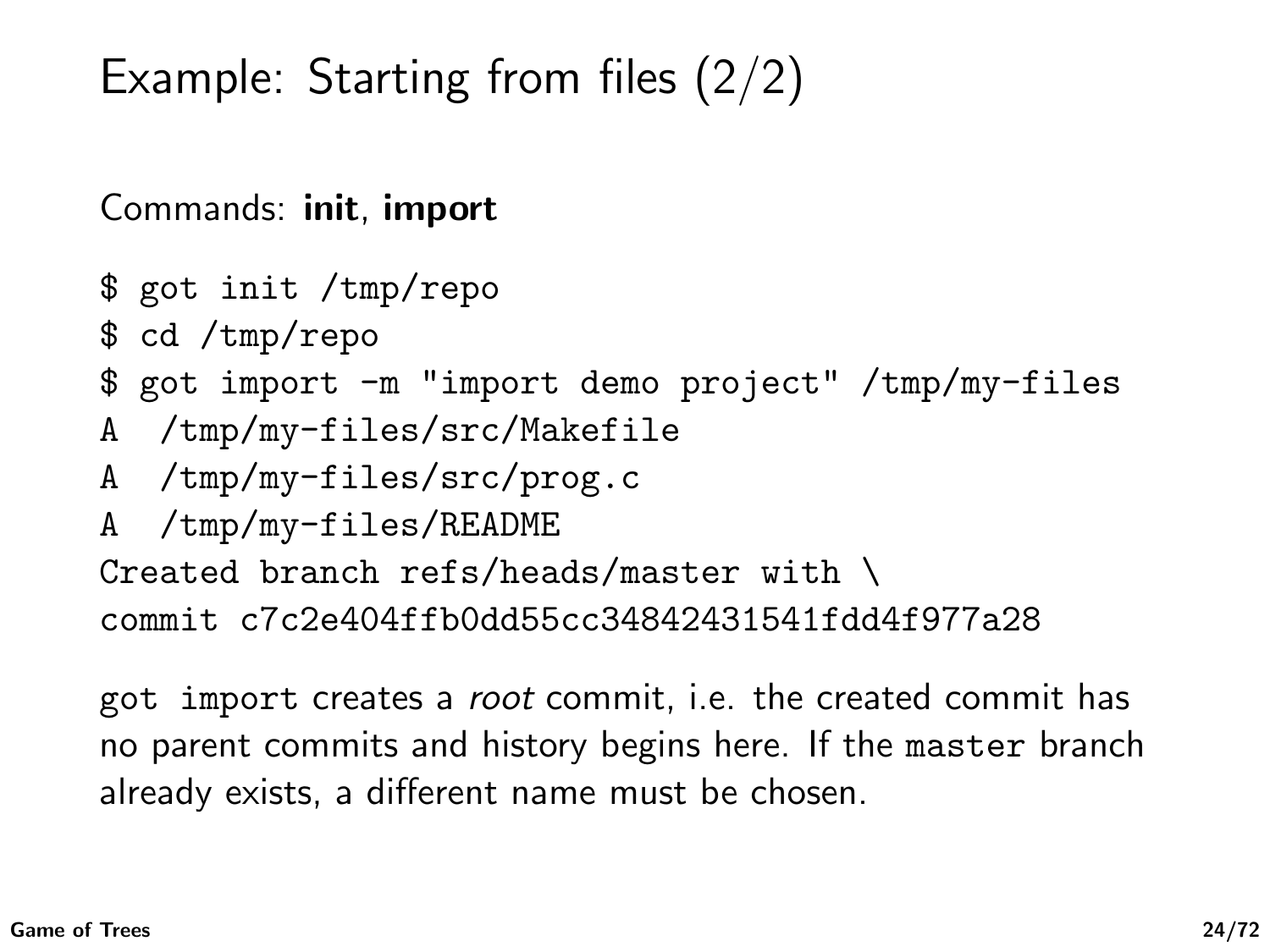Repository now contains the imported project

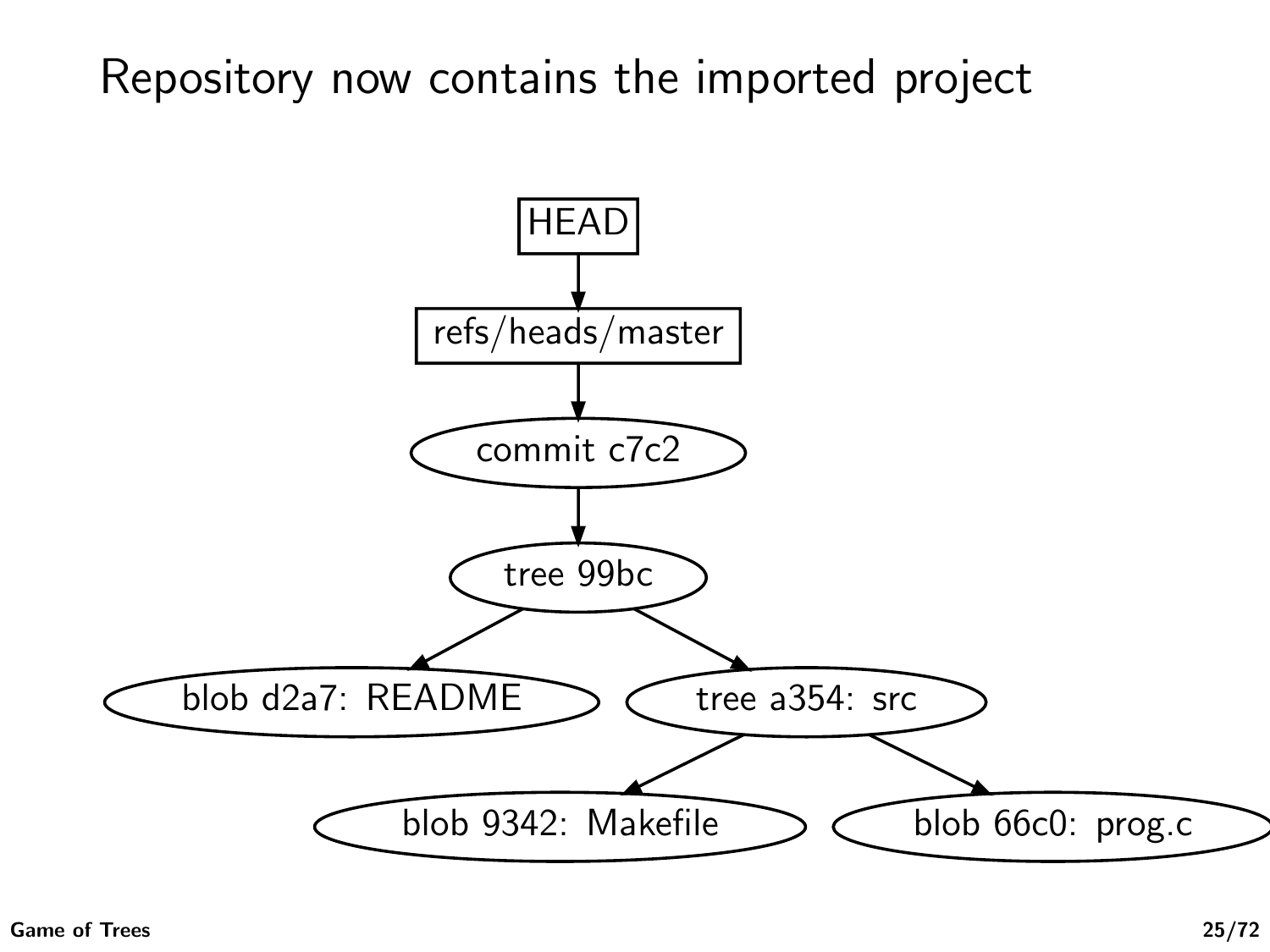# Example: Creating a work tree

Command: checkout

\$ got checkout /tmp/repo /tmp/wt A /tmp/wt/README A /tmp/wt/src/Makefile A /tmp/wt/src/prog.c Now shut up and hack \$

Work trees can be placed anywhere in the file system hierarchy.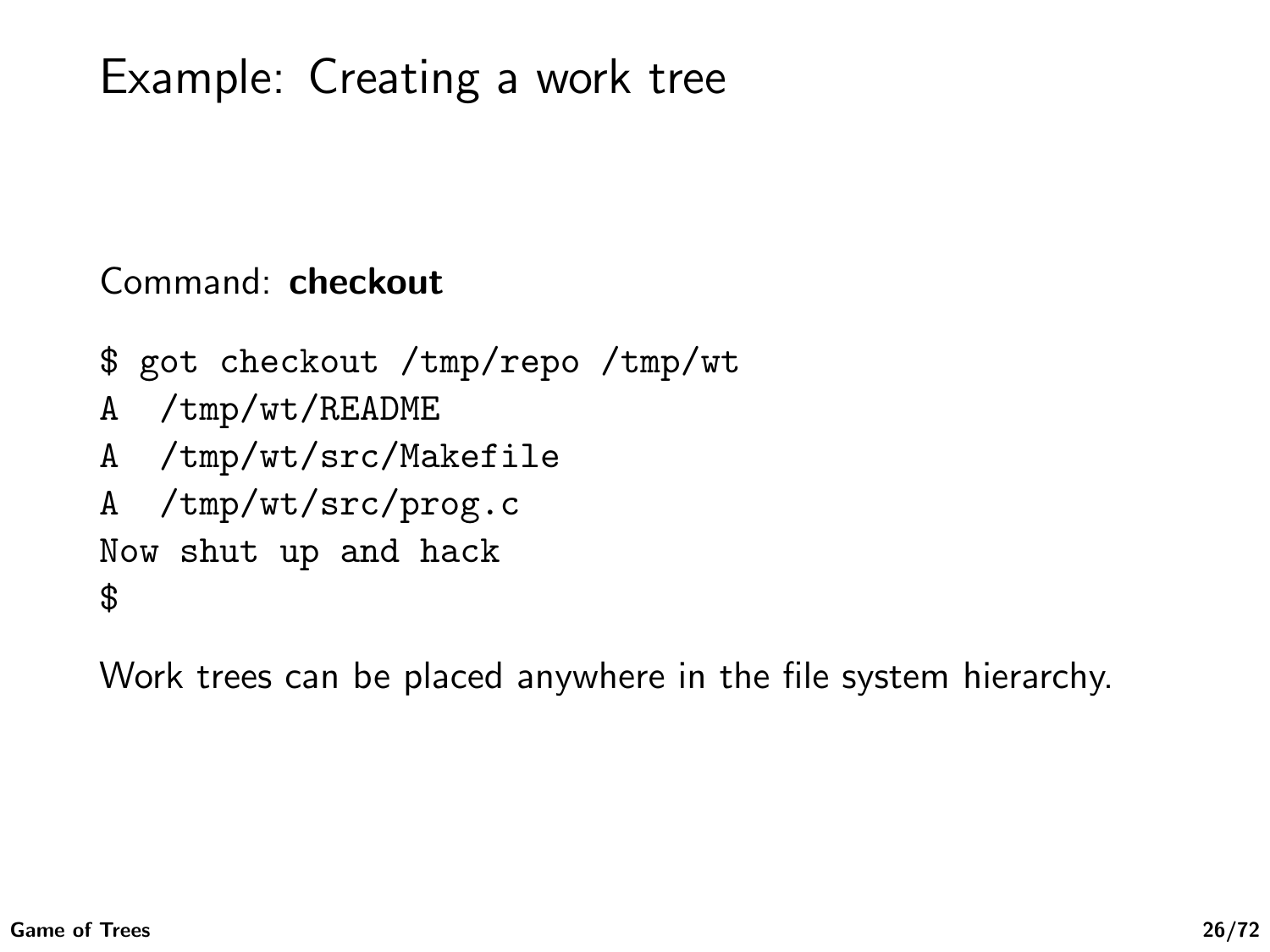# Example: Checking for uncommitted changes

Command: status

- \$ got status
- ? src/prog
- M src/prog.c
- ? src/prog.d
- ? src/prog.o

\$

For now, unversioned files can be ignored via a .cvsignore file, as used in the OpenBSD ports tree.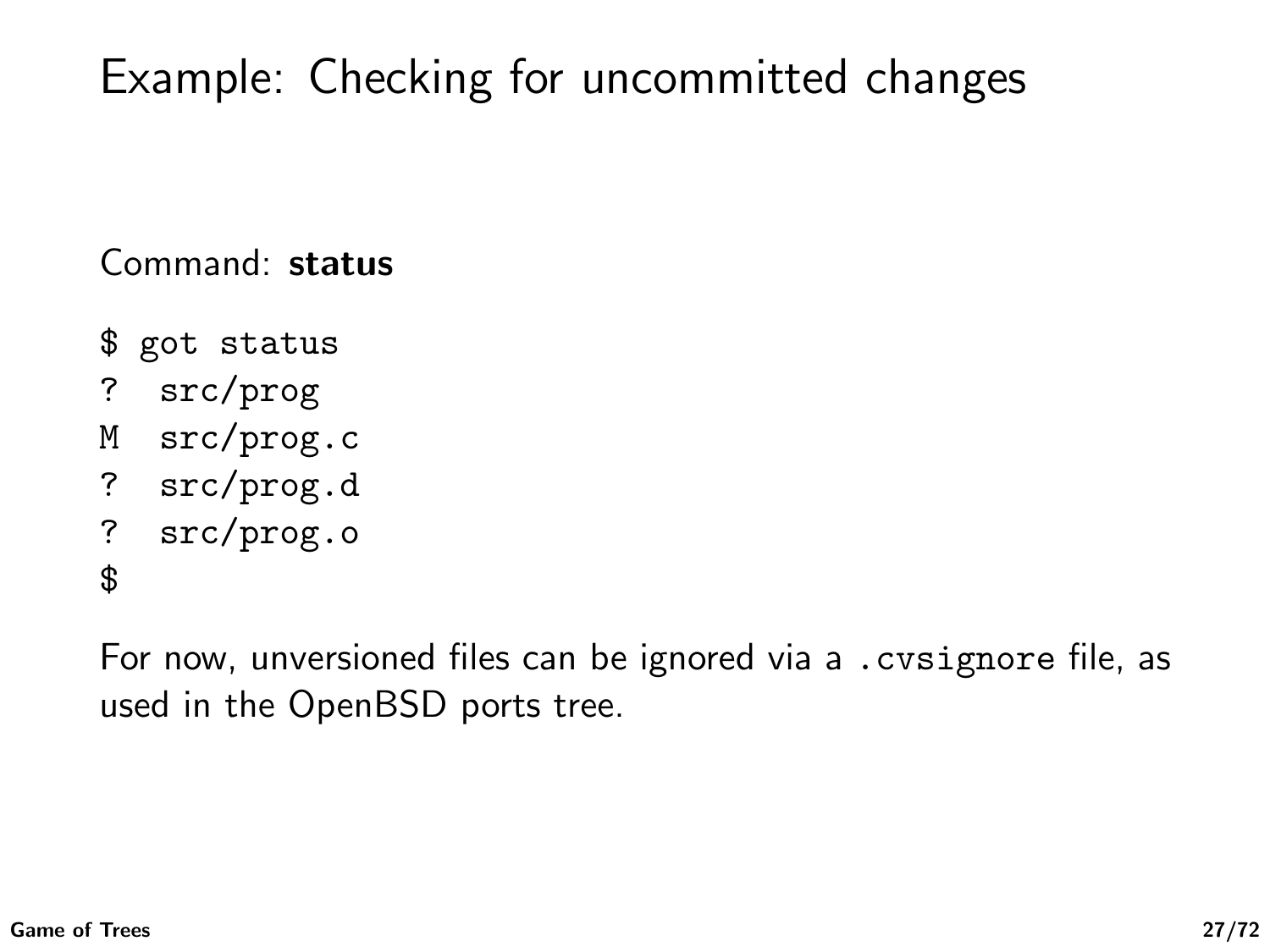Example: Viewing uncommitted local changes Command: diff

```
$ got diff
diff c7c2e404ffb0dd55cc34842431541fdd4f977a28 /tmp/wt
blob - 66c06bb066b1b5f7c72359c21ee6dafd54e256e1
file + src/prog.c
--- src/prog.c
+++ src/prog.c
@@ -1,5 +1,5 @@
 #include <stdio.h>
 int main(int argc, char *argv[])
 {
        print('hello world\nu');+ printf("I like the flowers\n");
}
$
```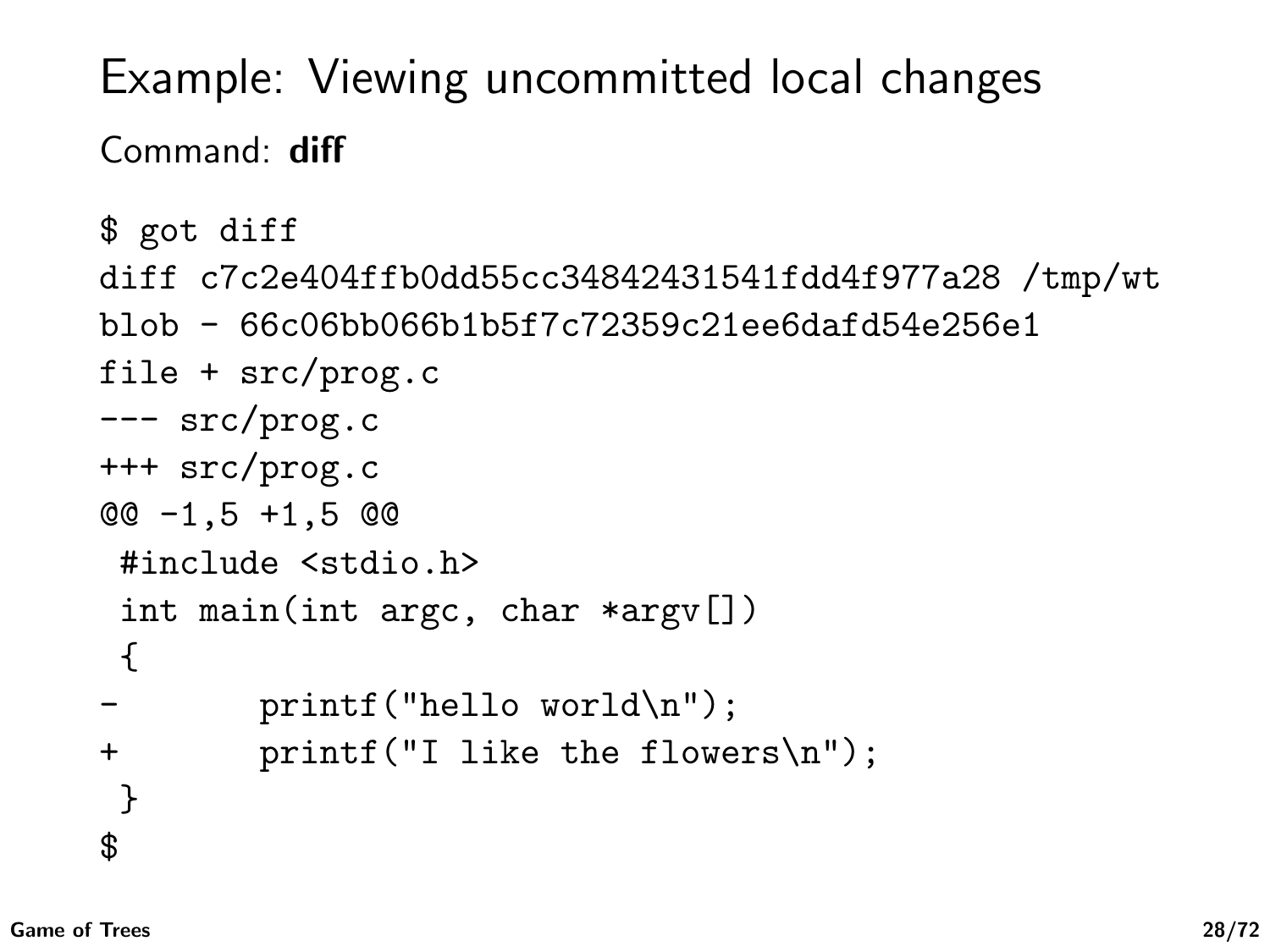# Example: Committing local changes

Command: commit

```
$ got commit -m "spread the message"
M src/prog.c
Created commit 3326e467f63840c7aa10937634412d100d04e6e2
$
```
Most commands have short aliases. got ci is the short alias for got commit.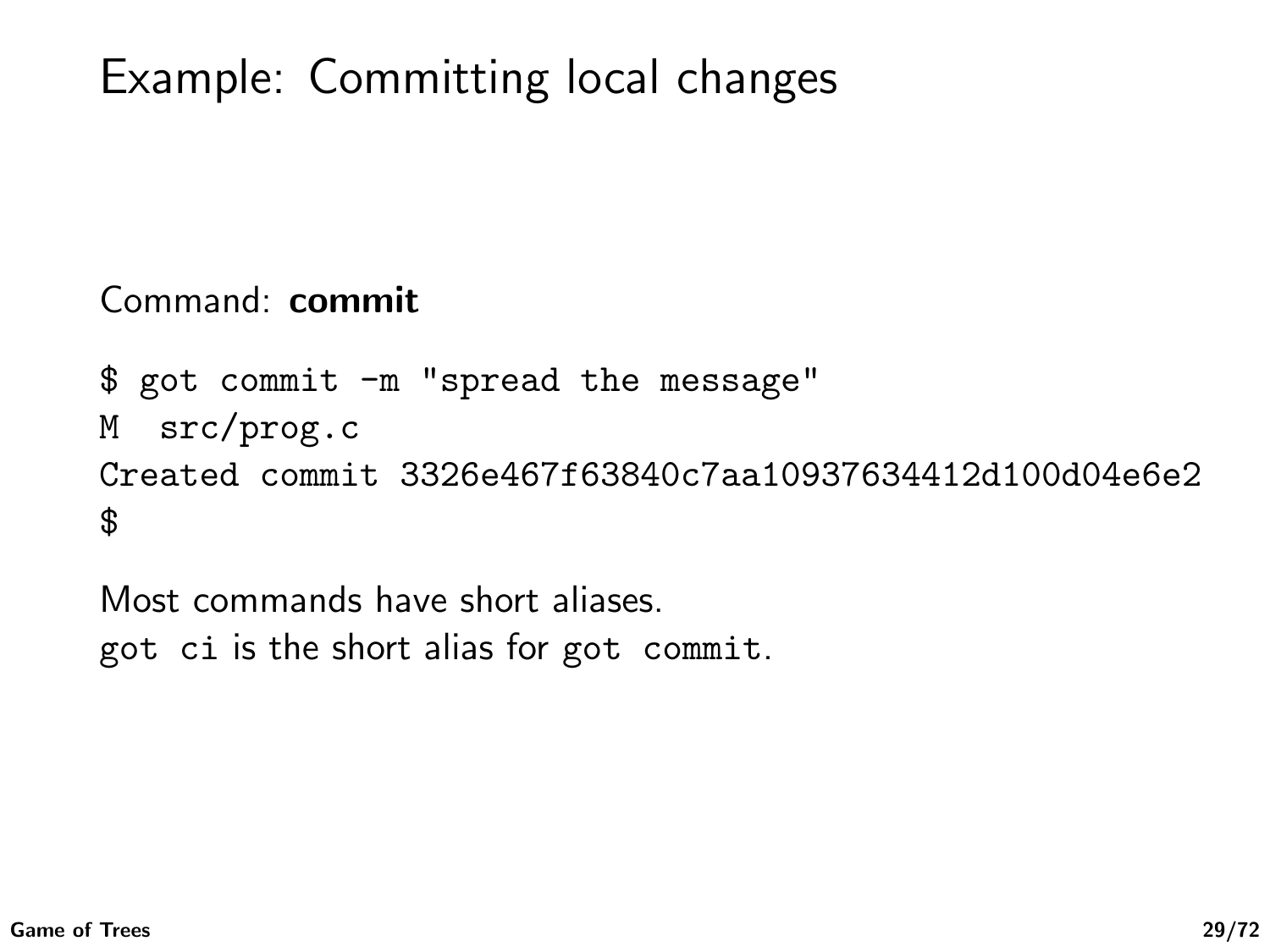#### Newly created commit on the master branch

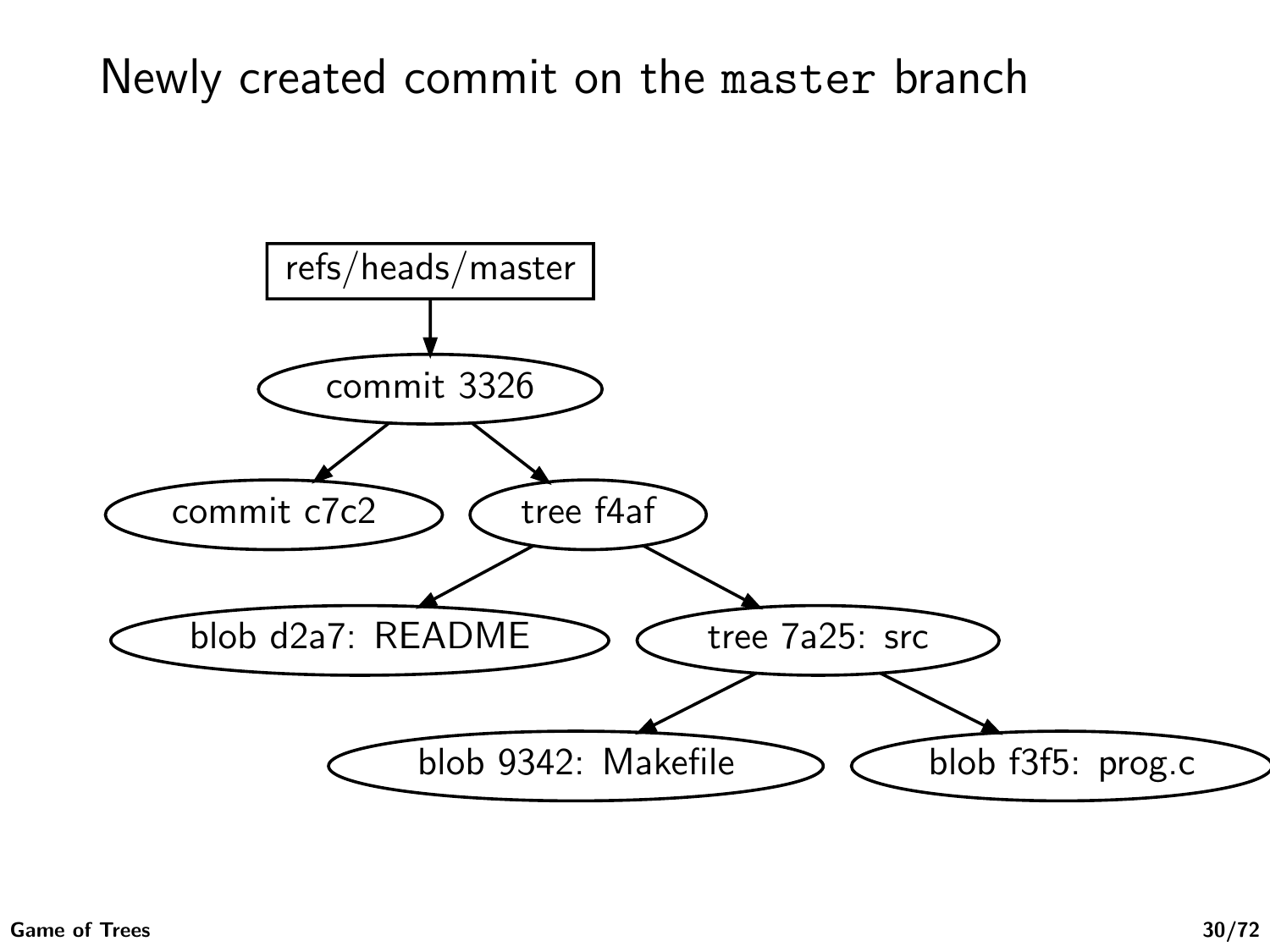### Example: Discarding local changes

Command: revert

\$ got status M src/prog.c \$ got revert src/prog.c R src/prog.c \$ got status \$

got revert is destructive and cannot be undone automatically!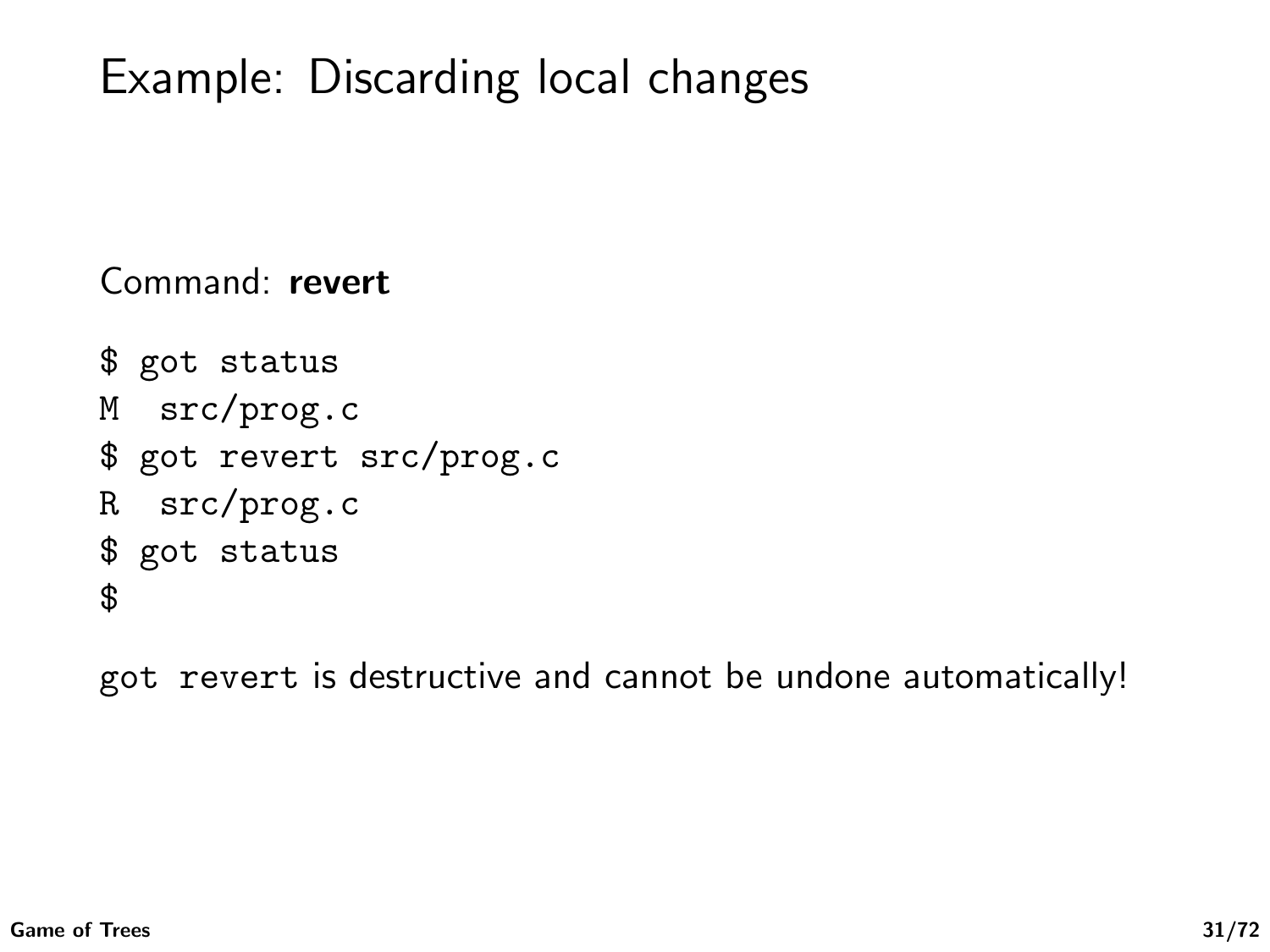### Example: Discarding local changes selectively  $(1/4)$

Two changes, one of them bad:

```
@@ -1,5 +1,7 @@
 #include <stdio.h>
 int main(int argc, char *argv[])
 {
       print("I like the flowers\n't');
+ printf("I like the daffodils\n");
}
+
+/* syntax error
```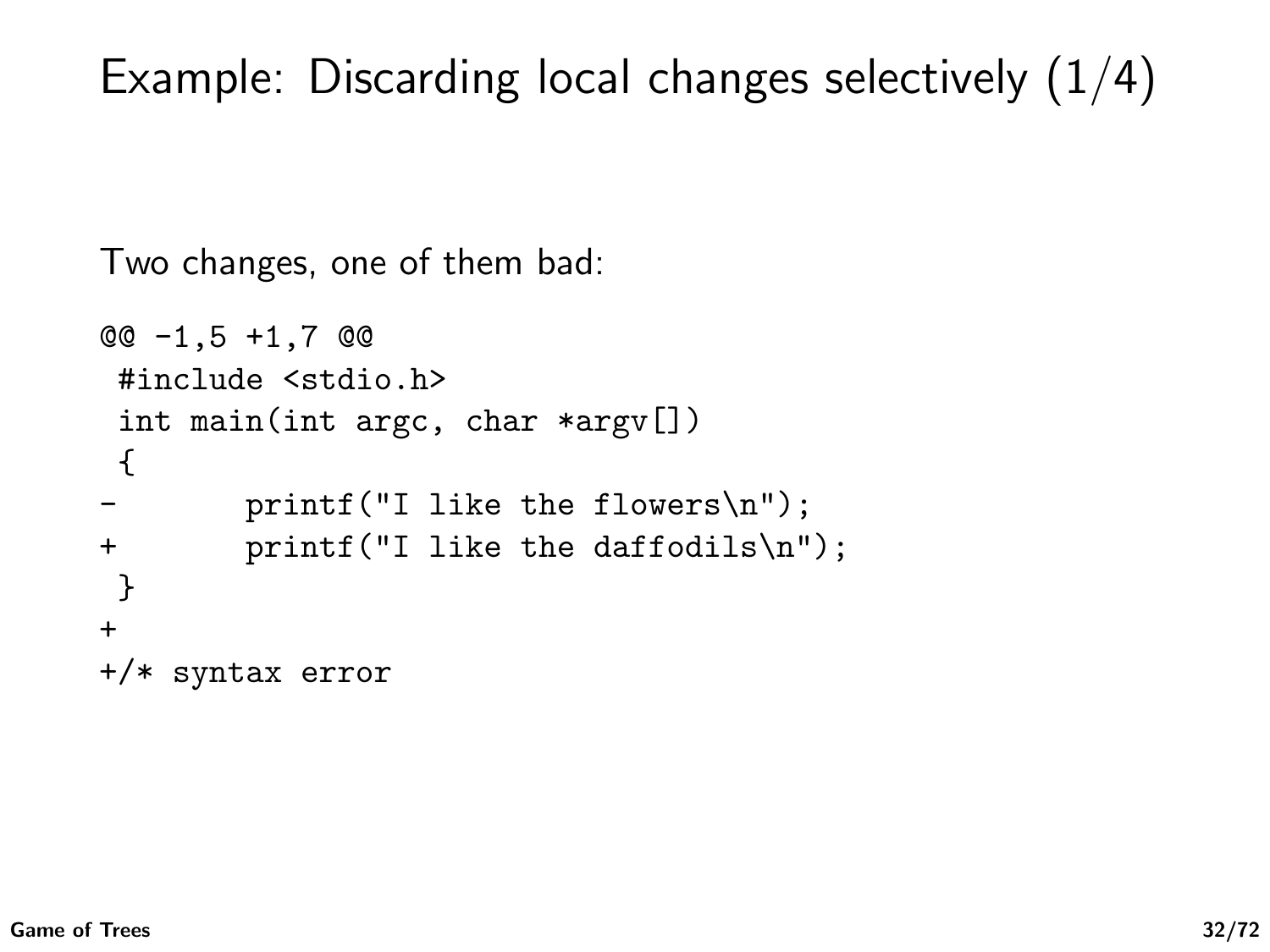Example: Discarding local changes selectively (2/4)

```
Command: revert -p (mnemonic: "patch")
```

```
$ got revert -p src/prog.c
-----------------------------------------------
@@ -1,5 +1,7 @@
 #include <stdio.h>
 int main(int argc, char *argv[])
 {
        print("I like the flowers\n't');
+ printf("I like the daffodils\n");
 }
 /* syntax error
              -----------------------------------------------
M src/prog.c (change 1 of 2)
revert this change? [y/n/q] n
```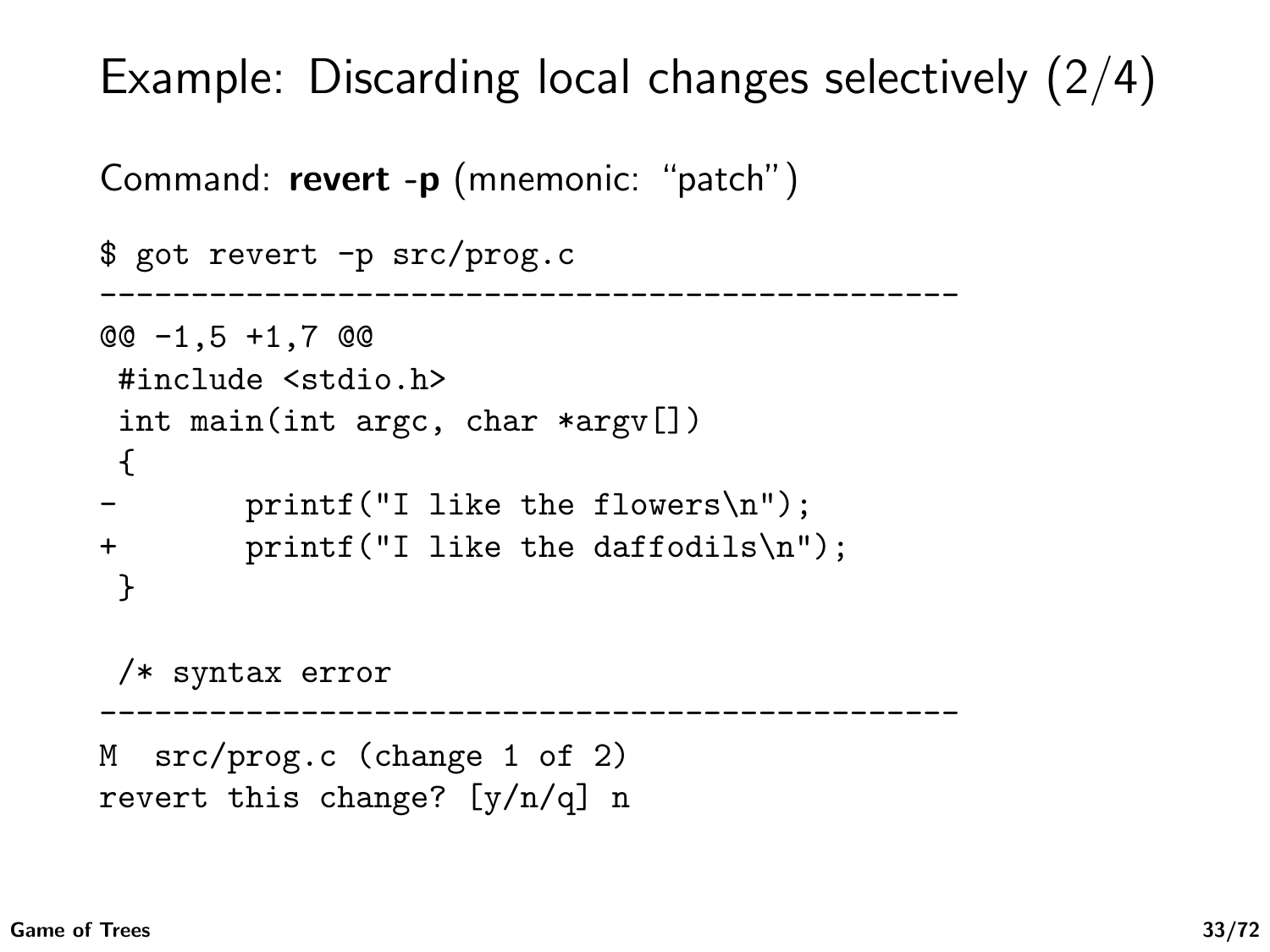### Example: Discarding local changes selectively (3/4)

-----------------------------------------------

```
@Q -3,3 +3,5 @Q int main(int argc, char *argv[])
 {
        printf("I like the daffodils\n");
}
+
+/* syntax error
-----------------------------------------------
M src/prog.c (change 2 of 2)
revert this change? [y/n/q] y
$
```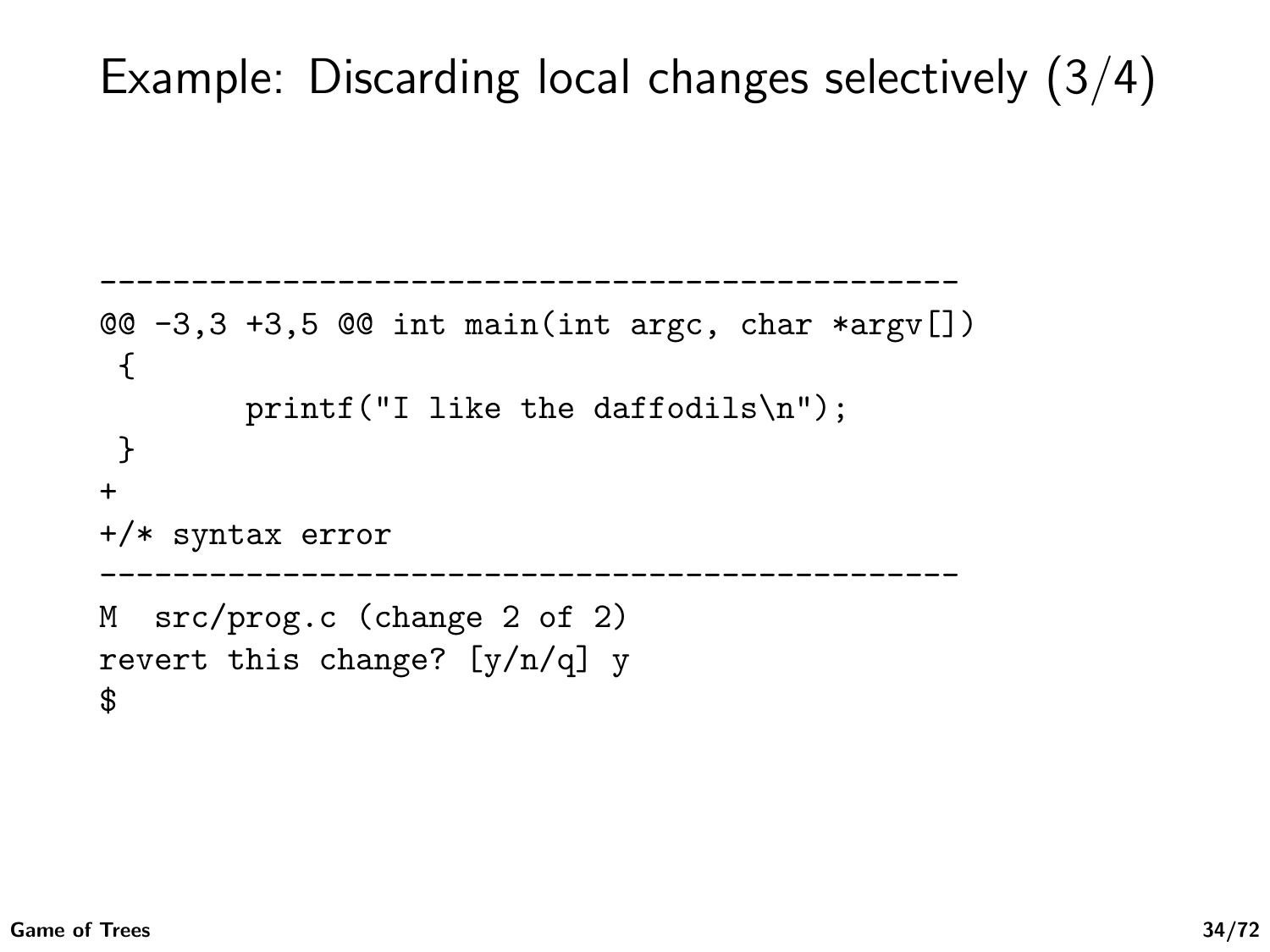### Example: Discarding local changes selectively (4/4)

The bad change has been wiped out:

```
@@ -1,5 +1,5 @@
 #include <stdio.h>
 int main(int argc, char *argv[])
 {
       print("I like the flowers\n't');
+ printf("I like the daffodils\n");
}
$ got commit -m 'prefer the plant genus narcissus'
```
Real world use case: got revert -p can wipe out debug printfs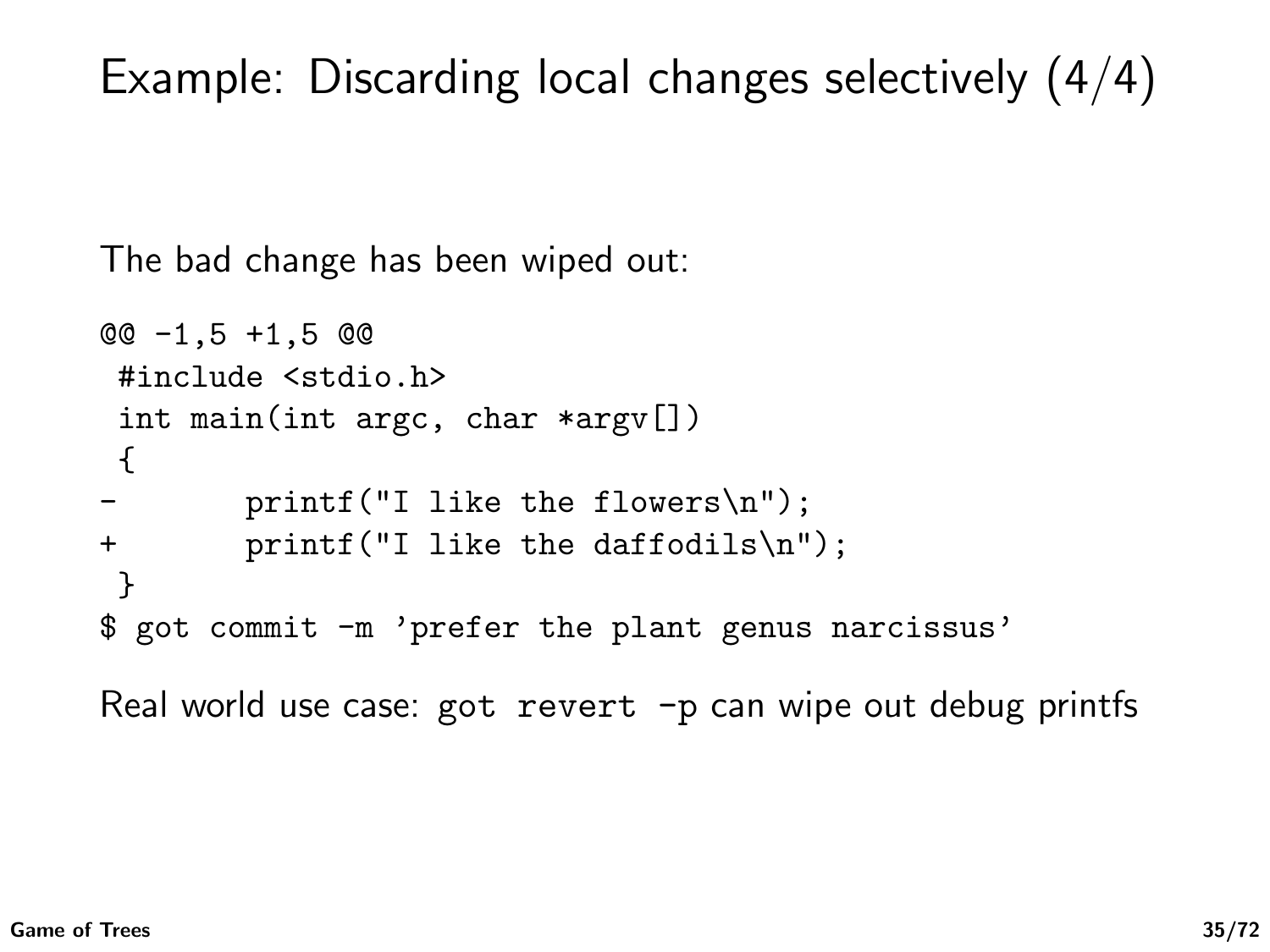# Backing out commited changes  $(1/3)$

Creating reversed changes requires a work tree which:

- is fully updated to the latest commit on the relevant branch
- may already contain other arbitrary local changes
- will carry the reversed change until got commit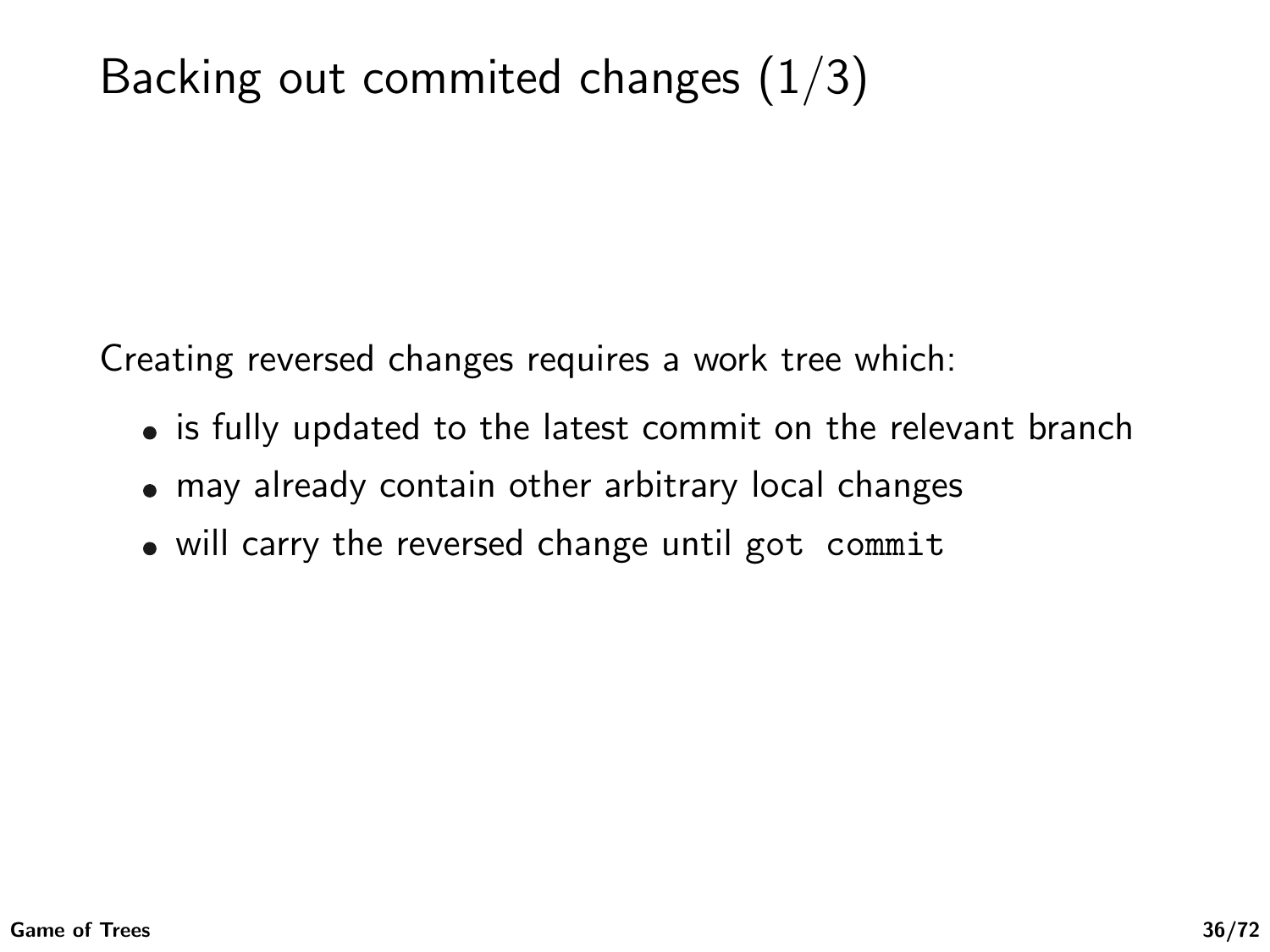# Example: Backing out commited changes (2/3)

Command: backout

```
$ got backout 349d8
G src/prog.c
Backed out commit 349d80308aa17d90842afc5d460fade6b6de095c
$
```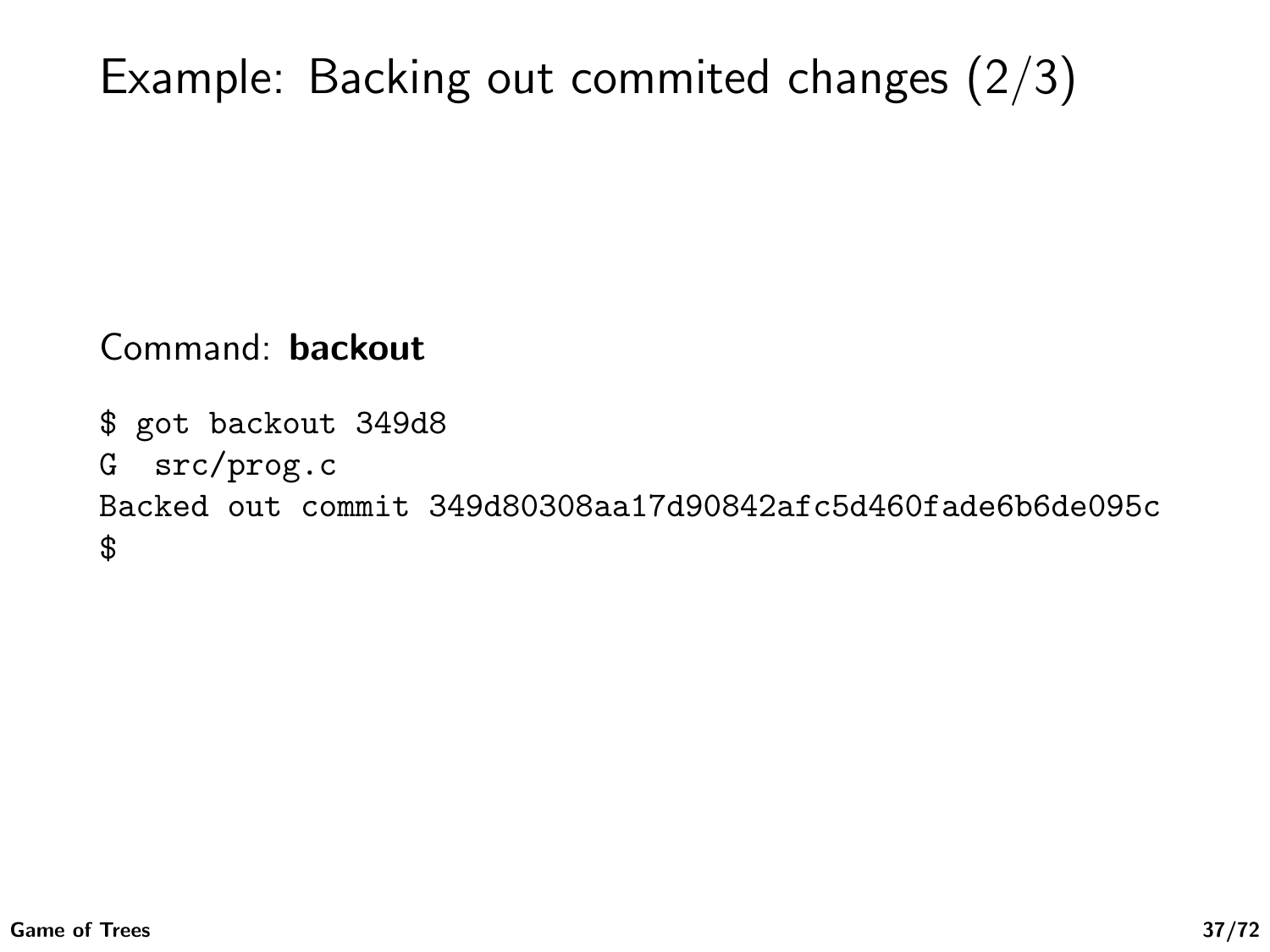# Example: Backing out commited changes (3/3)

Backed-out change has been merged locally for future commit:

```
@@ -1,5 +1,5 @@
#include <stdio.h>
int main(int argc, char *argv[])
{
- printf("I like the daffodils\n");
+ printf("I like the flowers\n");
}
```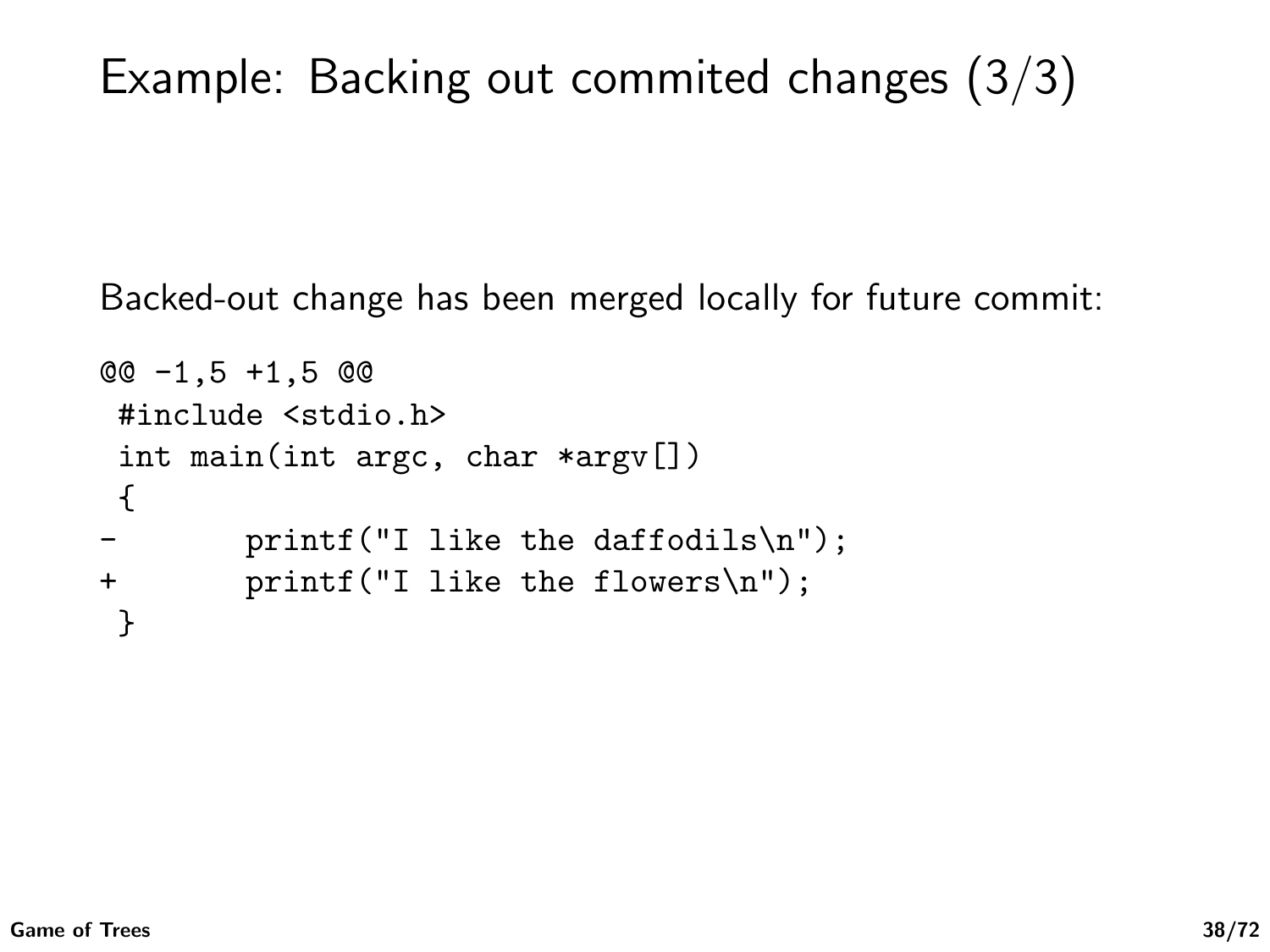# Branches (1/3)

Branches are modeled as references which point at a chain of commit objects:

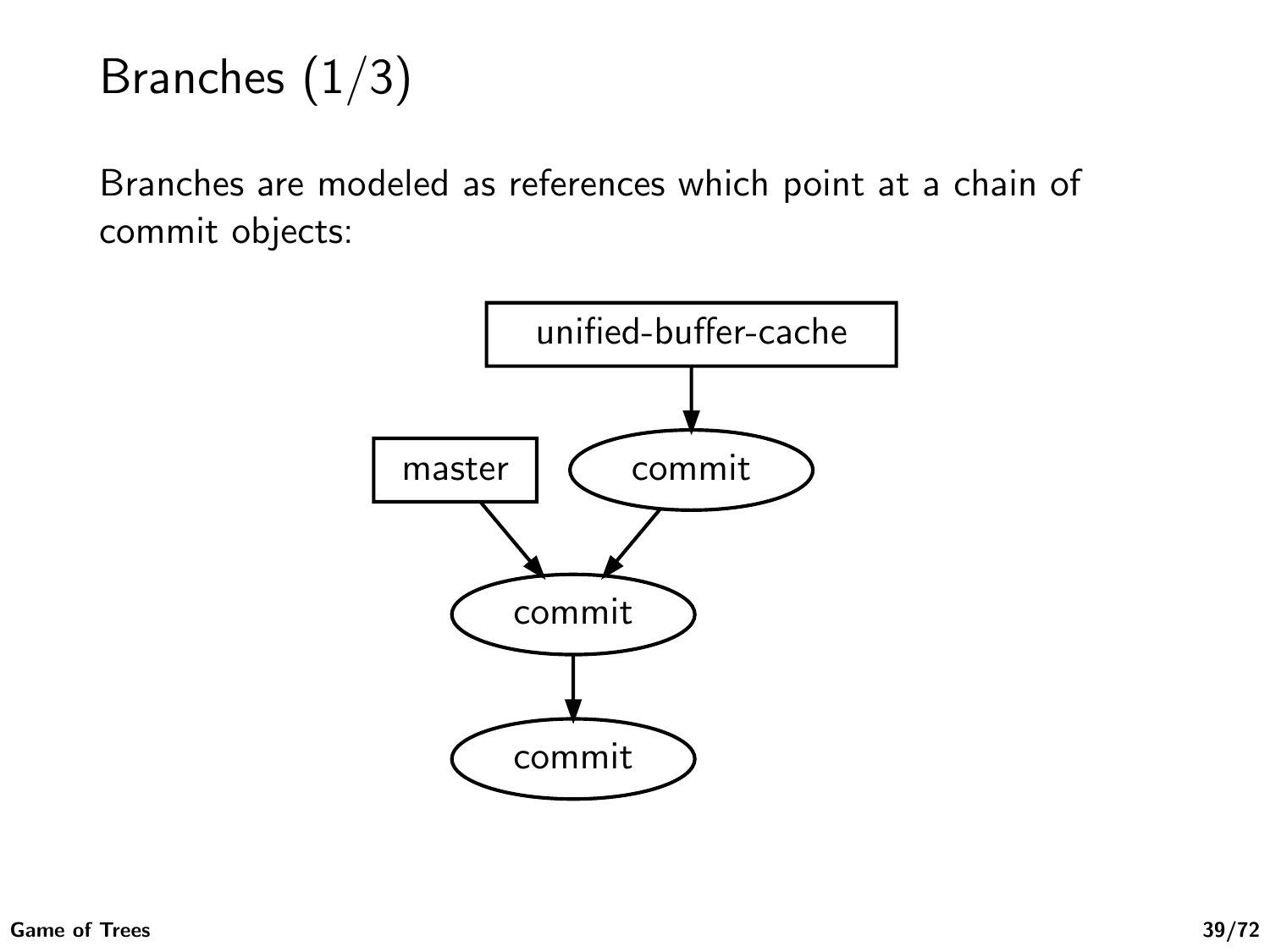# Branches (2/3)

Game of Trees intentionally steers users towards creating a linear history. There is currently no command<sup>3</sup> which would allow users to create commits with multiple parent commits like this:



 $^3$ got merge will have to be added for special cases such as vendor branches [Game of Trees](#page-0-0) 40/72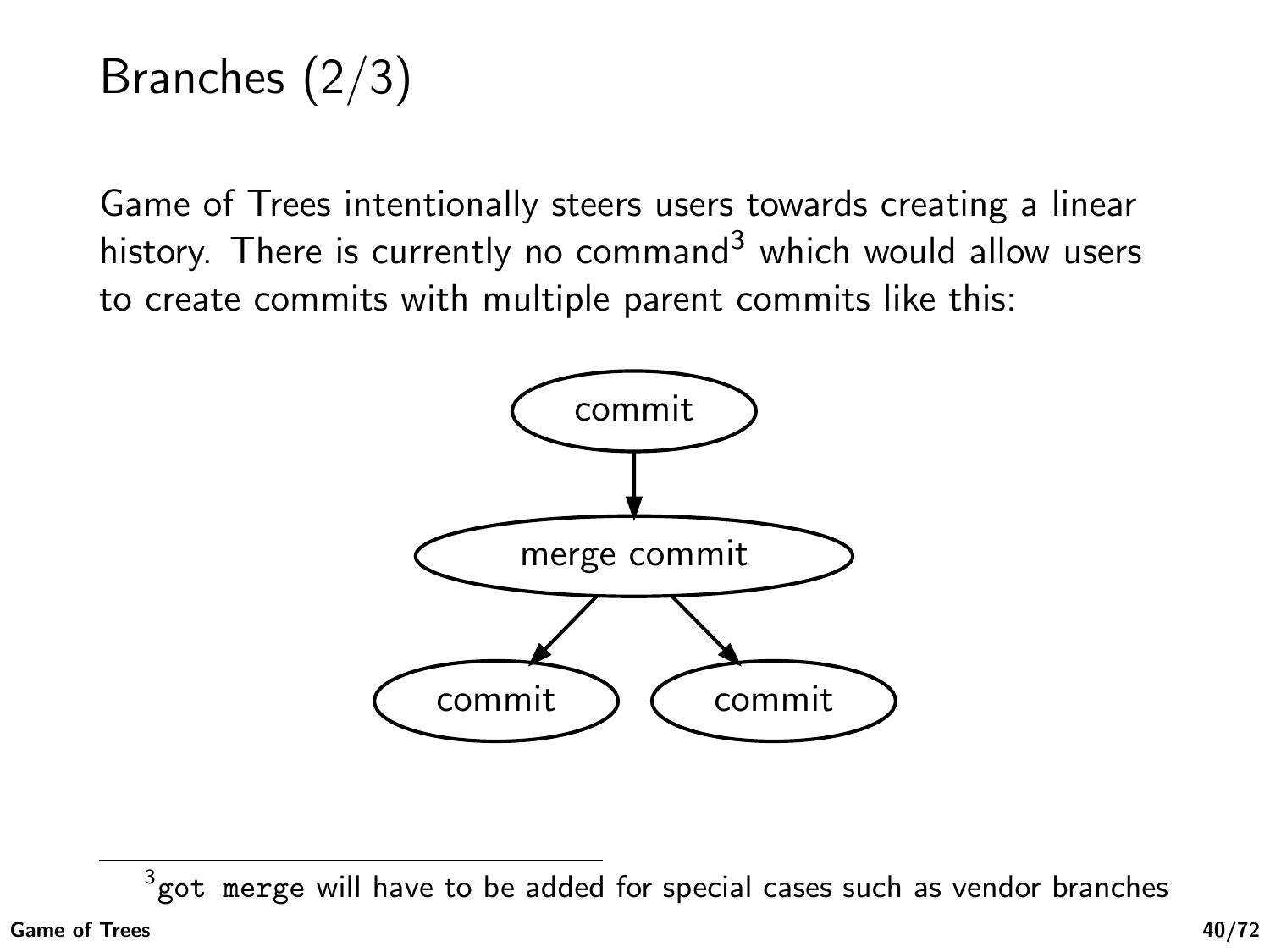Changes made in other repositories must be copied to the local repository before they become visible.

Branches can temporarily store incoming changes separately from local changes.

Once incoming and local changes are stored, they can be merged.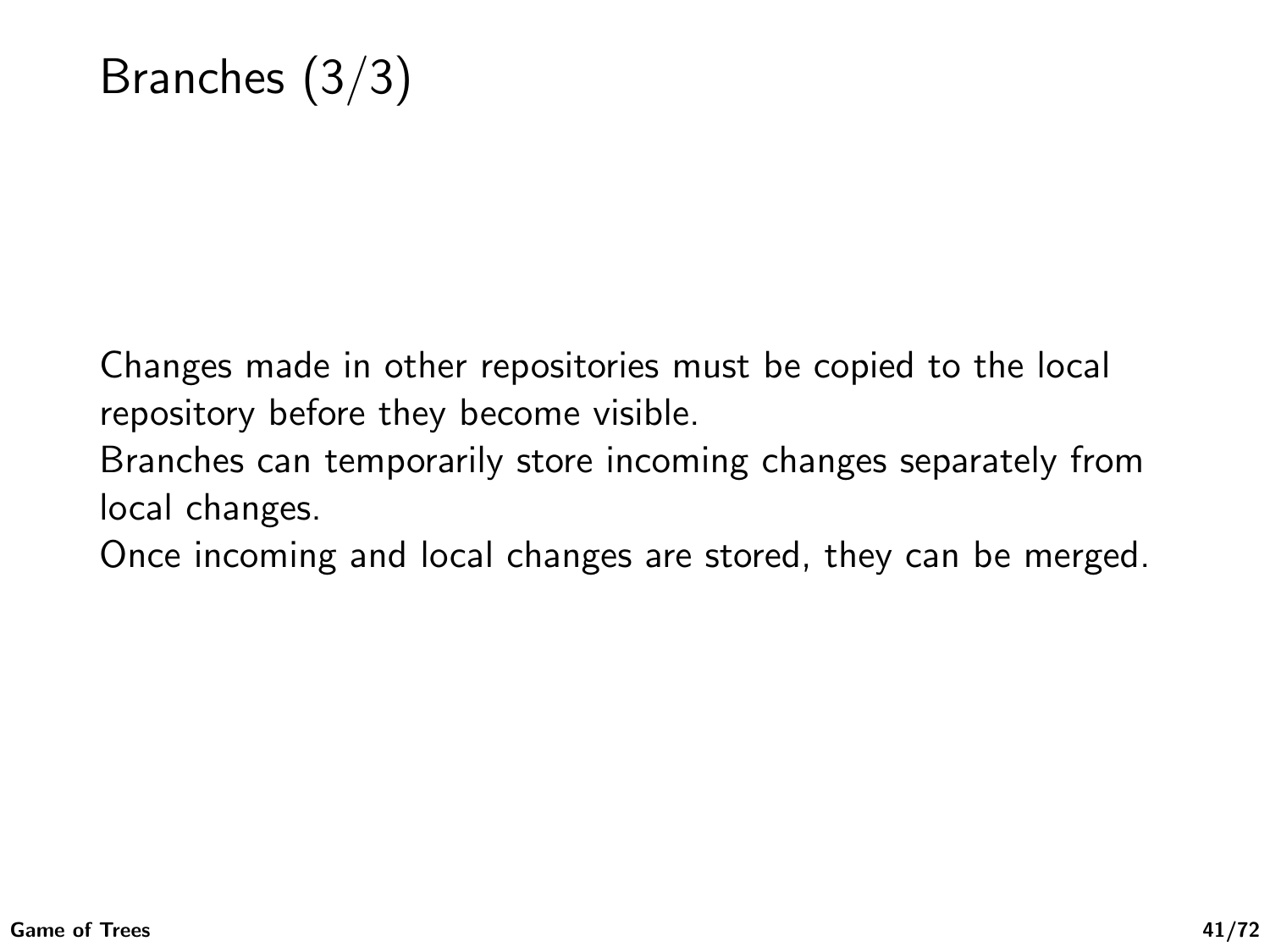# Example: Creating a branch

Command: branch

- \$ got branch -l
- \* master: 349d80308aa17d90842afc5d460fade6b6de095c
- \$ got branch hiking
- \$ got branch -l

hiking: 349d80308aa17d90842afc5d460fade6b6de095c

\* master: 349d80308aa17d90842afc5d460fade6b6de095c \$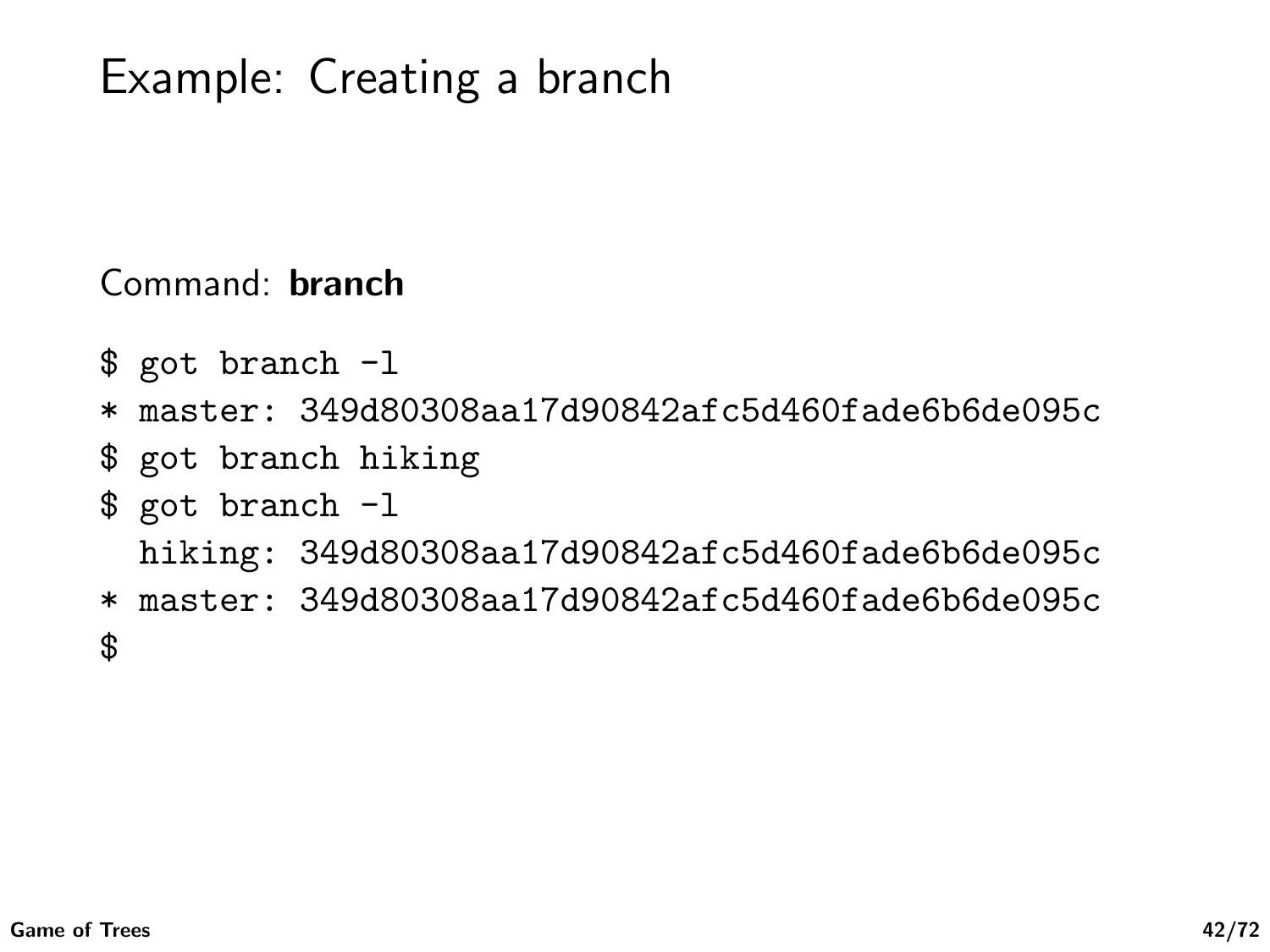#### Repository now contains a new reference: hiking



In this example, we will store our local changes in hiking and incoming changes in master<sup>4</sup>

<sup>&</sup>lt;sup>4</sup>Storing incoming changes under refs/remotes/ is supported, too.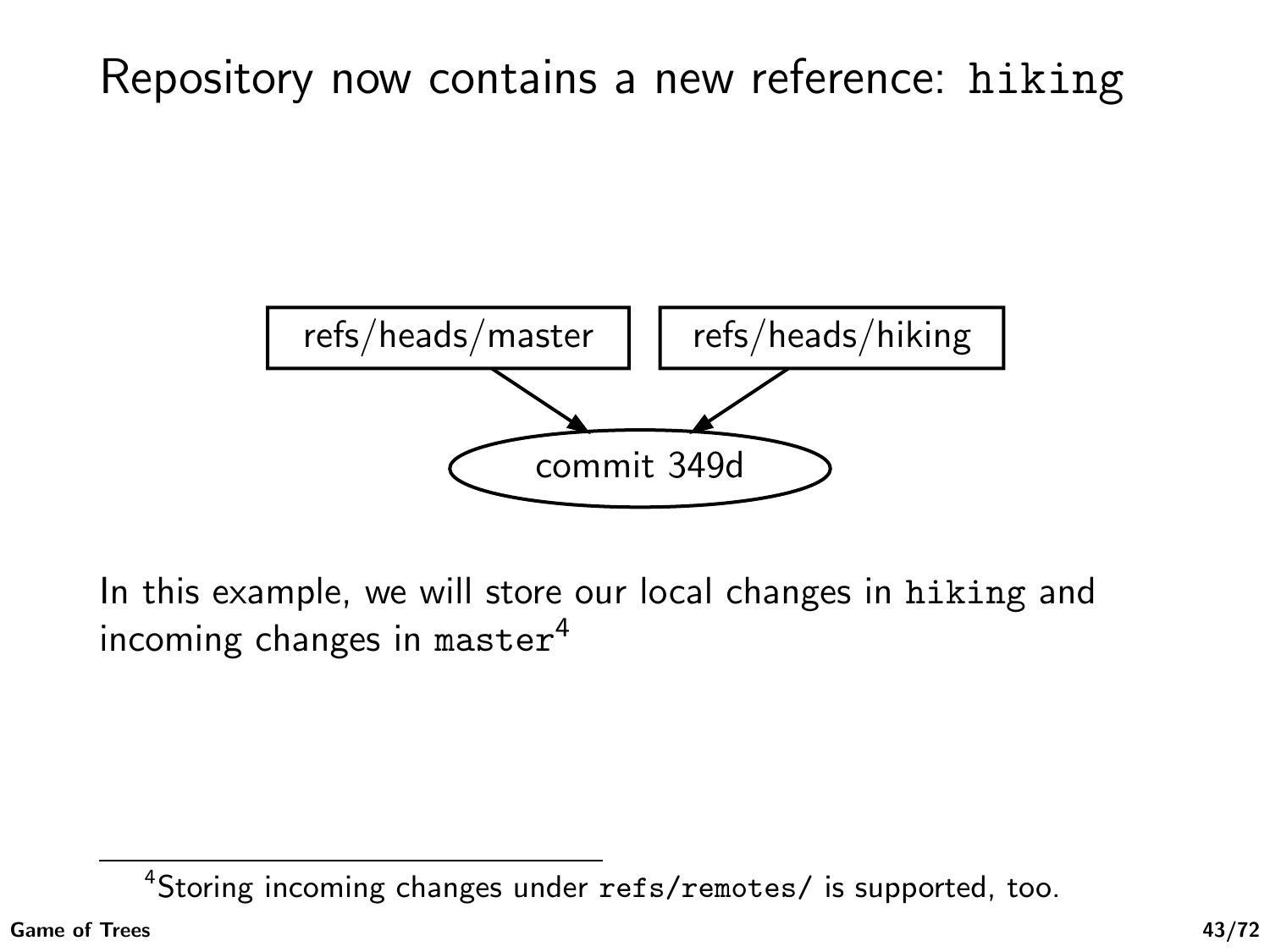# Example: Switching between branches

Command: update -b (mnemonic: "branch")

```
$ got update -b hiking
Switching work tree from refs/heads/master to refs/heads/hiking
Already up-to-date
$ got branch -l
* hiking: 349d80308aa17d90842afc5d460fade6b6de095c
  master: 349d80308aa17d90842afc5d460fade6b6de095c
$
```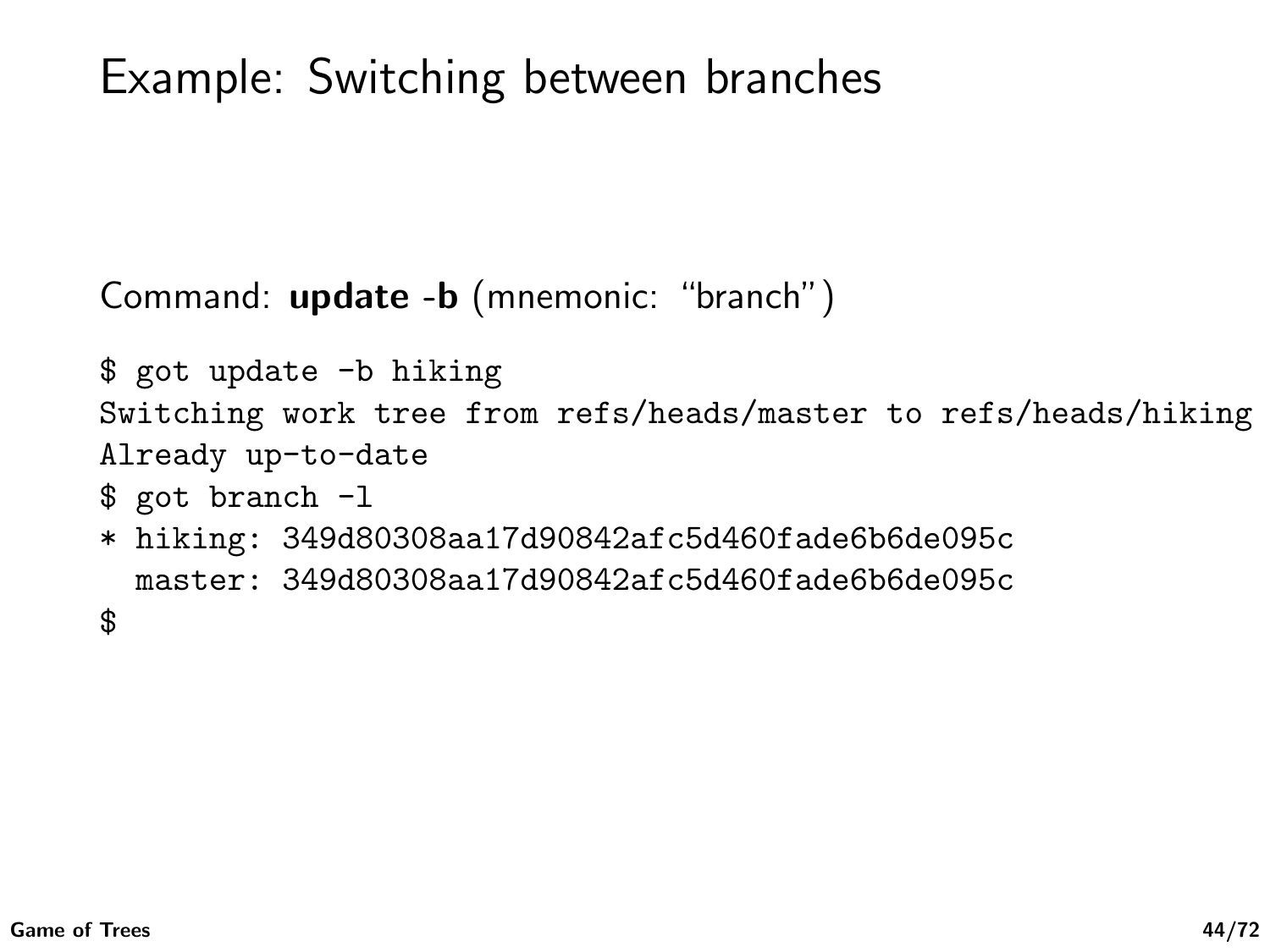# Example: Creating commits on a branch  $(1/2)$

```
Commit hiking-related change 1:
```

```
@@ -1,5 +1,5 @@
 #include <stdio.h>
 int main(int argc, char *argv[])
 {
        printf("I like the daffodils\langle n'' \rangle;
+ printf("I like the mountains\n");
}
$ got commit -m "this is a hiking club"
```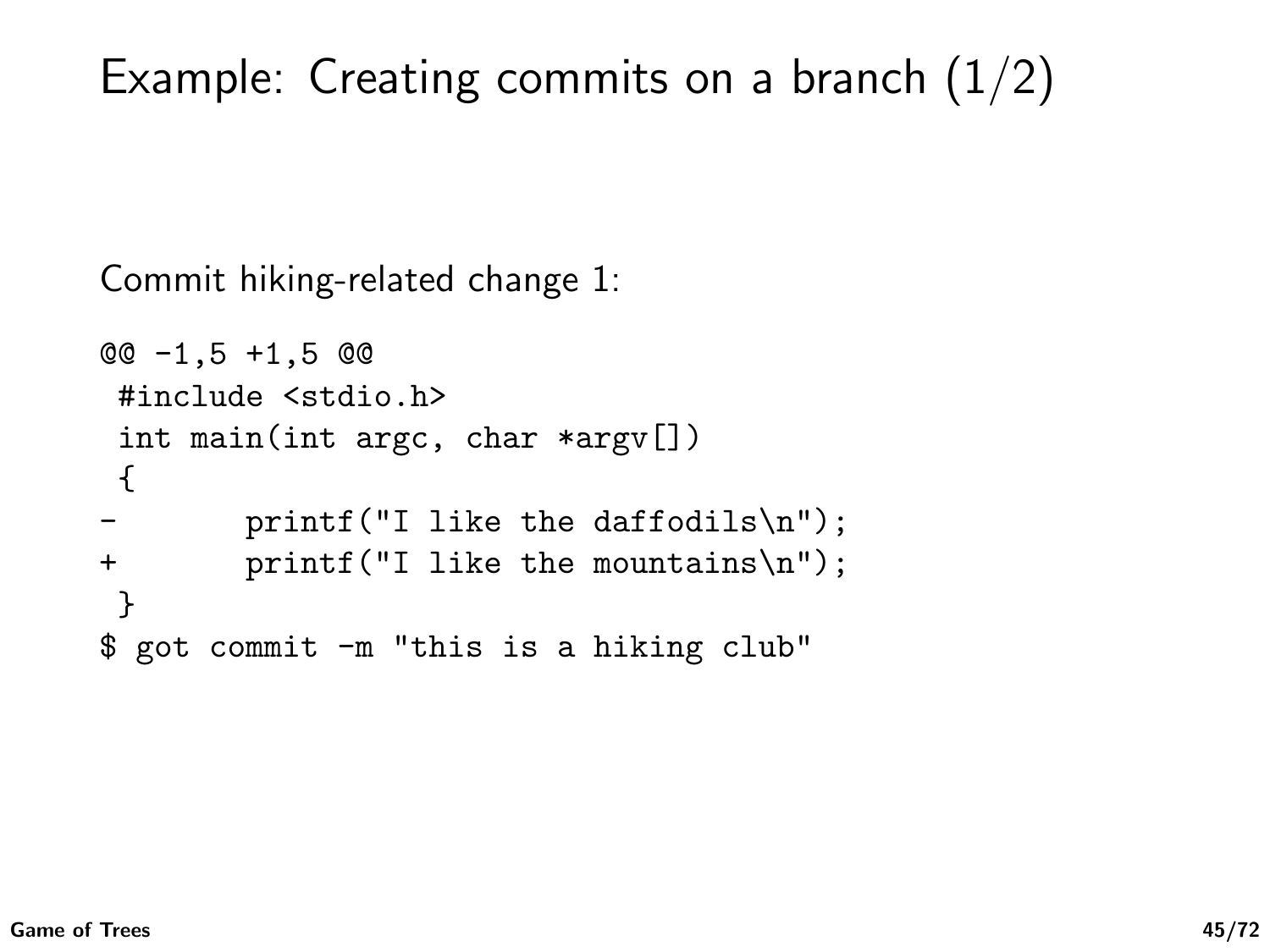# Example: Creating commits on a branch (2/2)

```
Commit hiking-related change 2:
```

```
@@ -2,4 +2,5 @@
int main(int argc, char *argv[])
{
       printf("I like the mountains\n");
+ printf("I like the rolling hills\n");
}
$ got commit -m "with a computer problem"
```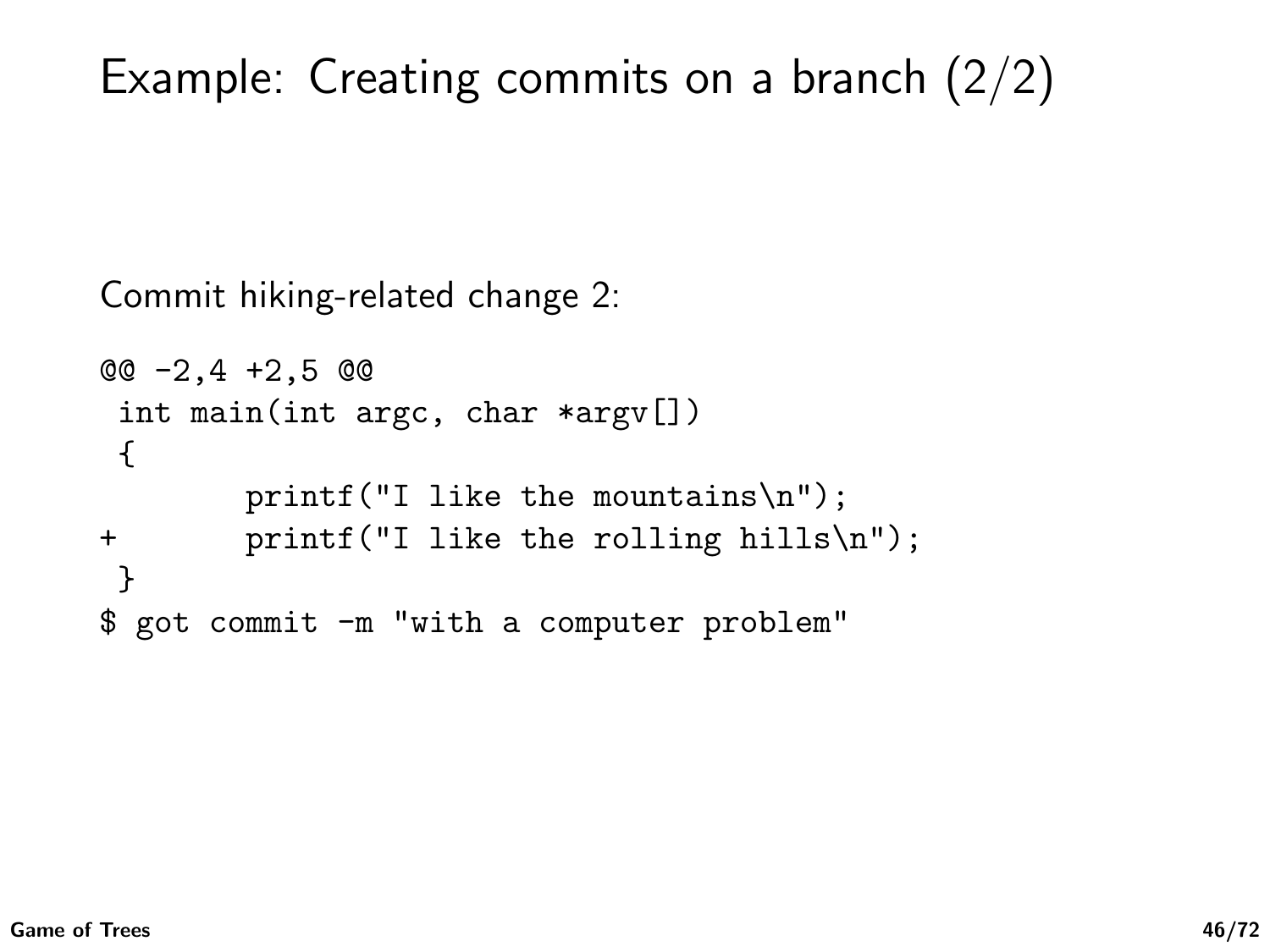### The hiking branch now contains new commits

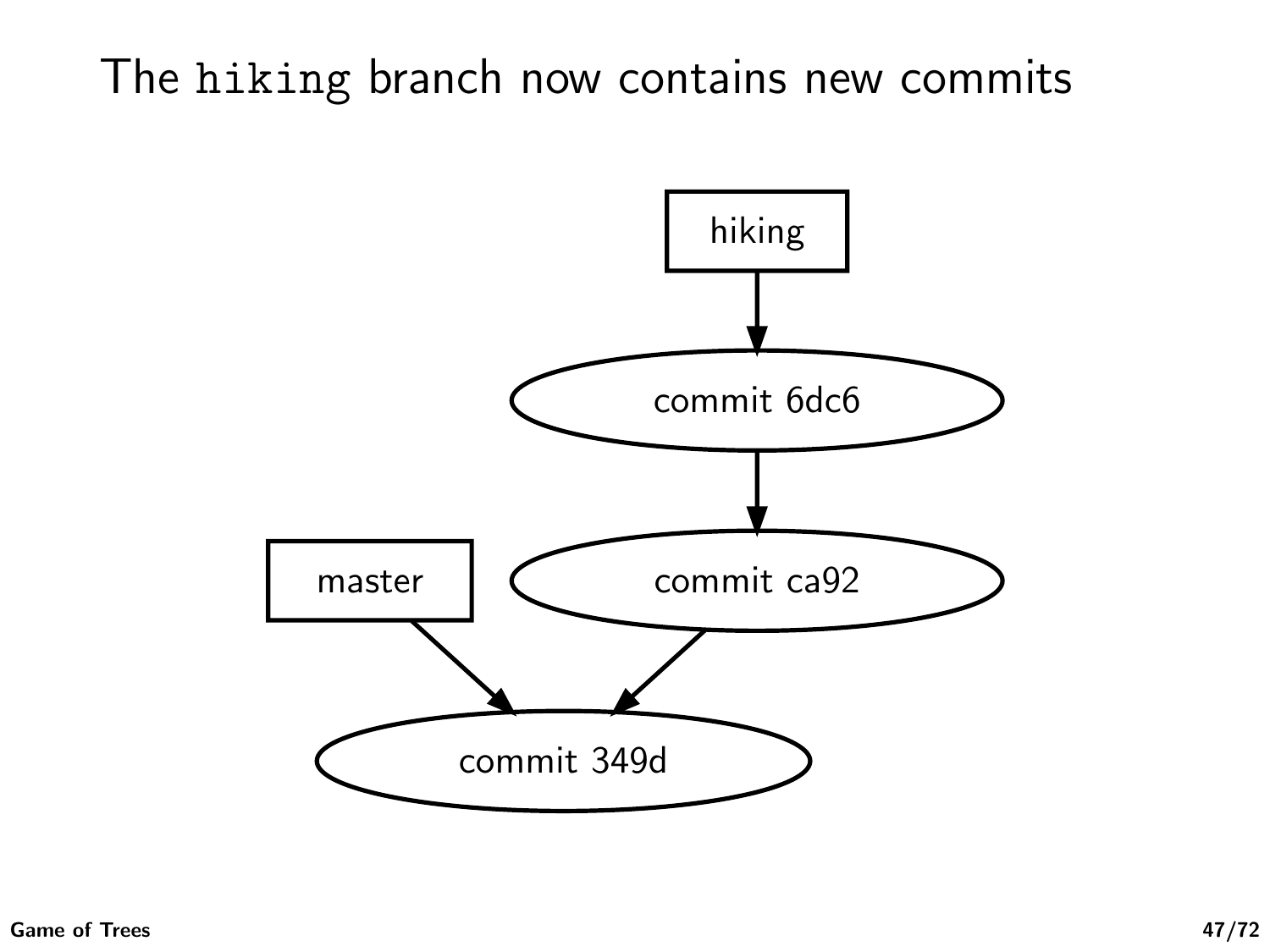A separate change arrives on the master branch

```
@@ -1,5 +1,5 @@
 #include <stdio.h>
 int main(int argc, char *argv[])
 {
       print("I like the deffodils\n'n");+ printf("I like the fireplace\n");
}
$ got commit -m "light it up"
```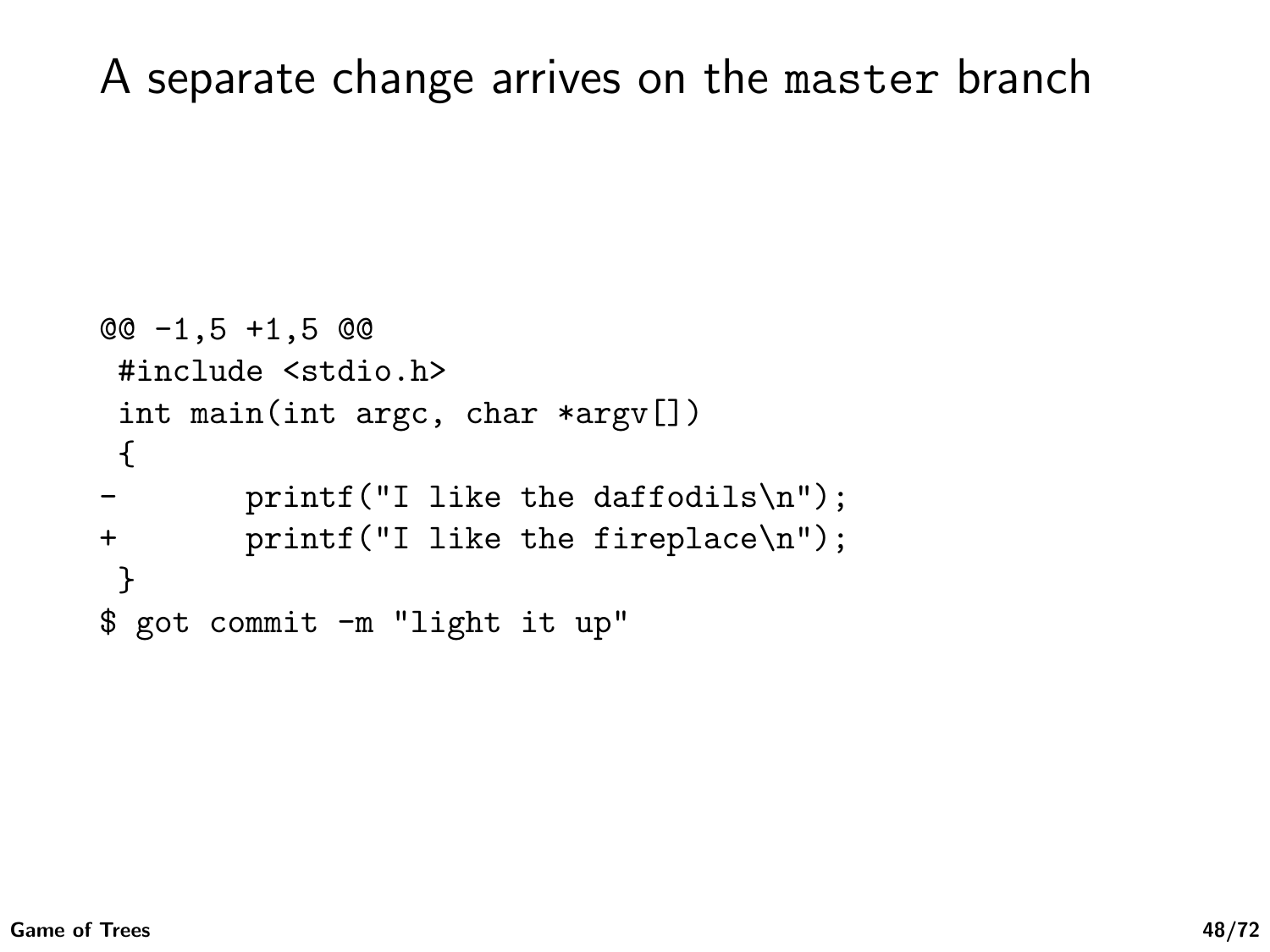Repository with two distinct branches



Commits on the hiking branch are based on commit 349d.

[Game of Trees](#page-0-0) 49/72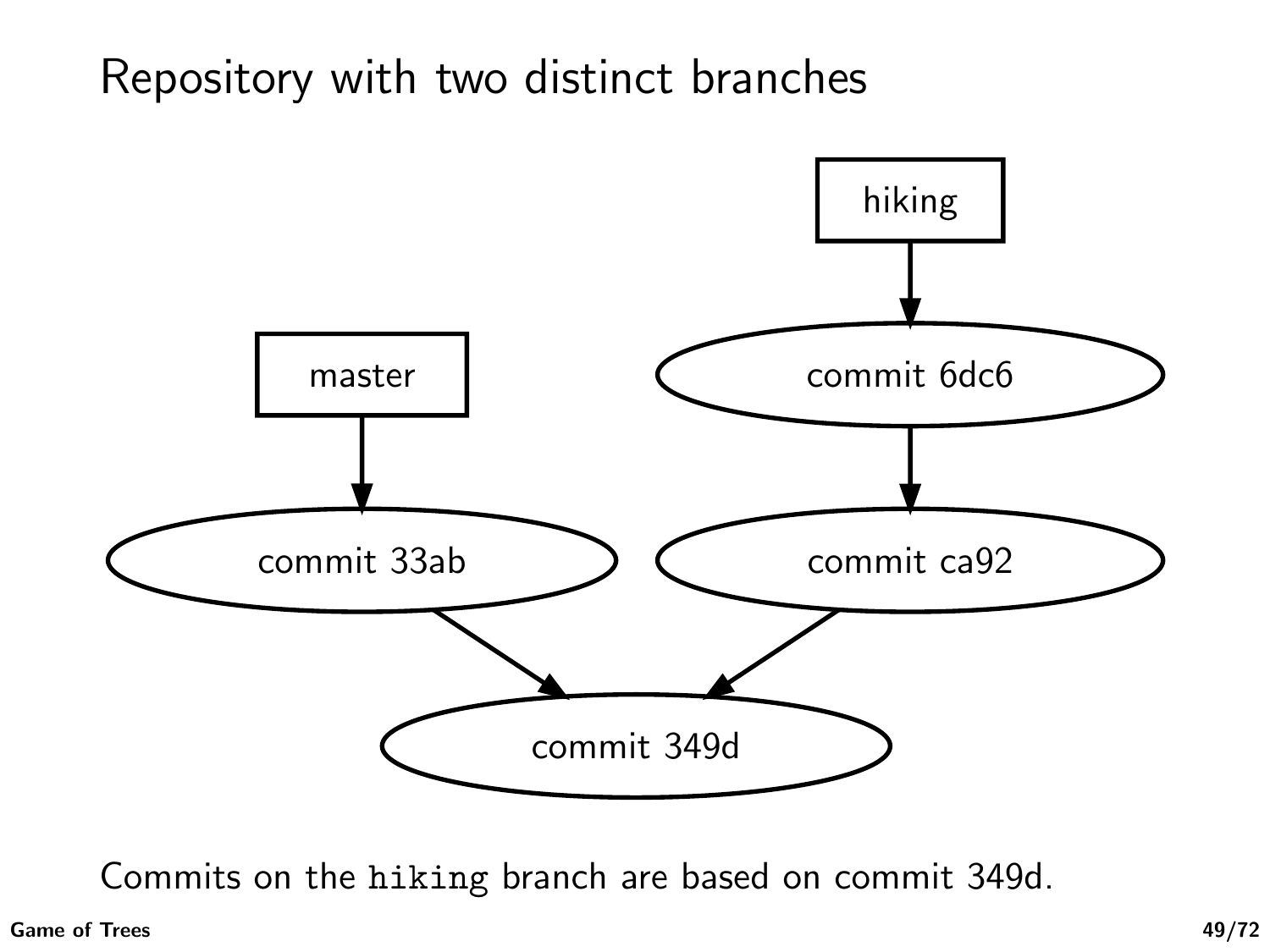### We want commit history to be linear again, like this:



Commit object IDs on master must not change! Those commits are a permanent part of project history.

 $\frac{\text{Commits on hiking may be rebased on top of commit 33ab.}}{50/72}$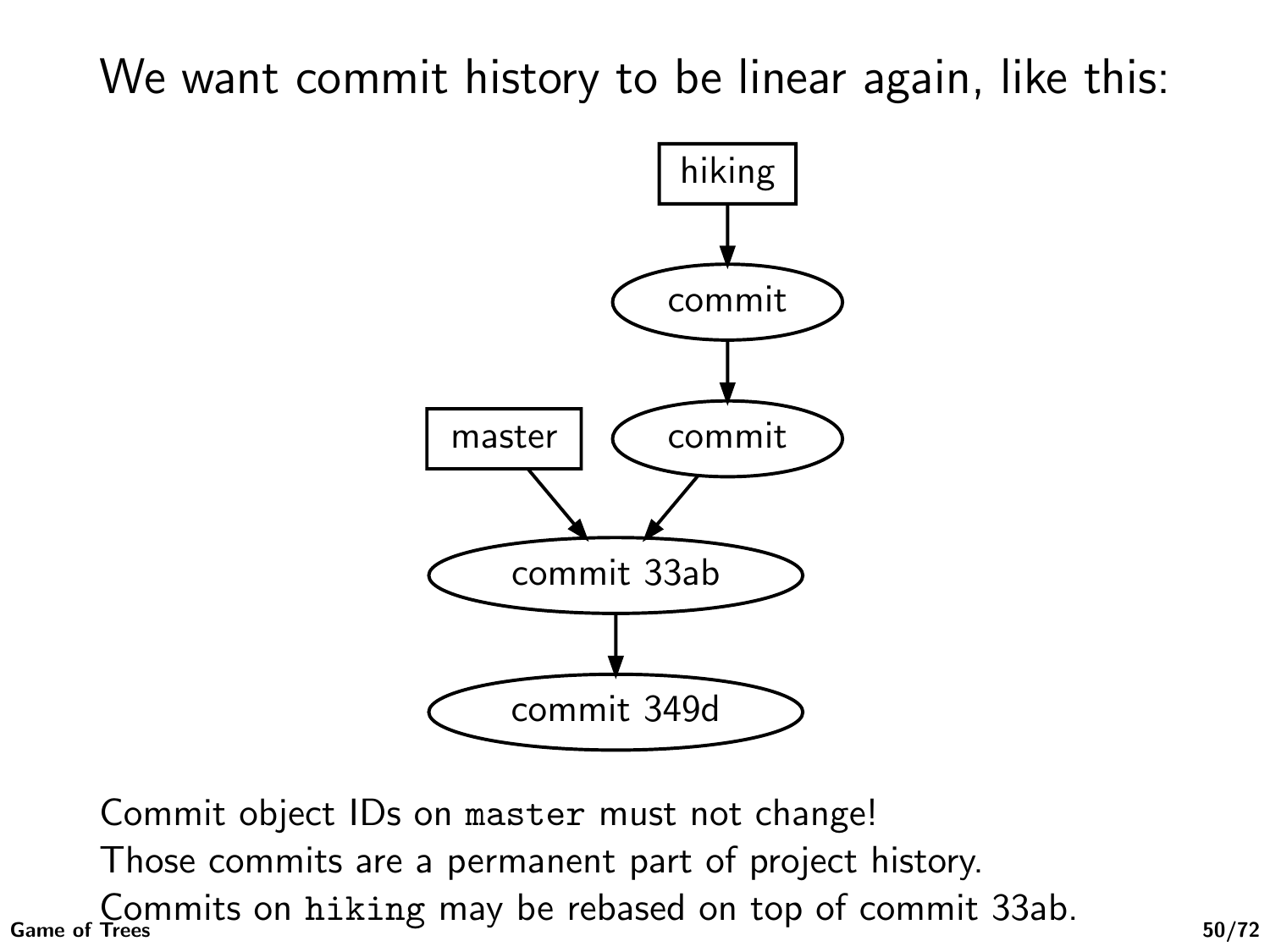### Rebasing branches to linearize commit history

Rebasing hiking onto master requires a work tree which:

- is fully updated to the latest commit on the master branch
- does not contain any local changes
- will be switched to a temporary branch<sup>5</sup> to accumulate rebased commits
- will then be switched to the rebased hiking branch

 $5$ Automatically created in the refs/got namespace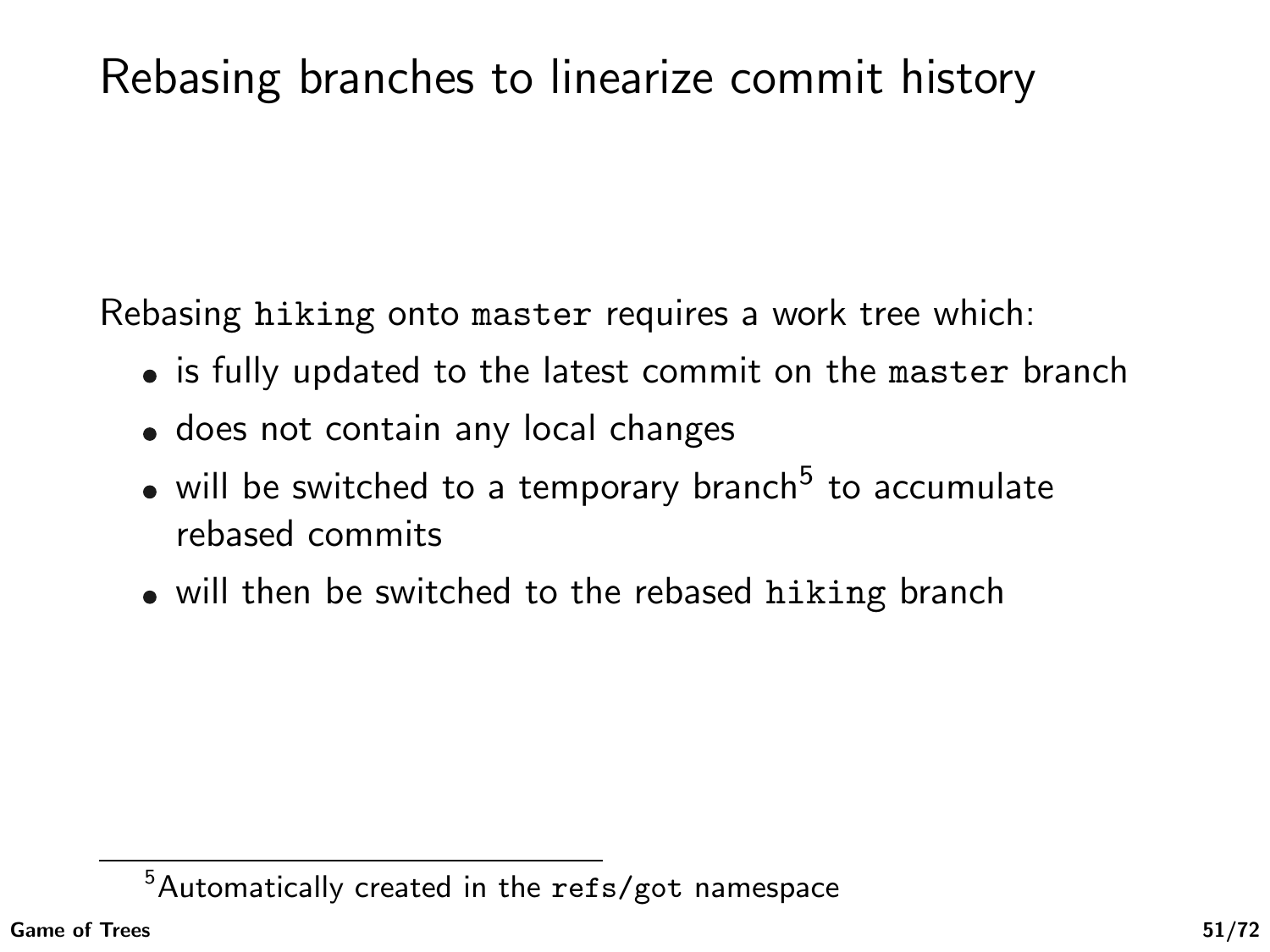#### Example: rebasing branches

Command: rebase

```
$ got up -b master
Switching work tree from refs/heads/hiking to refs/heads/master
U src/prog.c
Updated to commit 33ab33ecfacdc0a966a6272277a15e8692e80cae
$ got rebase hiking
C src/prog.c
got: conflicts must be resolved before rebasing can continue
$
```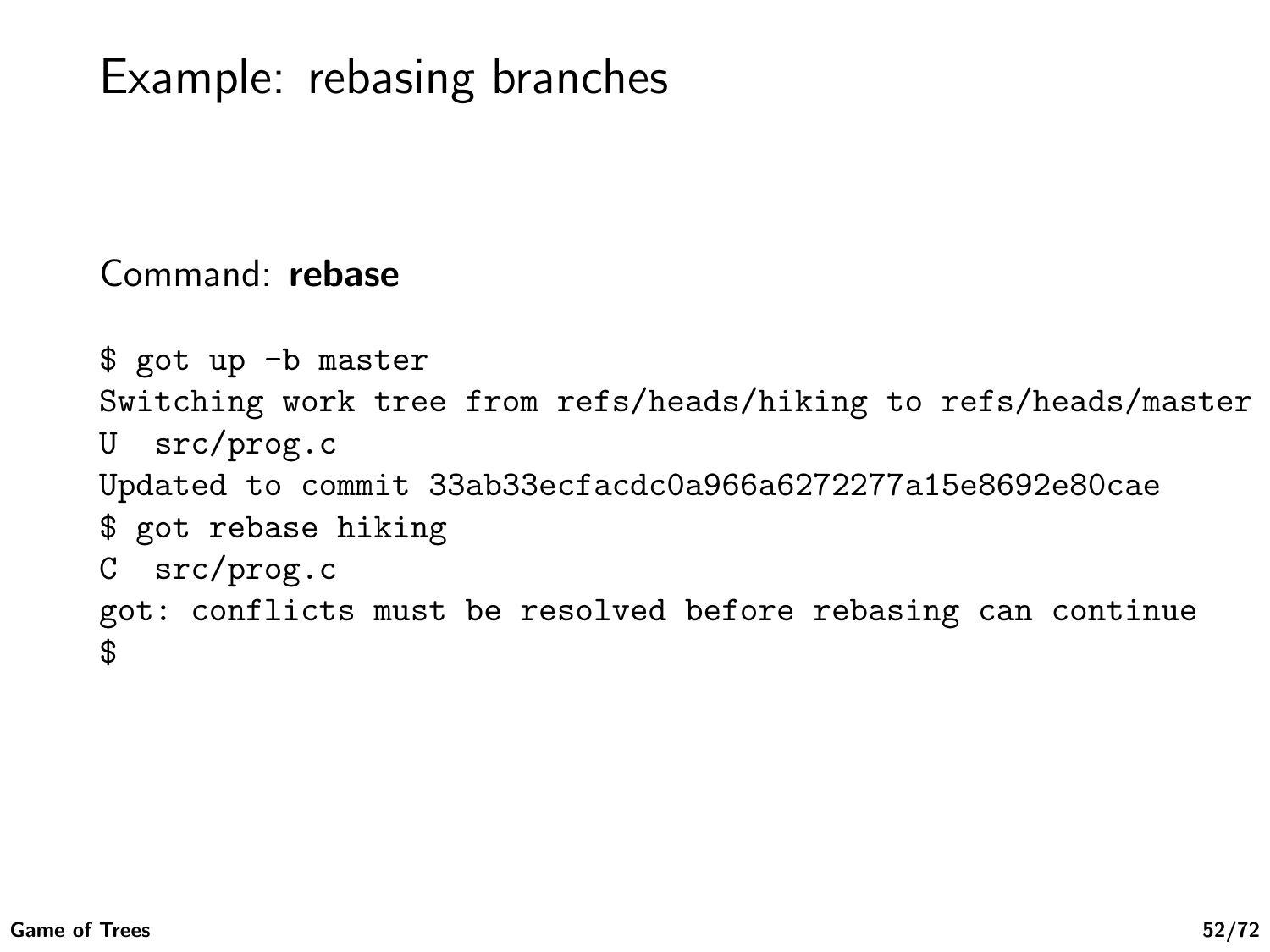# 3-way merge conflicts

```
#include <stdio.h>
int main(int argc, char *argv[])
{
<<<<<<< commit ca929e9ee5e836a6af8d70a94e7abdb326c4e77c
        printf("I like the mountains\n");
 =======
        printf("I like the fireplace\n");
>>>>>>> src/prog.c
}
```
Game of Trees checks file content for conflict markers. Files containing conflict markers may not be committed<sup>6</sup>.

 $6$ This is a feature, not a bug.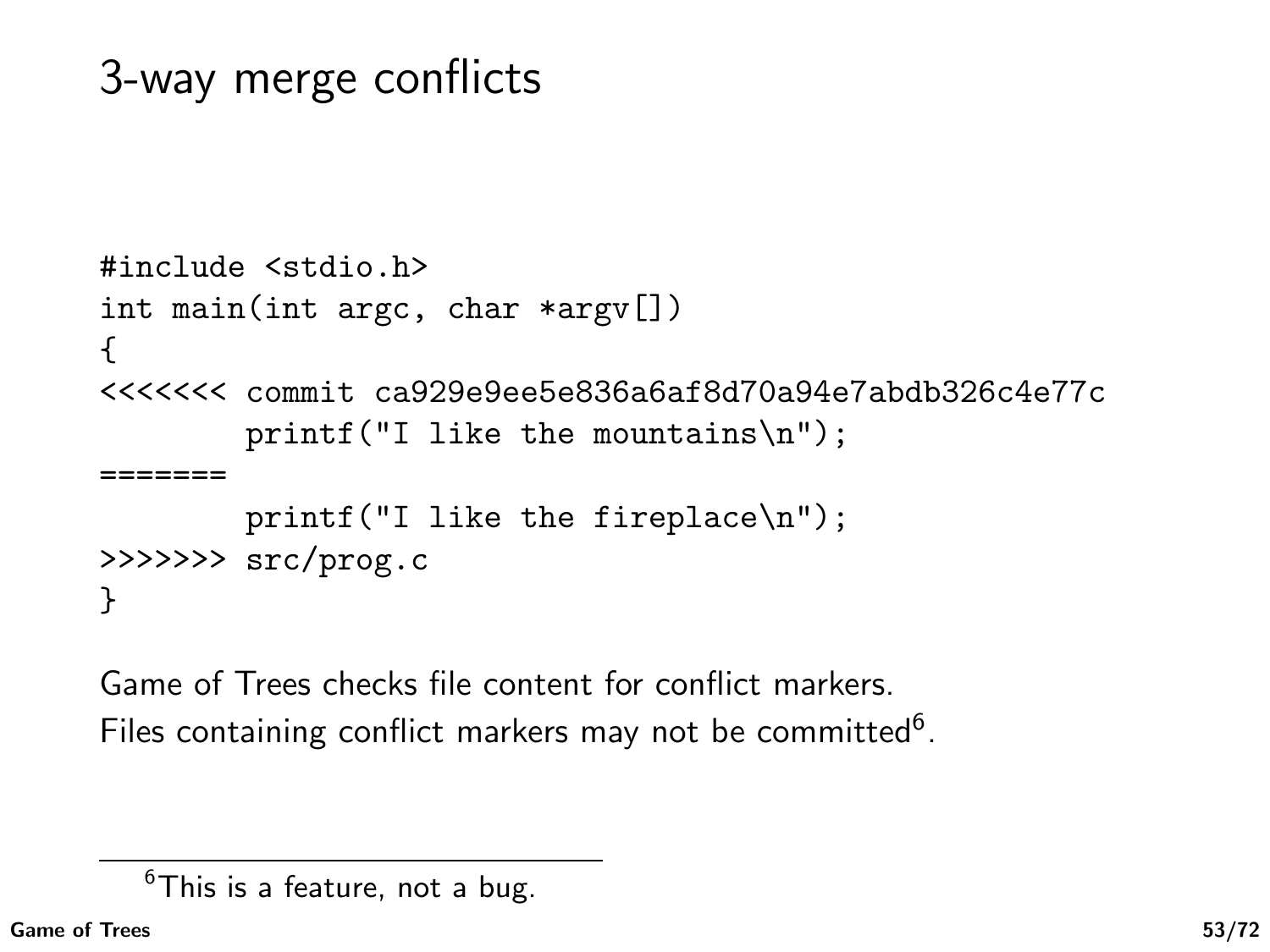# Excursion: diff3 algorithm  $(1/3)$

Common misconception:

```
"Merging works like diff + patch" Wrong!!!
```
Given file O with this content:

1 2 3 4 5 6

And two files A and B, each derived from O:

| A: 7 2 3 4 5 6 |  |  |  |
|----------------|--|--|--|
| B: 1 2 3 4 8 6 |  |  |  |

(Imagine that each number represents a line of text.)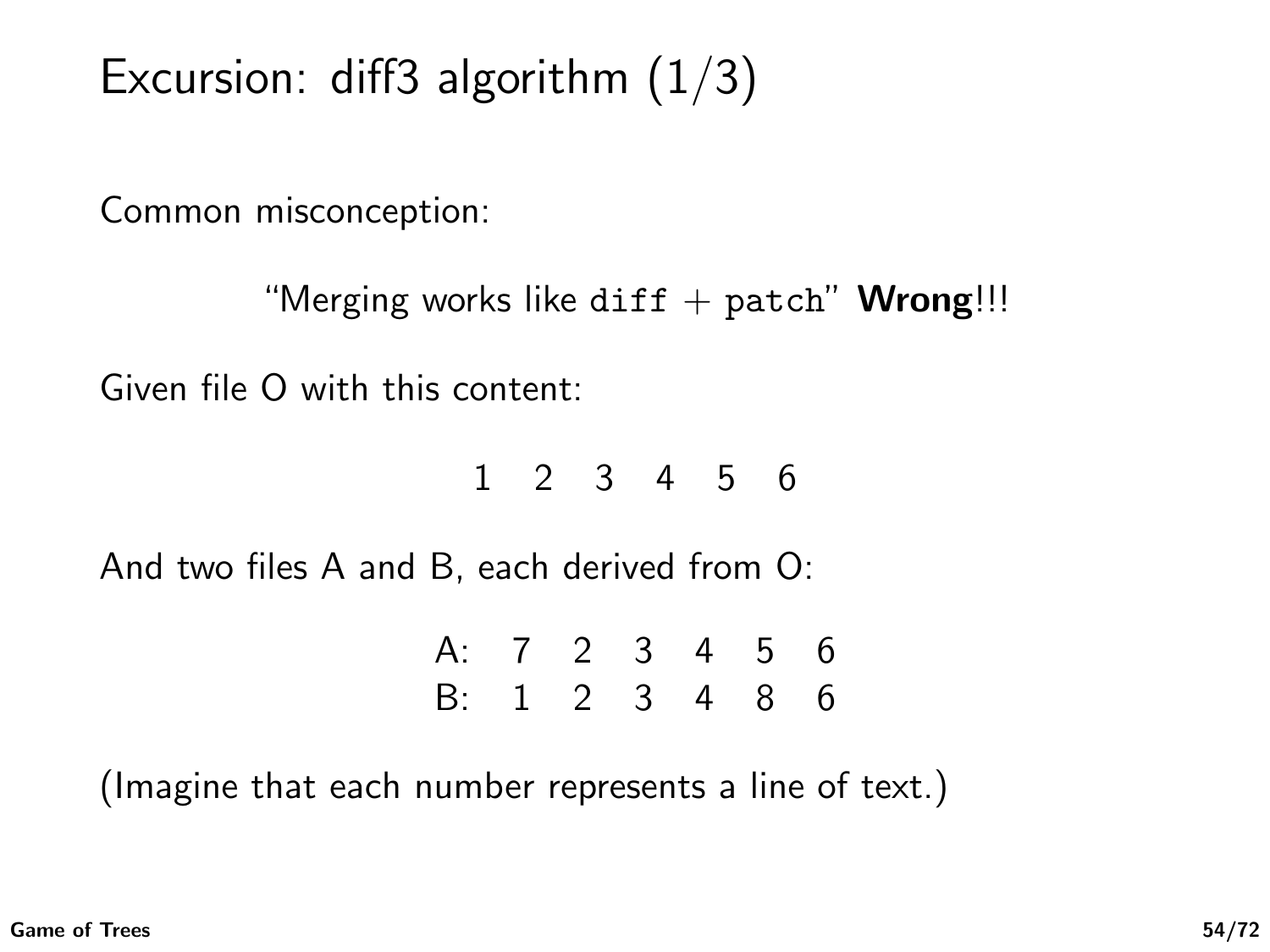### Excursion: diff3 algorithm  $(2/3)$

Compare O to A and mark regions with differences. Also compare O to B and mark regions with differences. Do **not** compare A to B, which regular diff would do!

| A: (7) 2 3 4 5 6     |  |  |  |
|----------------------|--|--|--|
| $O:$ (1) 2 3 4 (5) 6 |  |  |  |
| B: 1 2 3 4 $(8)$ 6   |  |  |  |

Regions changed by A and B do not overlap so there is no conflict. Merge result:

7 2 3 4 8 6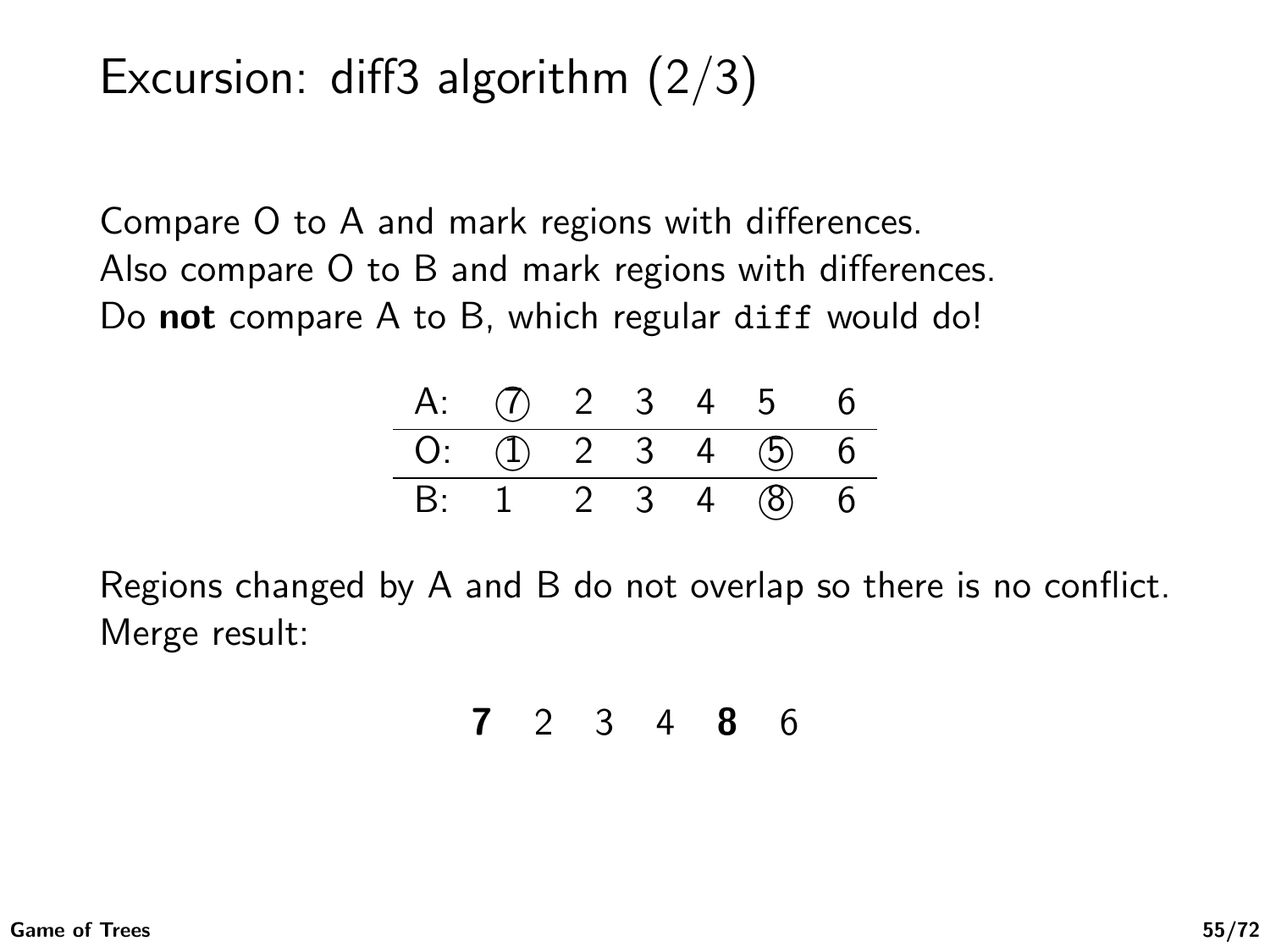# Excursion: diff3 algorithm  $(3/3)$

Given two different files A and B, each derived from O:

| A: 7 2 3 4 8 6 |  |  |  |
|----------------|--|--|--|
| B: 9 0 3 4 8 6 |  |  |  |

Compare O to A and O to B, and mark changed regions:

| A: (7) 2 3 4 (8) 6   |  |  |  |
|----------------------|--|--|--|
| 0: ① ② 3 4 ③ 6       |  |  |  |
| B: (9) (0) 3 4 (8) 6 |  |  |  |

A and B do not agree on one of the two overlapping regions. Merge result is ambiguous. Output contains a merge conflict:

$$
\begin{array}{cccc}\n7 & 2 \\
 & 3 & 4 & 8 & 6 \\
9 & 0 & & & \n\end{array}
$$

<http://www.cis.upenn.edu/~bcpierce/papers/diff3-short.pdf>

[Game of Trees](#page-0-0)  $56/72$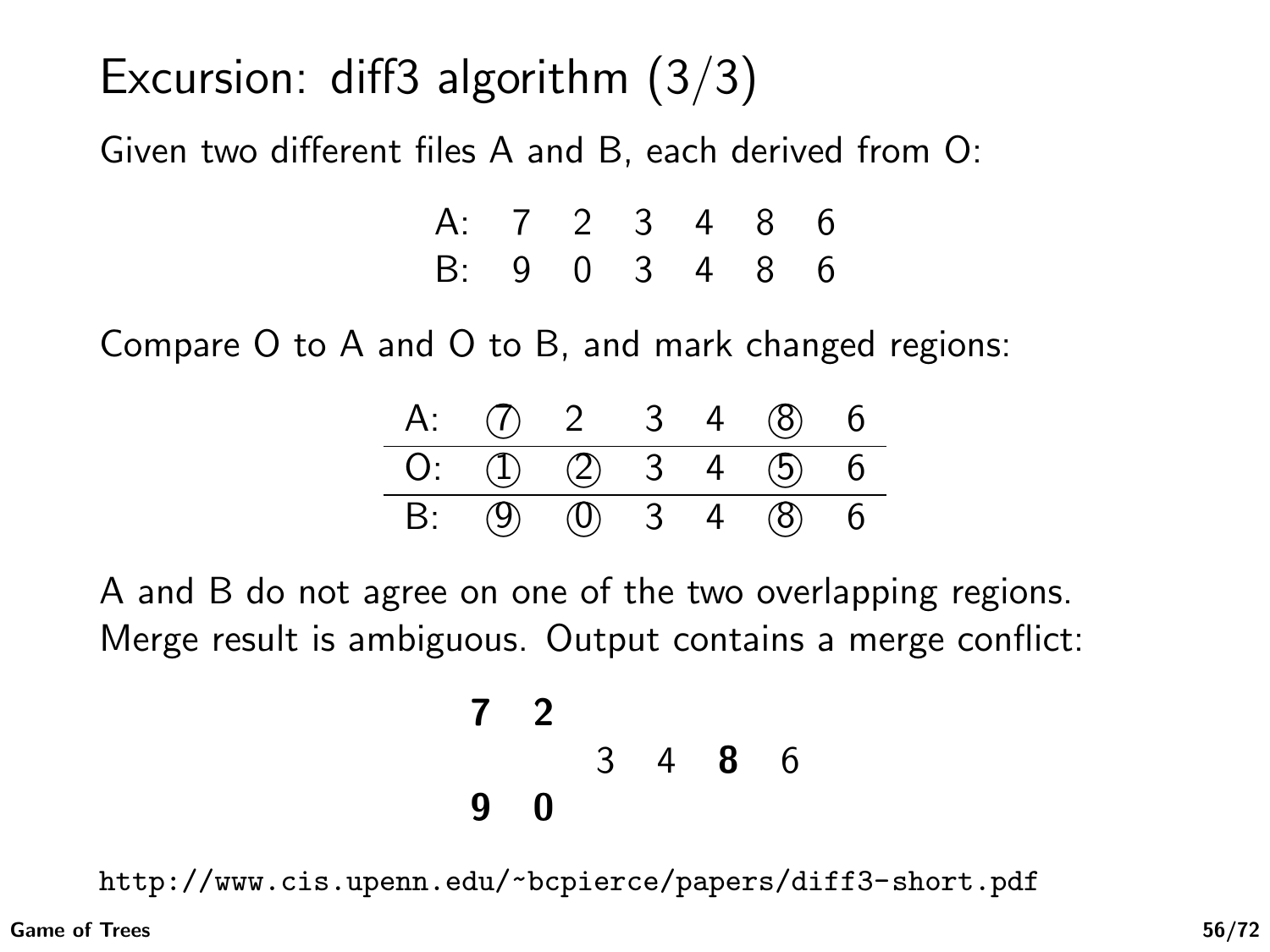Example: resolve conflicts and continue rebasing

```
Command: rebase -c (mnemonic: "continue")
```

```
#include <stdio.h>
int main(int argc, char *argv[])
{
        printf("I like the mountains\n");
        printf("I like the fireplace\n");
}
$ got rebase -c
ca929e9ee5e8 -> 3d8aa2ddf185: this is a hiking club
C src/prog.c
got: conflicts must be resolved before rebasing can continue
$ f#ck this shit!
ksh: f#ck: not found
```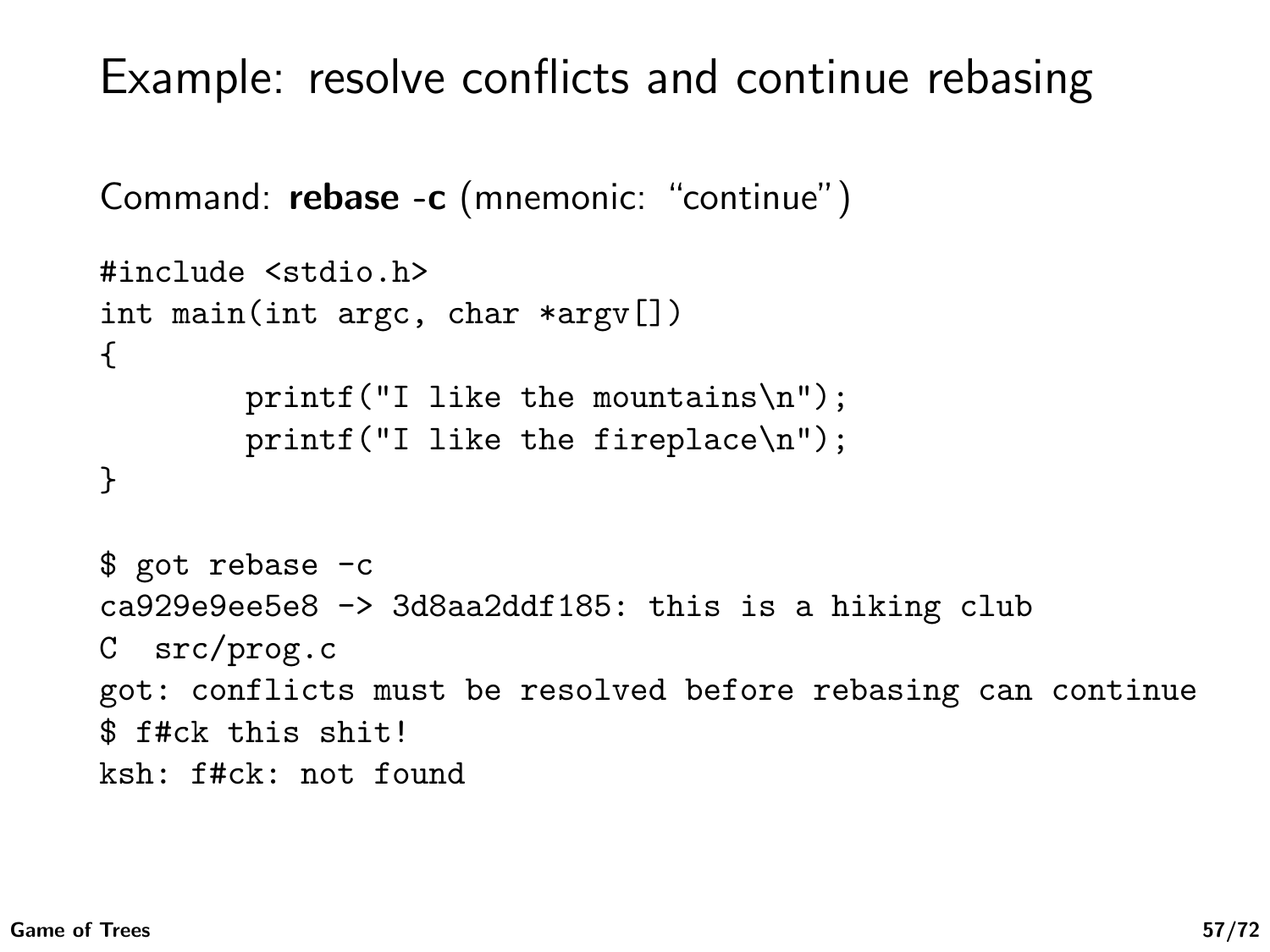#### More 3-way merge conflicts

```
#include <stdio.h>
int main(int argc, char *argv[])
{
        printf("I like the mountains\n");
<<<<<<< commit 6dc62c2c8c5b24483b02e8afb21a951d521a71f0
        printf("I like the rolling hills\n");
=======
        printf("I like the fireplace\n");
>>>>>>> src/prog.c
}
```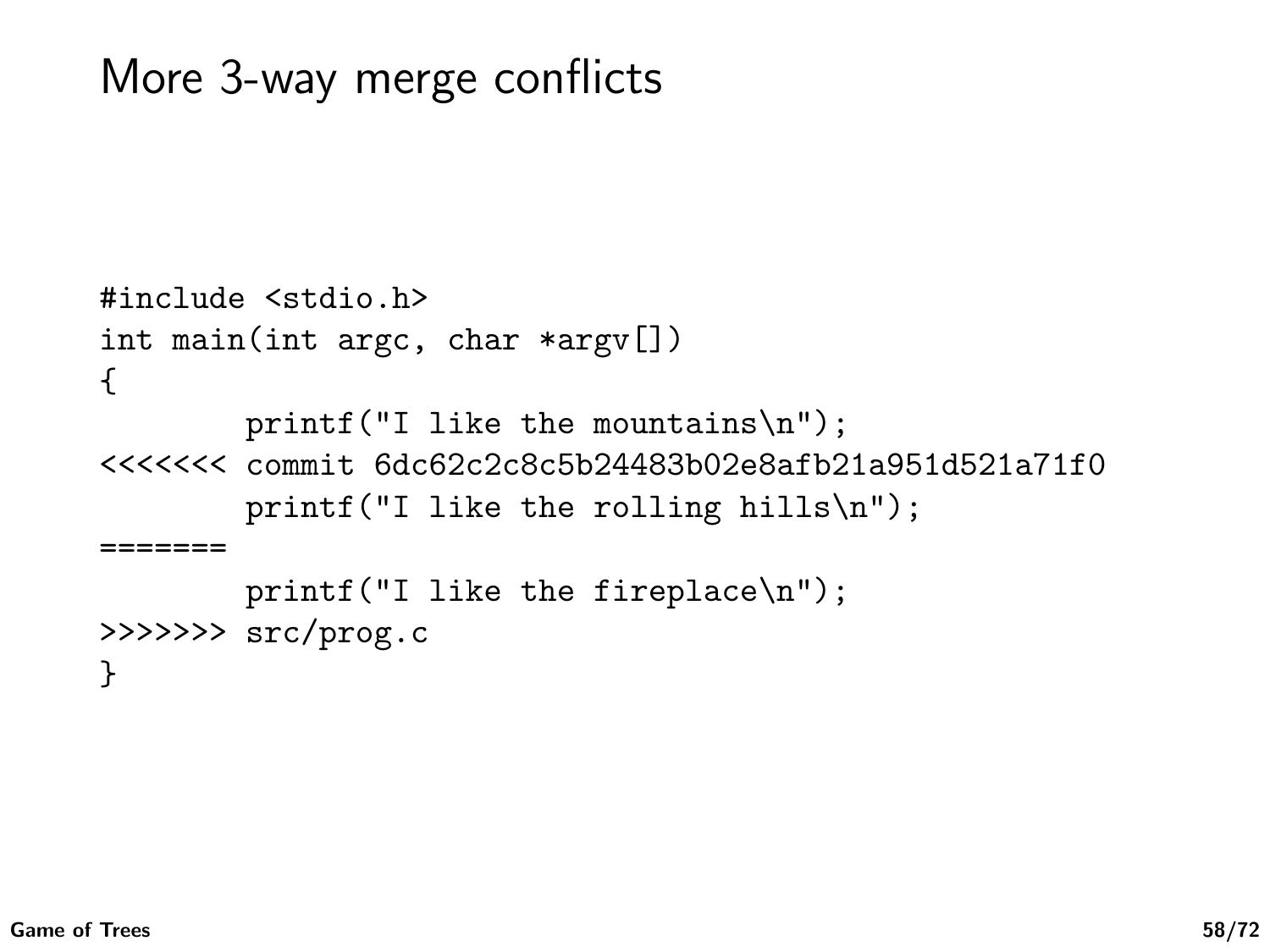#### Example: resolve conflicts and continue rebasing

```
@@ -2,5 +2,7 @@
int main(int argc, char *argv[])
{
       printf("I like the mountains\n");
+ printf("I like the rolling hills\n");
       printf("I like the fireplace\n");
+ printf("when the light is low\n");
}
$ got rebase -c
6dc62c2c8c5b -> 65070d4f62eb: with a computer problem
Switching work tree to refs/heads/hiking
$
```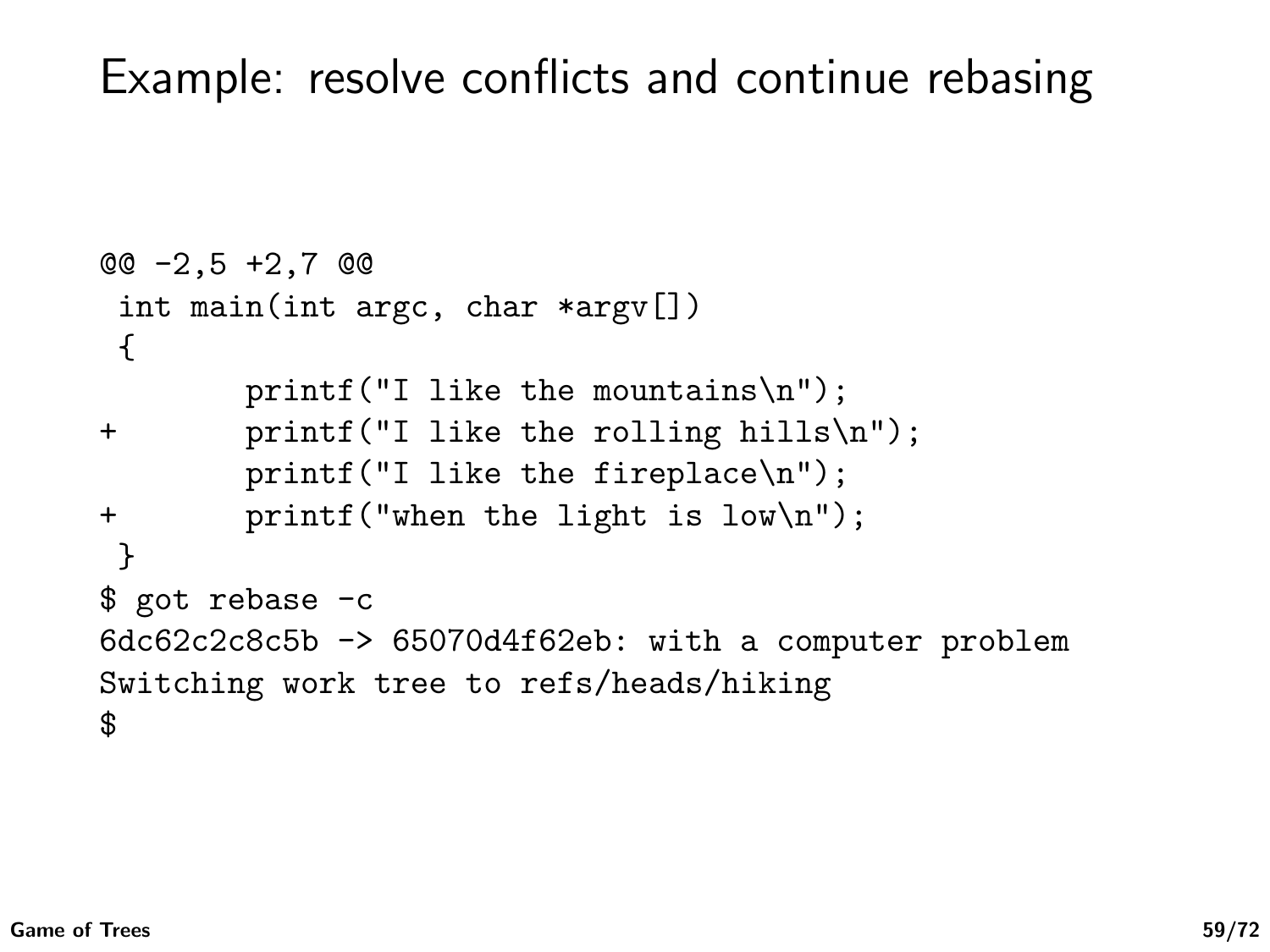#### Rebase: Mission accomplished!

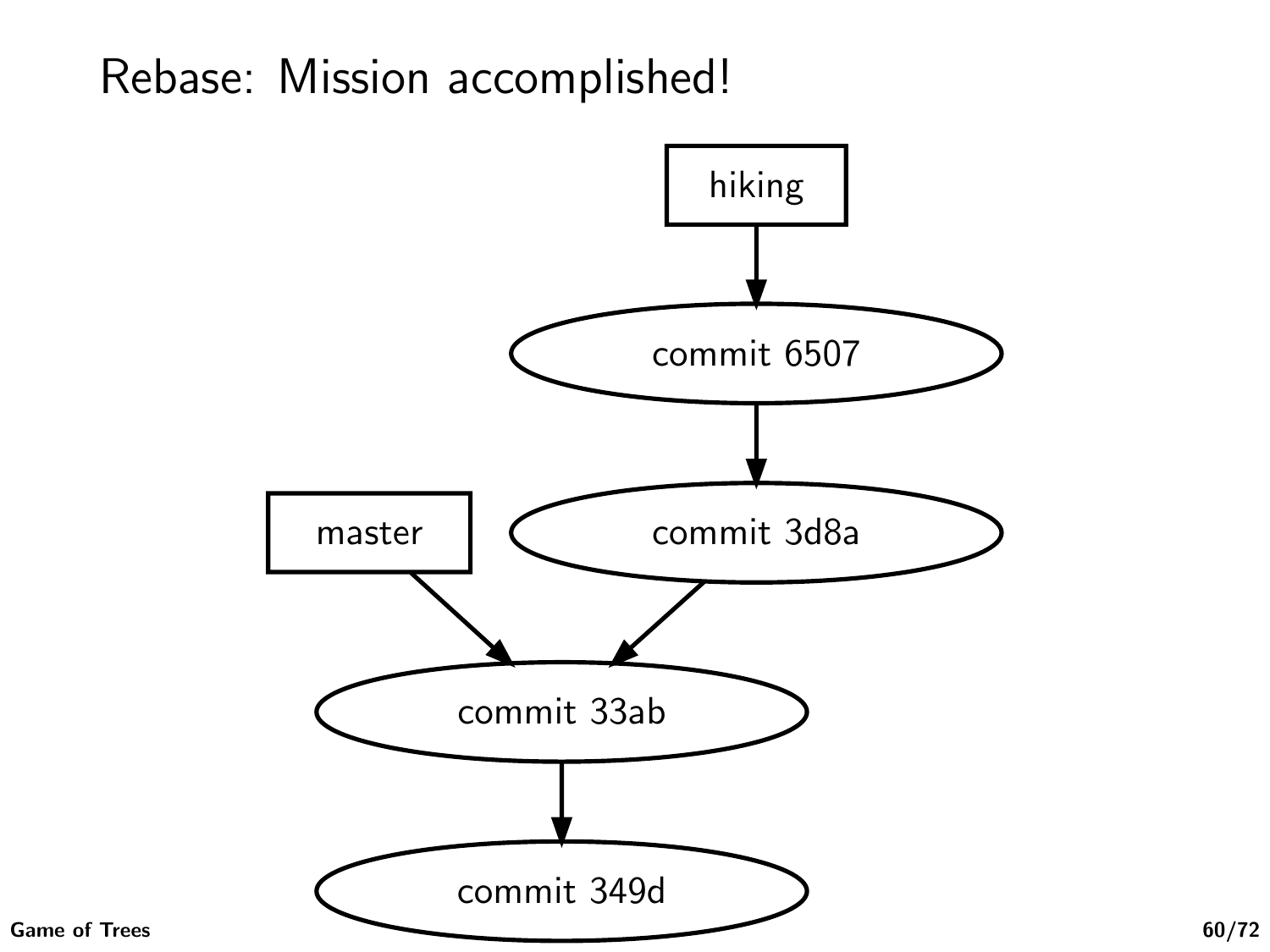#### Example: View rebased commit history Command:  $log -p$  (mnemonic: "patch")

```
$ got log -p
```

```
-----------------------------------------------
commit 65070d4f62eb1c91aff54d06fd955ed1067f1173 (hiking)
from: Flan Hacker <flan_hacker@openbsd.org>
date: Wed Sep 18 11:37:42 2038 UTC
```

```
with a computer problem
```

```
diff 0e508849a2308e87394772661b2fdffacf3fb7a3 167a1902994851229d99833d4ca853206539d393
blob - 4cd87ed36bc46c0eb9740af0e41e5d0c3bf889e1
blob + 954c20c02c8814d34309fbe1c475a24261ce916c
--- src/prog.c
+++ src/prog.c
@@ -2,5 +2,7 @@
 int main(int argc, char *argv[])
 {
        printf("I like the mountains\n");
+ printf("I like the rolling hills\n");
        printf("I like the fireplace\n");
+ printf("when the light is low\n");
 }
```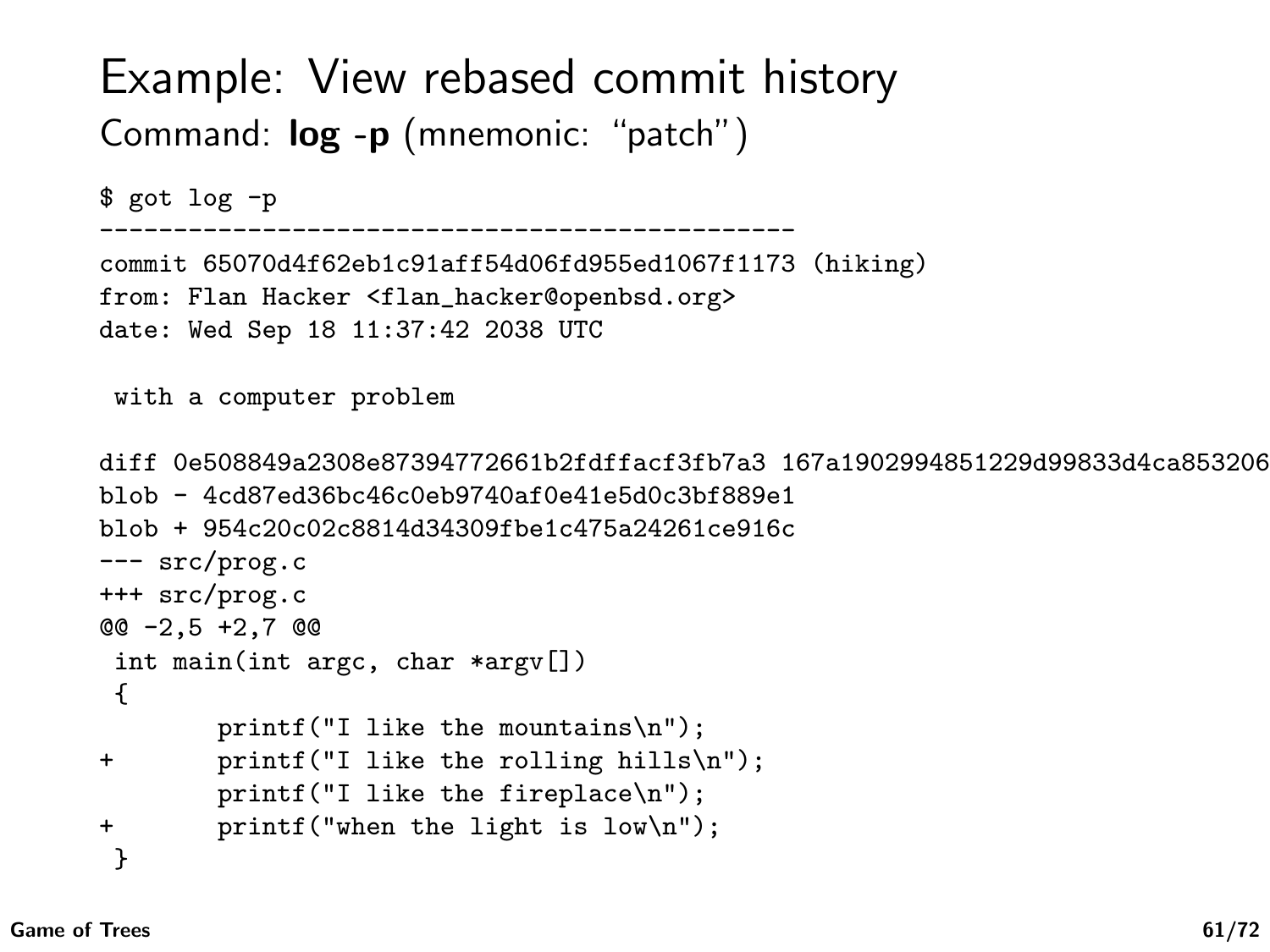#### Example: View rebased commit history

```
-----------------------------------------------
commit 3d8aa2ddf1853fd829a1a816eb14fbfff488468a
from: Flan Hacker <flan_hacker@openbsd.org>
date: Wed Sep 18 11:31:05 2038 UTC
```

```
this is a hiking club
```

```
diff 54f052b6a309c5aa9d766d465aee7063f5caceff 0e508849a2308e87394772661b2fdffac
blob - 04005c8685e43cc4e3fae7a925df2c084bbd0c46
blob + 4cd87ed36bc46c0eb9740af0e41e5d0c3bf889e1
--- src/prog.c
+++ src/prog.c
@@ -1,5 +1,6 @@
 #include <stdio.h>
 int main(int argc, char *argv[])
{
+ printf("I like the mountains\n");
        printf("I like the fireplace\n");
 }
     -----------------------------------------------
```

```
commit 33ab33ecfacdc0a966a6272277a15e8692e80cae (master)
      from: Flan Hacker <flan_hacker@openbsd.org>
G_{\text{ame of}} \frac{4}{3} \frac{4}{3} \frac{1}{3} \frac{1}{3} \frac{1}{3} \frac{33:07}{2} \frac{2038}{3} UTC
```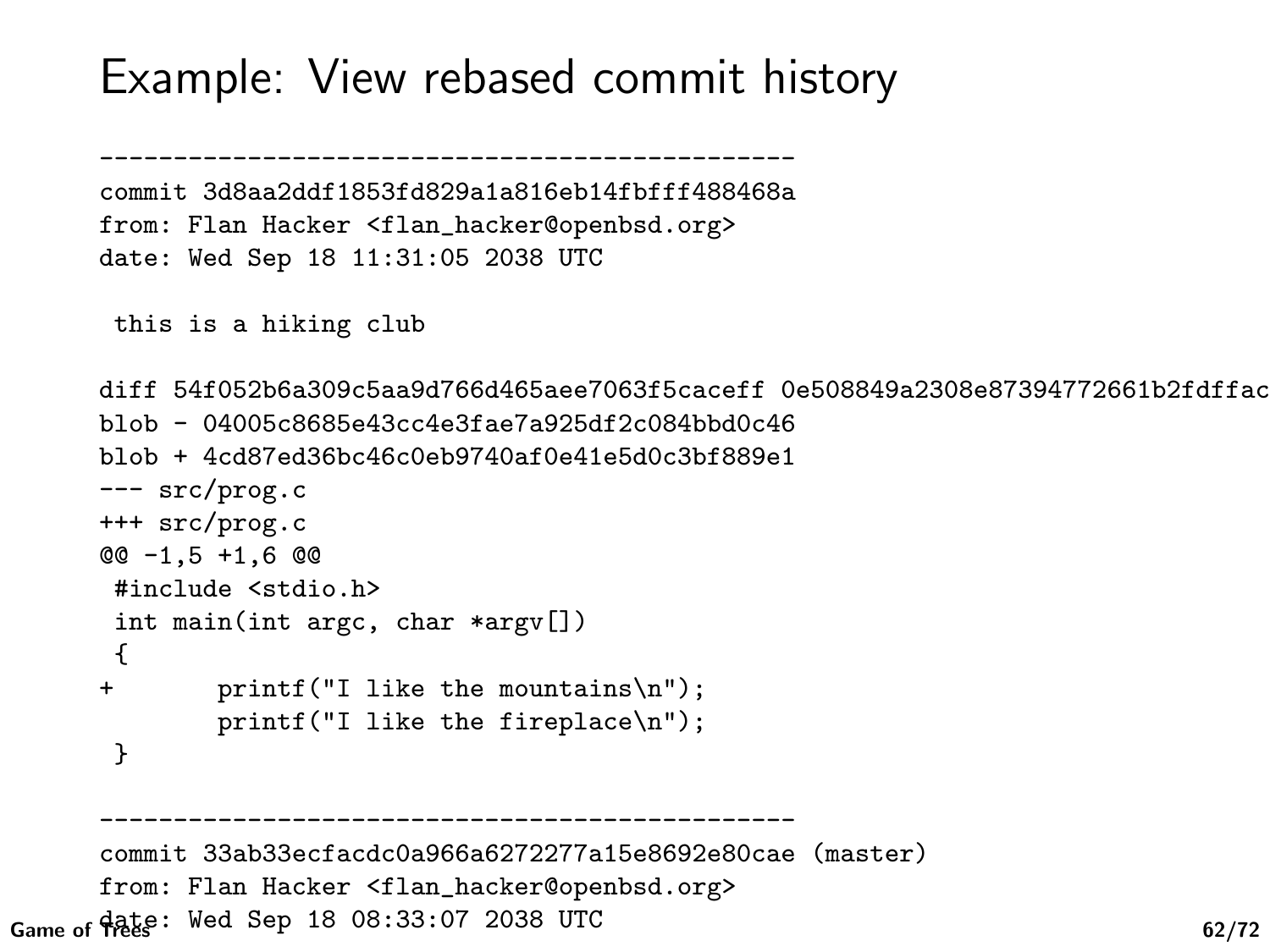#### Features added for Git users

In Game of Trees, these features are supported but optional:

- $\bullet$  got stage stage a subset of changes for next commit
	- got commit will commit staged changes only if present
	- got stage -p: stage changes interactively
- $\bullet$  got histedit edit commit history of local branches
	- edit, reorder, drop commits
	- merge multiple commits into one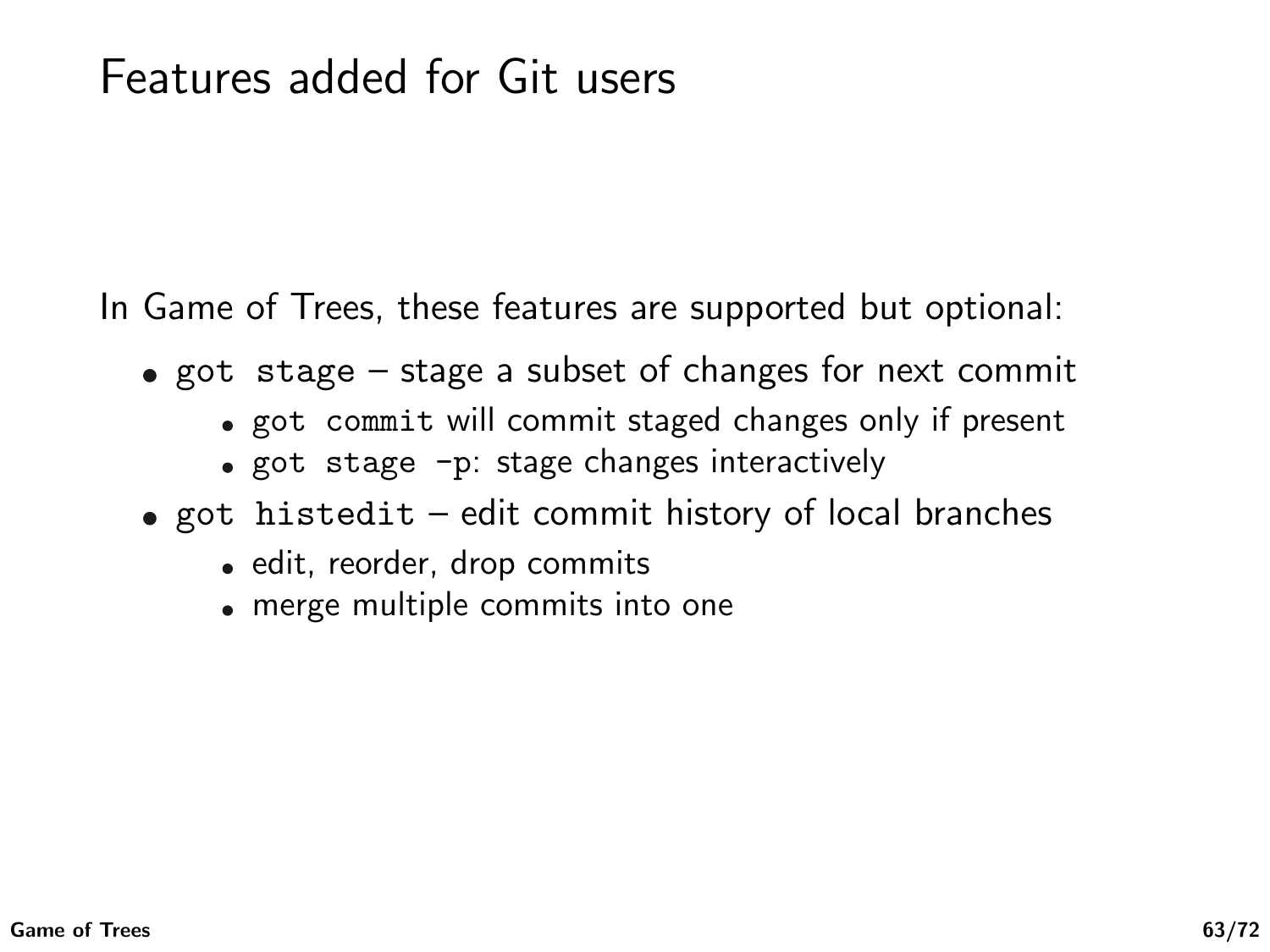# $tog(1)$  – read-only repository browser

| $\overline{\mathbf{v}}$ | $ \Box$ $\times$<br>xterm                                       |
|-------------------------|-----------------------------------------------------------------|
|                         | commit 4ab68d81de1b5fb36470555ea0e67927ea5f5e52 [1/24] master   |
| 19/09/15 krw            | With the recent fixes to SCSI version detection we reproduc     |
| 19/09/15 kettenis       | Add ttyC4 to lost of devices to change when logging in on t     |
| 19/09/15 kn             | Use (egress) in nat-to example                                  |
| 19/09/15 visa           | Xr cn30xxgmx 4                                                  |
| 19/09/15 visa           | sync                                                            |
| 19/09/15 visa           | Add manual pages for cn30xxgmx(4) and octpip(4).                |
| 19/09/15 visa           | Attach packet interfaces to octpip to use fdt.                  |
| 19/09/15 visa           | Add a driver for the packet input processing unit. For now,     |
| 19/09/15 visa           | Add the pip unit into the fdt blob.                             |
| 19/09/15 imatthew       | Implement hardware vlan tagging. Packets delivered to virt      |
| 19/09/15 schwarze       | Fix line breaking in no-fill mode (.Bd -unfilled/ <pre>),</pre> |
| 19/09/14 semarie        | correct some unveil(2) violations due to "login.conf.db" ac     |
| 19/09/14 krw            | Typo in comment. scsi size() is actually sd size().             |
| 19/09/14 otto           | Add comment line saying S is described vaguely on purpose.      |
| 19/09/14 kn             | Support quoted SSIDs                                            |
| 19/09/14 gilles         | in mta relay cmp() properly check that authlabel or backupn     |
| 19/09/13 schwarze       | oops, commit correct version of the expected results            |
| 19/09/13 schwarze       | Improve validation of function names:                           |
| 19/09/13 schwarze       | fix markup of the return types of function pointers;            |
| 19/09/13 dim            | clarify that IdentitiesOnly also applies to the default ~/.     |
| 19/09/13 dtucker        | Plug mem leaks on error paths, based in part on github pr#1     |
| 19/09/13 djm            | whitespace                                                      |
| 19/09/13 djm            | allow %n to be expanded in ProxyCommand strings                 |

#### Supports log, diff, blame, and tree views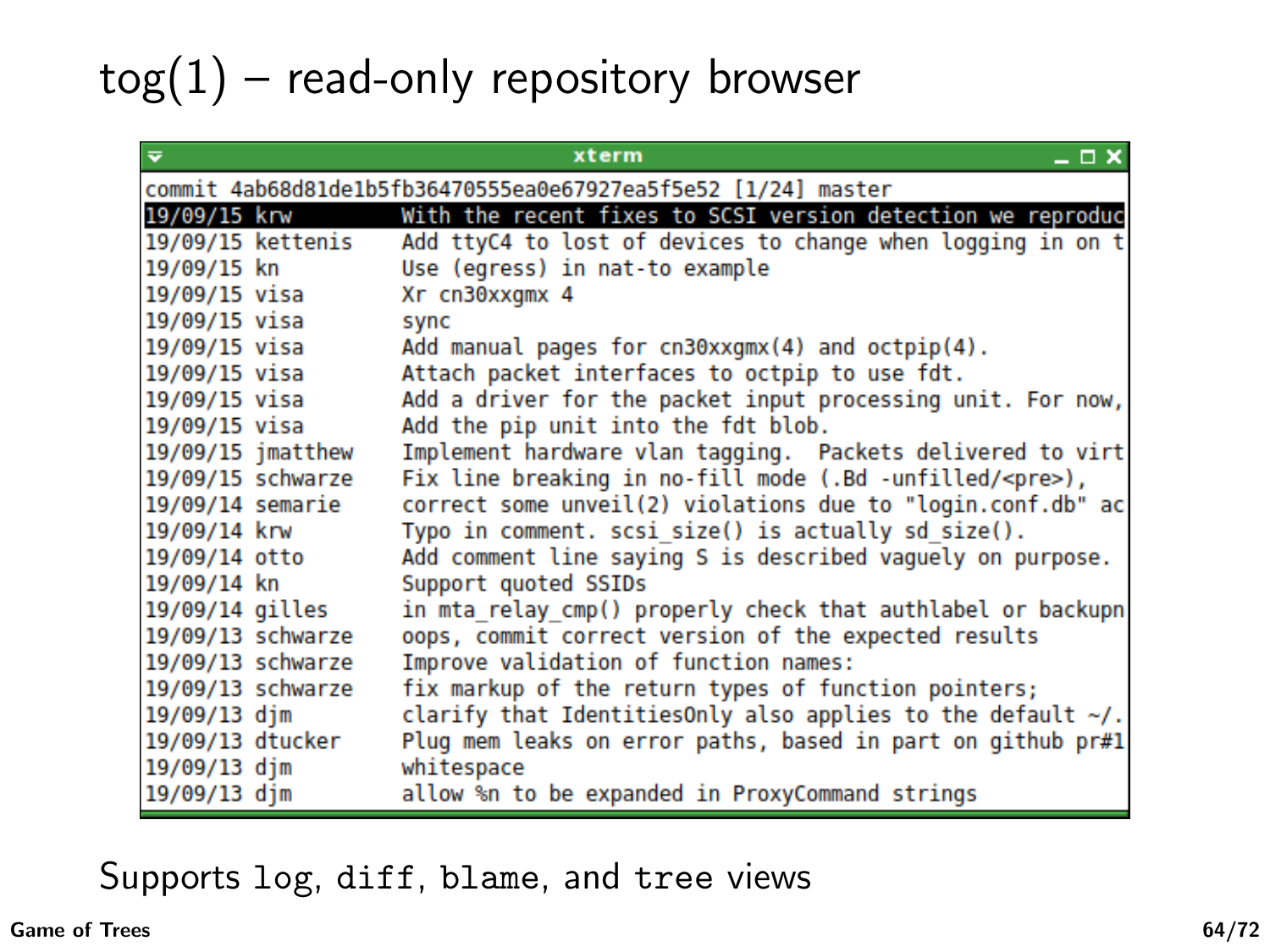# Project Timeline (2017, 2018)

- September 2017: Git hallway track at EuroBSDcon in Paris
- November 2017: p2k17 backroom Git meeting, read references (p2k17), read loose objects (s2k17)
- December 2017: diff objects
- February 2018: read packfiles
- March 2018: got (1) CLI, check out files, pledge (2)
- April 2018:  $\text{tog}(1)$  TUI,  $\text{fork}(2)$ , imsg (p2k18)
- June 2018: commit graph, pthreads in tog(1) ( $g2k18$ )
- Sep 2018: fork $+$ exec (n2k18)
- December 2018: update files to different commits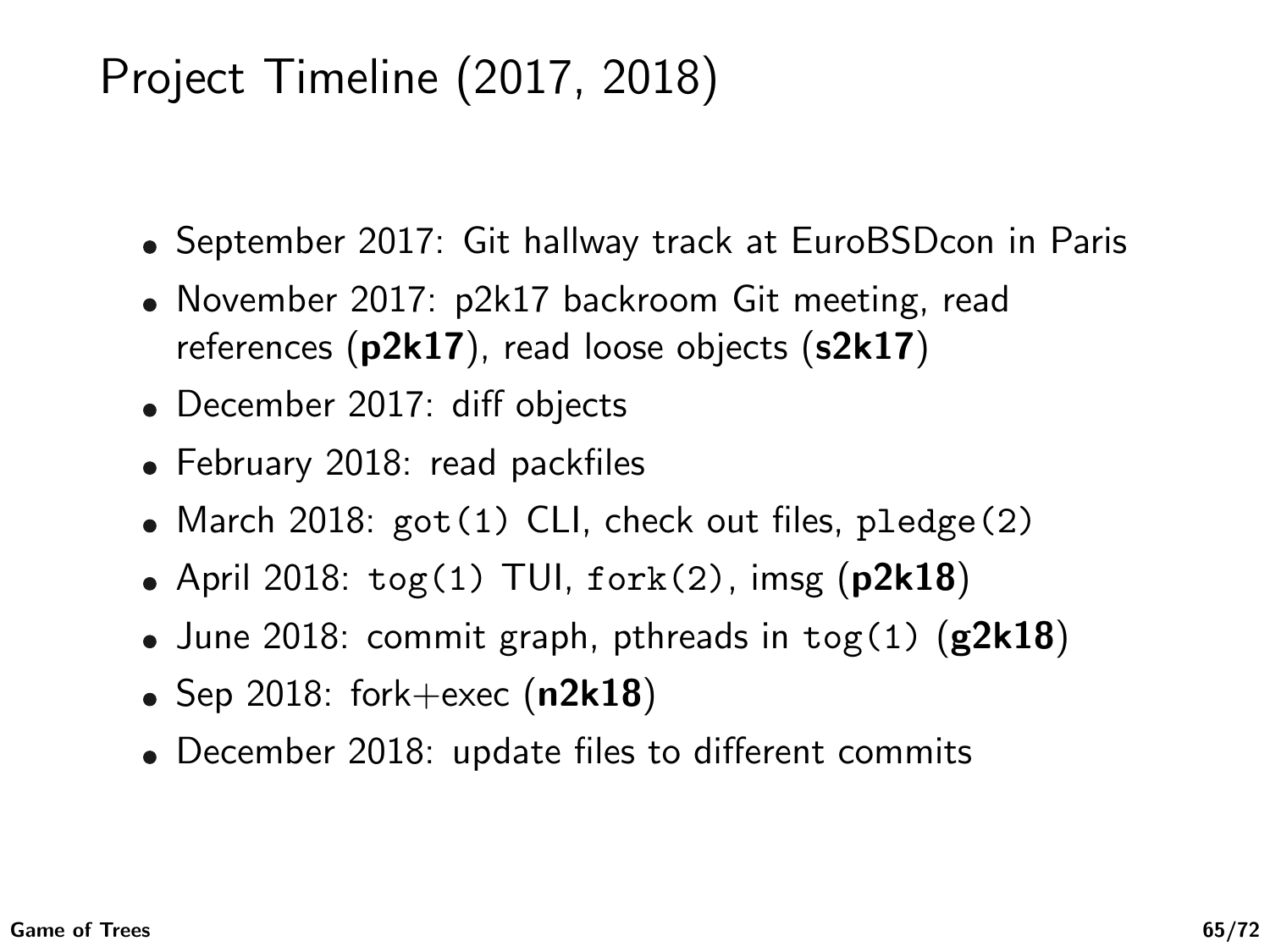# Project Timeline (2019)

- January 2019: apply unveil(2)
- February 2019: 3-way merge, got(1) used for OpenBSD dev
- March 2019: add/remove files, per-path updates  $(t2k19)$
- May 2019: create commits  $(g2k19)$
- June 2019: merge changes between branches
- July 2019: rebase branches, edit branch history
- August 2019: commit staging, got-0.1 release
- September 2019: got-0.15 release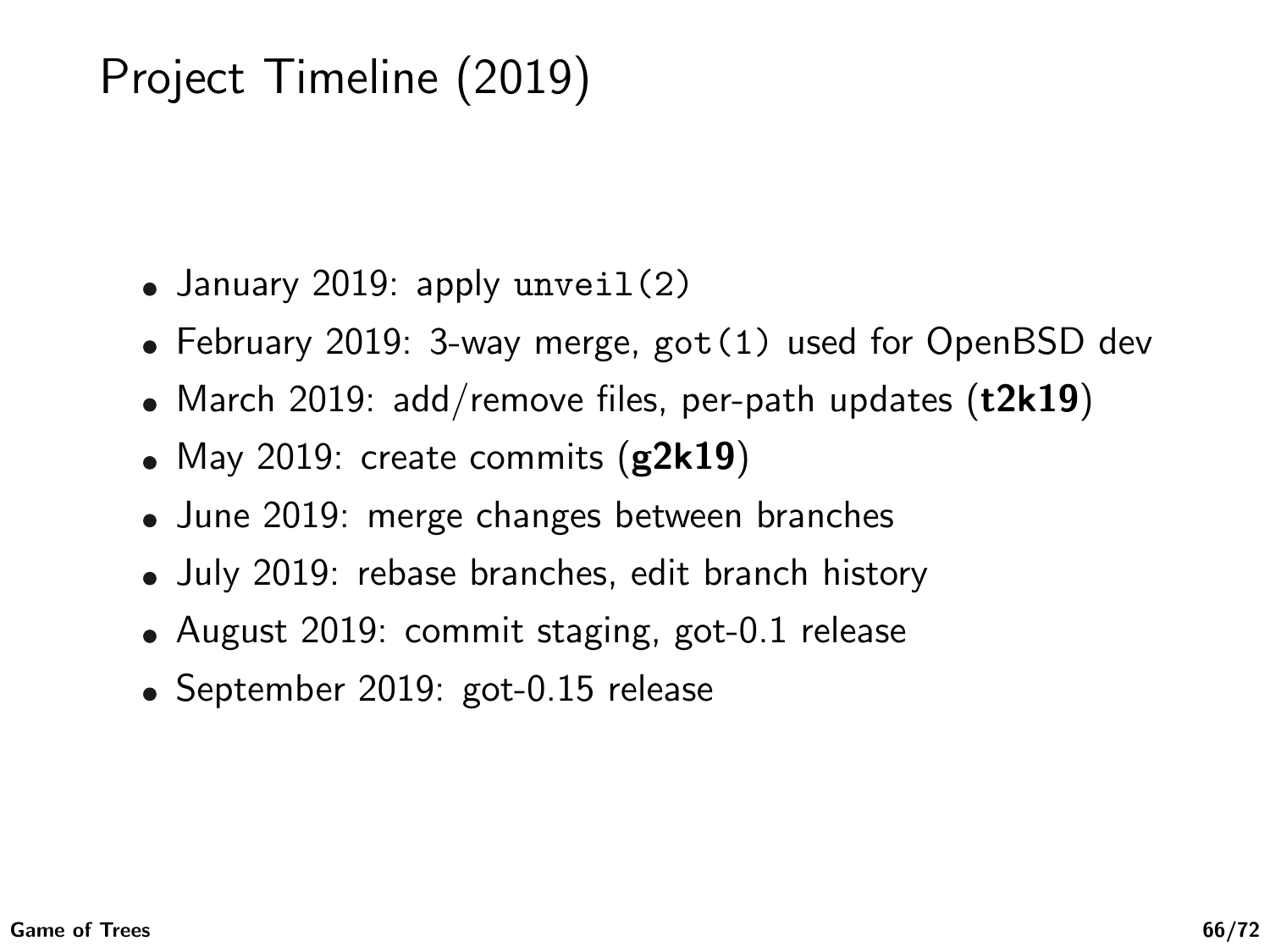#### Planned features

 $\text{gotadmin}(8)$  – repository administration

- create pack files (important next step)
- consistency check
- garbage collection of unreferenced objects
- import Git "fast-import" data streams
- also export such data streams
	- we may want a plaintext backup format is this suitable?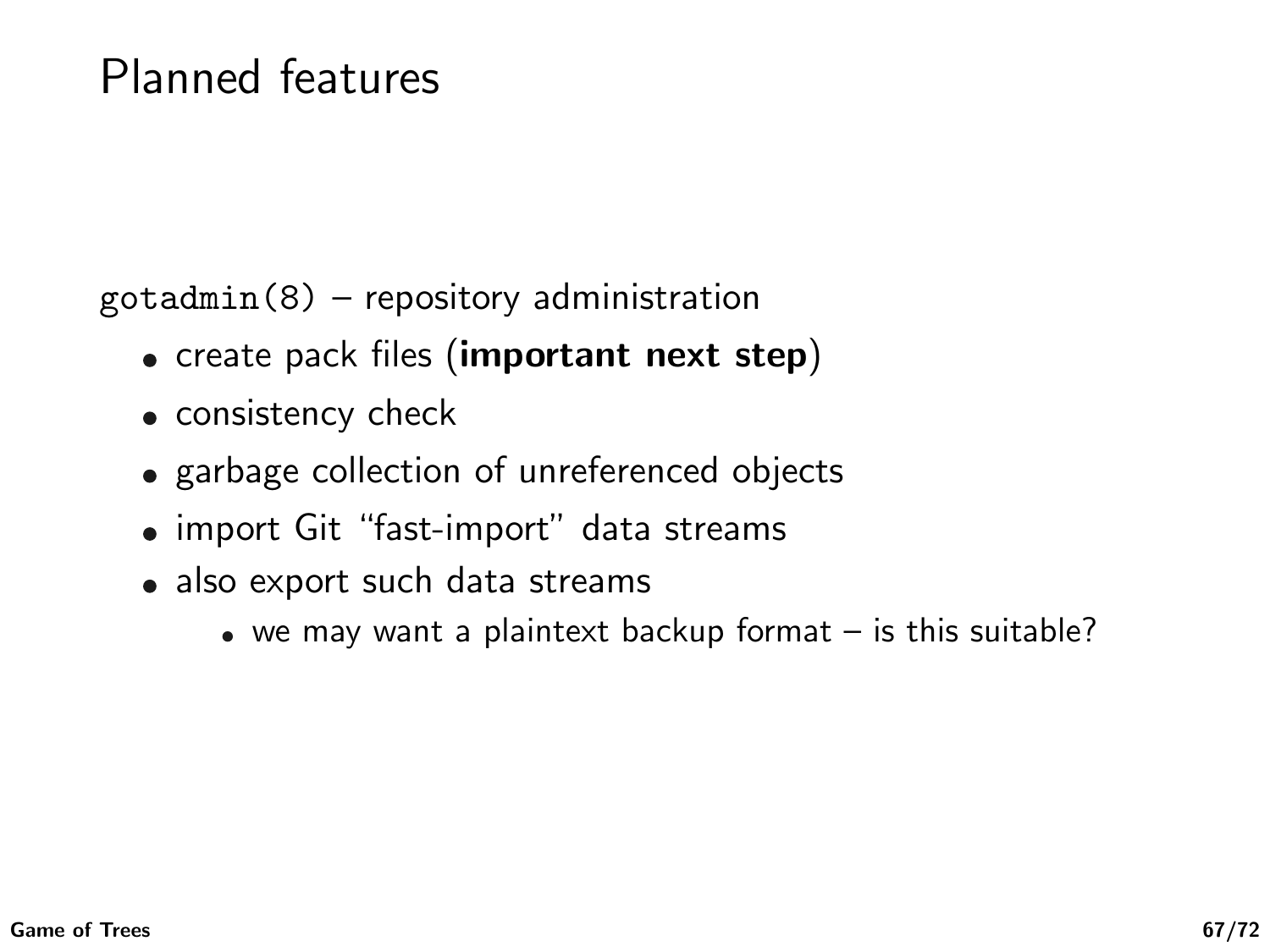#### Planned features

gotd(8) – privsep server deamon

- manage queue of incoming commits
- sanity-check incoming commits
	- don't bother with hook scripts; all checks are built-in
- server-side rebasing of commits to enforce linear history
- network protocol libexec helpers
	- SSH protocol speaker (read/write)
	- HTTPS protocol speaker (read-only)
	- speaker compatible with Git (common denominator)
- mirror repositories from/to remote servers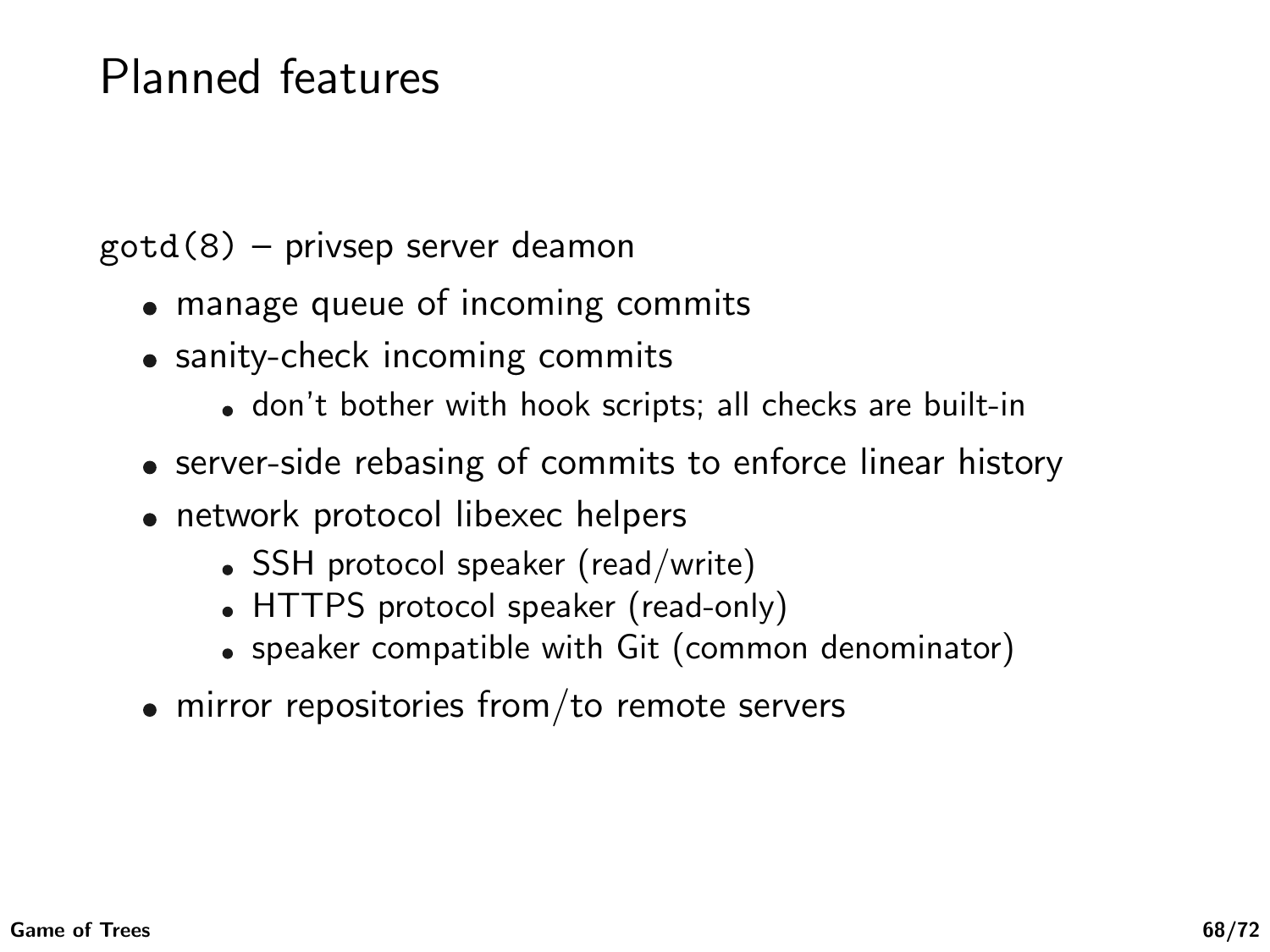Pull changes from remote repositories

- fetch remote commits to refs/remote namespace
- attempt to rebase the work tree's current branch
- manual rebase required in case of merge conflicts

Push changes to remote repositories served by gotd(8) <https://gameoftrees.org/notes-pull-push>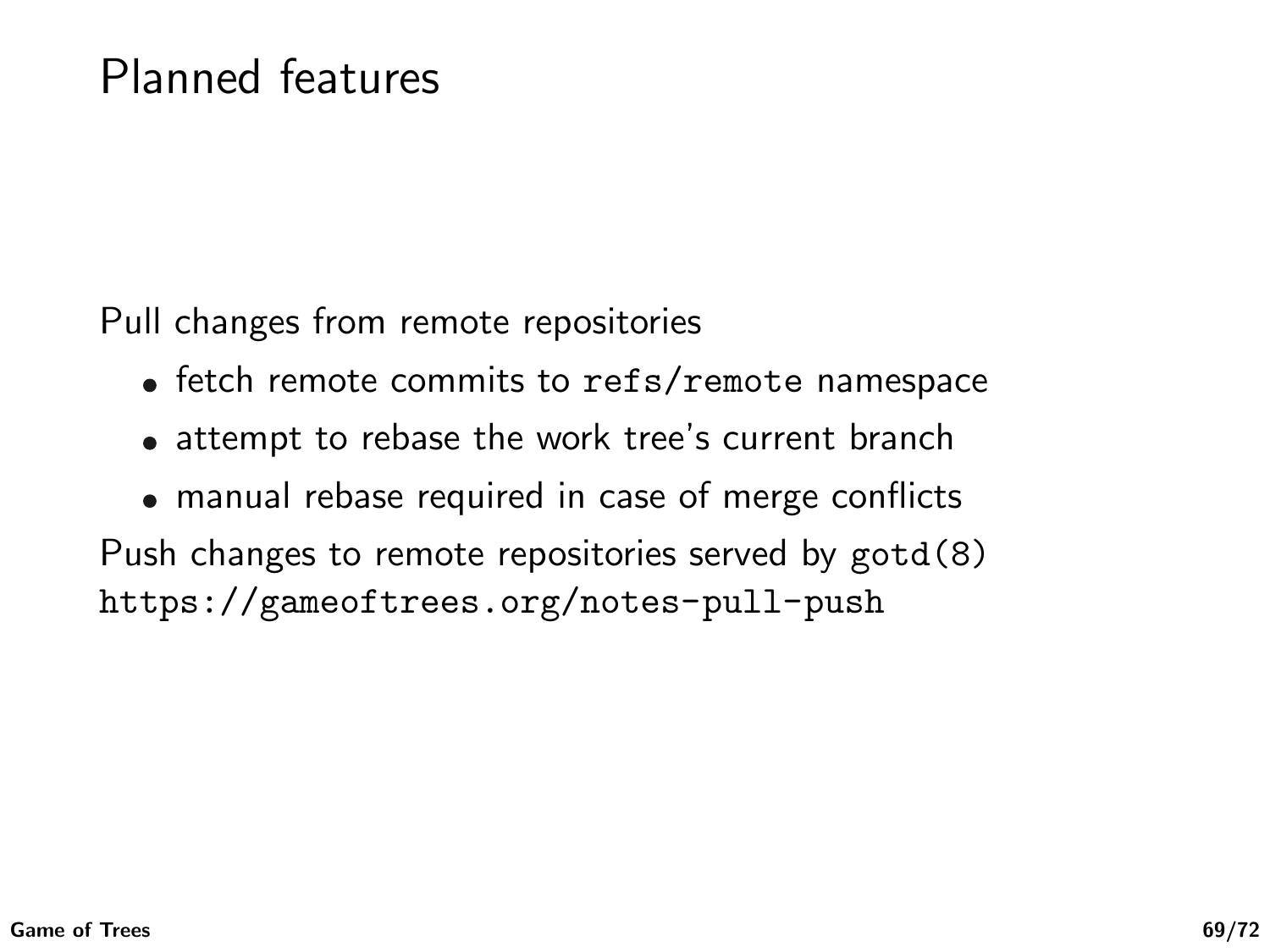Provide "push by default" commit behaviour

- commit to central server and local repo at the same time
- can be supported for uncommitted/staged changes only
- simplified workflow
	- $\bullet$  just checkout, commit, pull/update, commit, ...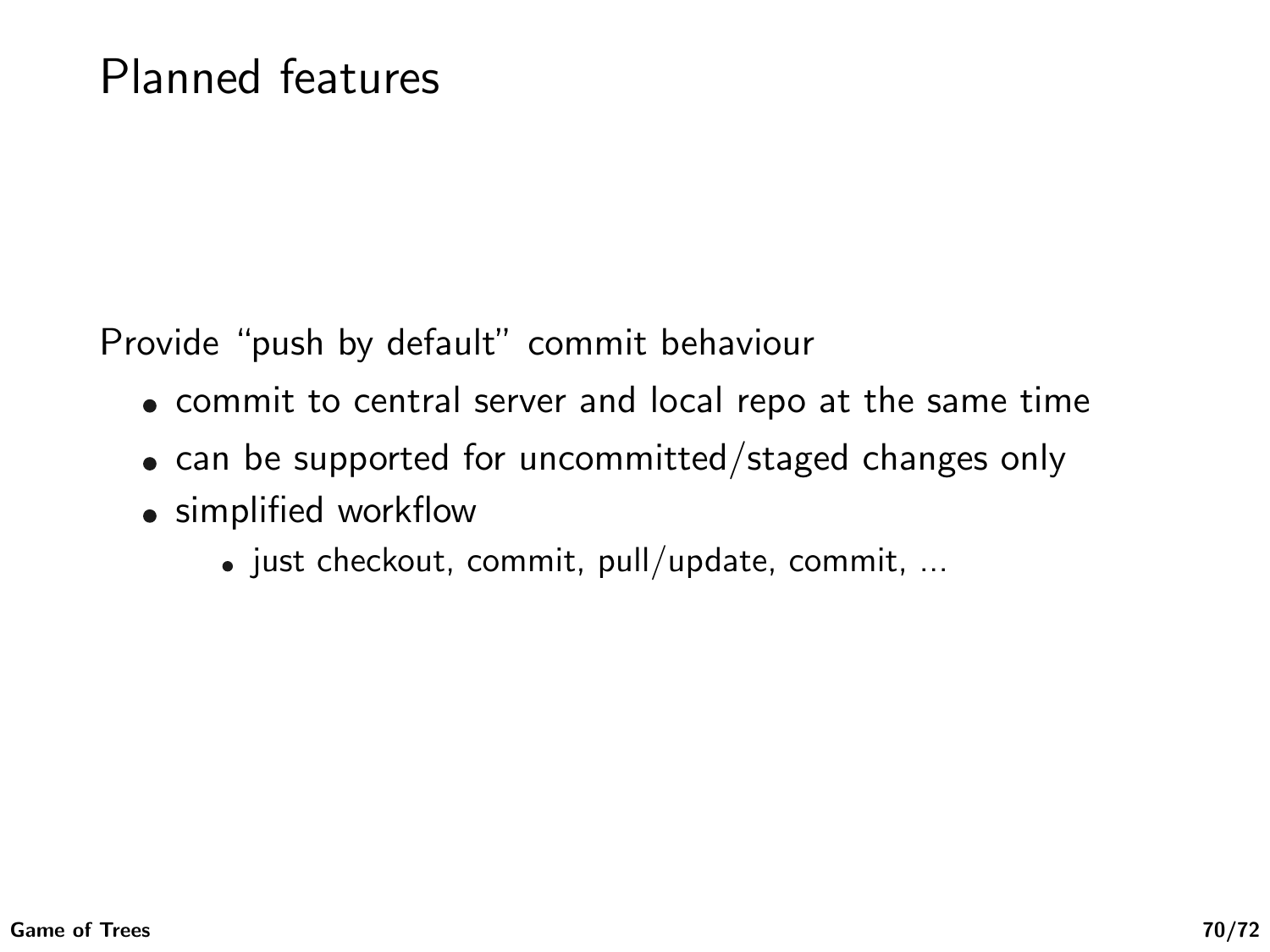#### Planned features

 $gotweb(8)$  – repository viewer for browsers

- implement as frontend alongside  $got(1)$  and  $tog(1)$
- provide read-only browsing of repositories
- $\bullet$  integrate with existing tooling such as:
	- $\bullet$  httpd $(8)$
	- slowcgi(8)
	- $\bullet$  Kristap's kcgi $(8)$